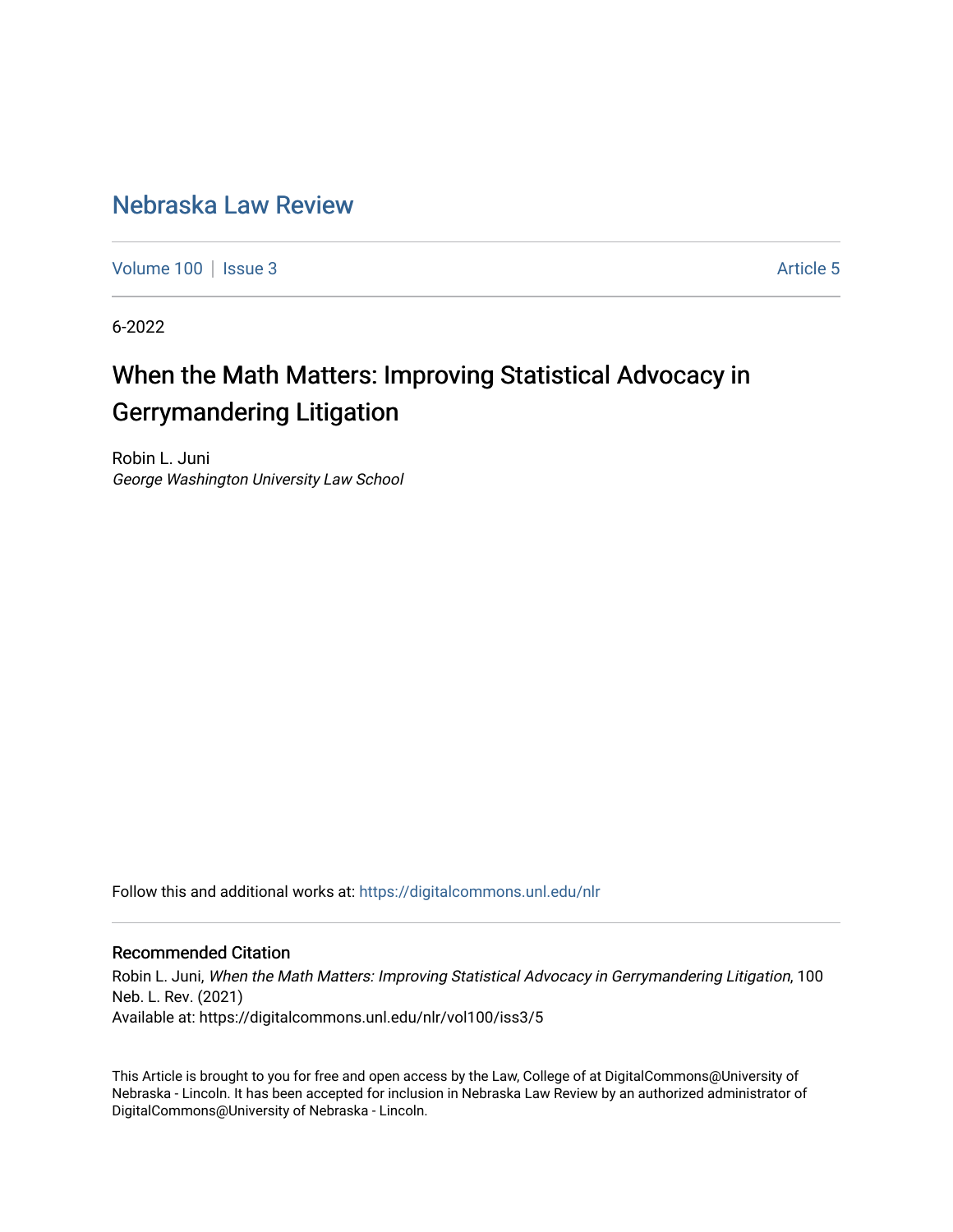Robin L. Juni\*

## When the Math Matters: Improving Statistical Advocacy in Gerrymandering Litigation

## ABSTRACT

*Lawyers regularly joke about their supposed inability to address mathematical issues. However, mathematical concepts are sometimes at the core of a legal dispute, and lawyers do a disservice to their clients if they are not able to engage in effective advocacy in these contexts. This Article discusses* Gill v. Whitford*, a gerrymandering dispute involving an important mathematical idea the core statistical concept of regression analysis, particularly multivariable regression analysis—which Chief Justice Roberts referred to in* Whitford *as "sociological gobbledygook." In fact, the mathematical analysis has crucial implications and connections to the legal issues. This Article explains the statistics behind that analysis, connects them to the issues before the Court, and demonstrates that these concepts are employed in many types of litigation. The Article concludes that, even facing a skeptical court, lawyers who can understand and explain mathematical concepts in a way that resonates fully with the legal issues are best positioned to advocate for their clients. With new census results released in late 2021 and the opportunities for redistricting that will subsequently arise, mathematical understanding in the context of gerrymandering litigation is more critical than ever.*

#### TABLE OF CONTENTS

|                                                                                                | 735 |
|------------------------------------------------------------------------------------------------|-----|
|                                                                                                |     |
| III. The Math $\ldots$ $\ldots$ $\ldots$ $\ldots$ $\ldots$ $\ldots$ $\ldots$ $\ldots$ $\ldots$ | 742 |
|                                                                                                | 743 |
|                                                                                                |     |
|                                                                                                |     |
|                                                                                                |     |

 Copyright held by the author. If you would like to submit a response to this Article in the *Nebraska Law Review Bulletin*, contact our Online Editor at lawrev@unl.edu.

\* Visiting Associate Professor, Fundamentals of Lawyering Program, the George Washington University Law School. J.D. Harvard Law School; B.A. Hamline University. The author thanks Brad Bush, GW Law Class of 2022, for superlative research assistance.

727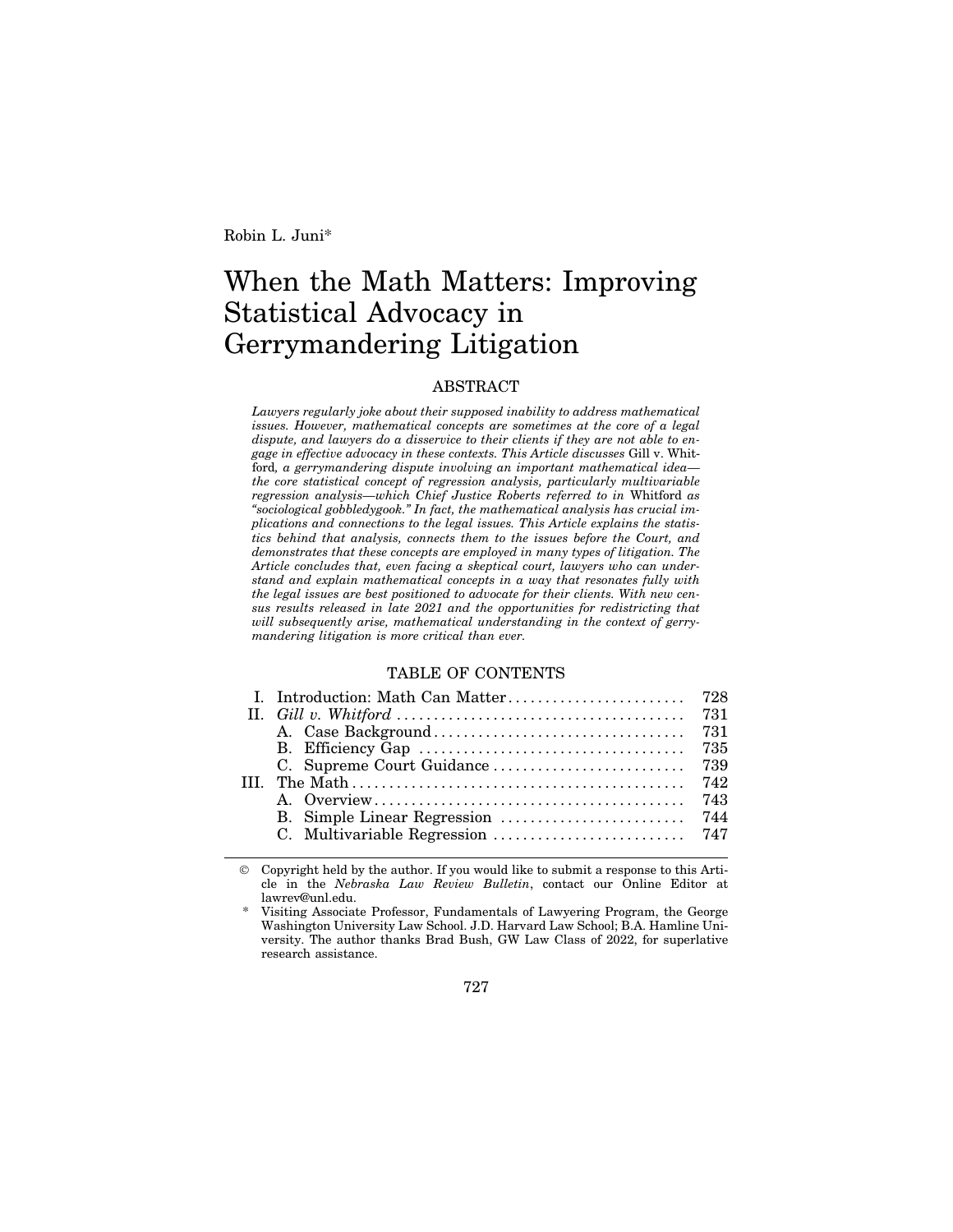#### 728 NEBRASKA LAW REVIEW [Vol. 100:727

|     |                                         | 749 |
|-----|-----------------------------------------|-----|
|     | E. A Demonstration District Plan        | 753 |
|     | F. Permanence of the Efficiency Gap     | 754 |
|     |                                         | 757 |
| IV. |                                         | 758 |
|     |                                         | 758 |
|     | B. Frame Math Within the Legal Issue    | 759 |
|     | C. Connect the Dots: Define and Dissect | 760 |
|     |                                         |     |

## I. INTRODUCTION: MATH CAN MATTER

Lawyers are famously math averse, affirmatively disengaging when technical concepts come into play and regularly joking about innumeracy as a core characteristic of most in the profession.1 Noting this phenomenon, scholars have sought to demonstrate areas in which mathematical reasoning is critical to various legal disputes and to explain how numerical skills might be improved among lawyers and law students.2

This Article seeks to build on that scholarship, taking one example from a legal dispute involving an important mathematical idea—the core statistical concept of regression analysis, particularly multivariable regression analysis—then explaining the underlying math involved and identifying ways in which counsel can better advocate for their clients in similar litigation.3 The premise of this effort is that in many cases, mathematical concepts are critical to the result reached by a court or regulatory agency, and lawyers who cannot effectively engage with these concepts may disadvantage their clients. In short,

<sup>1.</sup> *See* Lisa Milot, *Illuminating Innumeracy*, 63 CASE W. RSRV. L. REV. 769 (2013) (leading with a quotation from then-First Lady Michelle Obama in remarks to the National Science Foundation: "I know for me, I'm a lawyer because I was bad at [science and math]. All lawyers in the room, you know it's true. We can't add and subtract, so we argue." (alteration in original) (quoting Michelle Obama, Remarks by the First Lady at the National Science Foundation Family-Friendly Policy Rollout (Sept. 26, 2011))); *see also* Edward K. Cheng, *Fighting Legal Innumeracy*, 17 GREEN BAG 2D 271, 271 (Spring 2014) (crediting mathematician John Allen Paulos with the observation that "while readers frequently condemn grammatical errors, wild mathematical ones often pass undetected" (quoting JOHN ALLEN PAULOS, INNUMERACY: MATHEMATICAL ILLITERACY AND ITS CONSE-QUENCES 3–4 (2001))).

<sup>2.</sup> *See, e.g.,* Arden Rowell & Jessica Bregant, *Numeracy and Legal Decision Making*, 46 ARIZ. ST. L.J. 191 (2014); Theresa A. Gabaldon, *Strength in Numbers: Teaching Numeracy in the Context of Business Associations*, 59 ST. LOUIS U. L.J. 701 (2015).

<sup>3.</sup> Multivariable regression analysis has been recognized as having key applications in employment discrimination, antitrust, capital punishment, and patent damages matters, as well as voting rights litigation. *See* Franklin M. Fisher, *Multiple Regression in Legal Proceedings*, 80 COLUM. L. REV. 702 (1980).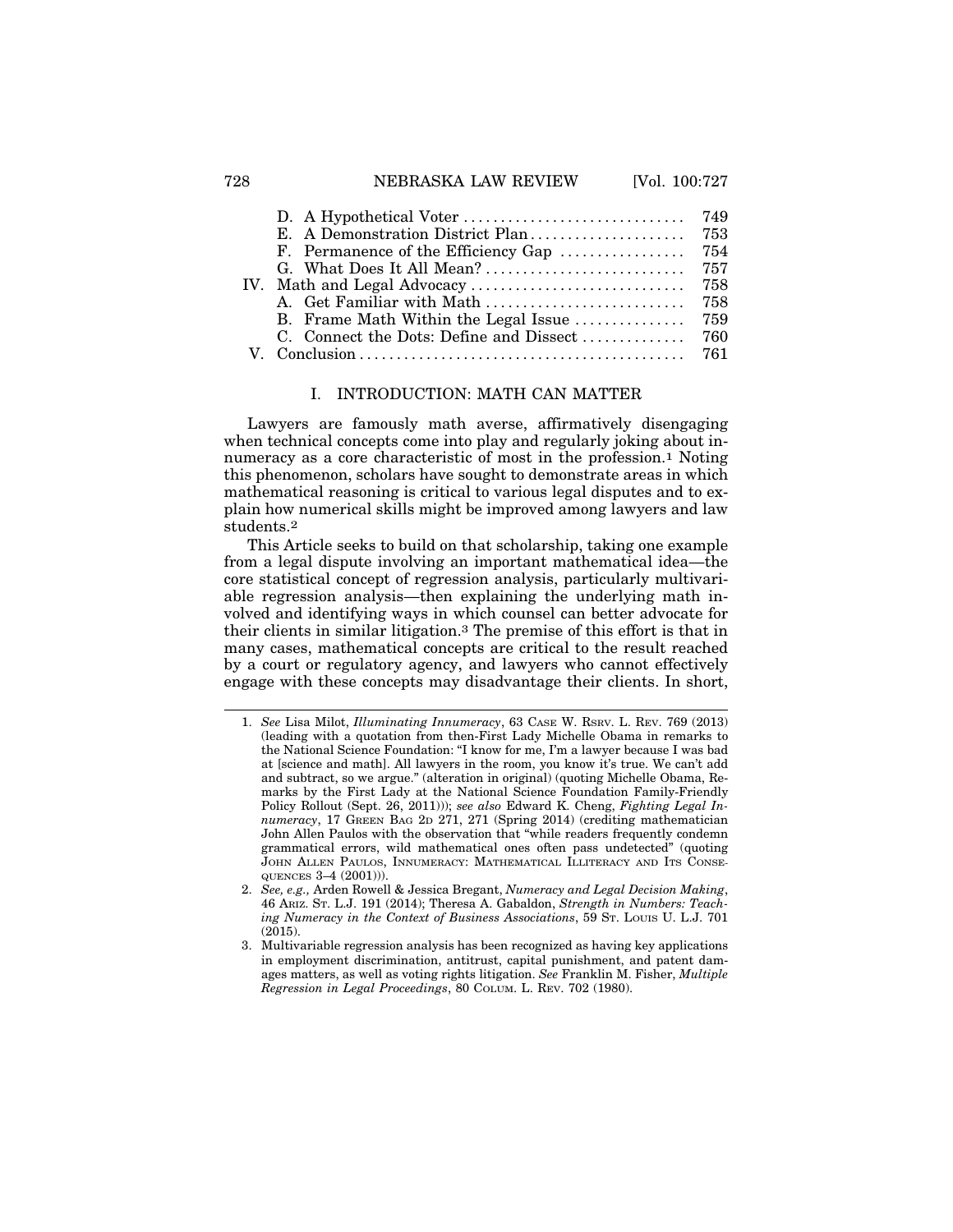the math matters. This Article tackles the issue by explaining how the courts addressed the statistical analysis in one piece of important litigation in which math was critical. Backing up, the Article lays out the relevant mathematical concepts before returning to their application in the litigation. Finally, the conclusion provides advice on how to move forward. The goal is an understandable roadmap to the necessary integration of math and law, such that a practitioner involved in similar litigation will be a better prepared advocate. With new census results recently released setting up a new round of redistricting efforts,4 lawyers' ability to effectively engage with these issues is critical.

This analysis is structured around *Gill v. Whitford*, in which Wisconsin voters alleged the state legislative redistricting plan unconstitutionally diluted their votes through partisan gerrymandering*.*5 The Supreme Court found the plaintiffs had not shown sufficiently concrete harm to establish Article III standing and thus remanded to the district court.6 Though *Whitford* ultimately was dismissed after a subsequent Supreme Court holding that political gerrymandering cases are entirely non-justiciable,7 during briefing and oral argument the Court engaged on the merits—including whether the "efficiency gap," the mathematical model used by the plaintiffs, effectively demonstrated improper gerrymandering.8 During oral argument, Chief Justice Roberts, addressing appellees' counsel, Paul Smith, offered a critique of this evidence:

Mr. Smith, I'm going to follow an example of one of my colleagues and lay out for you as concisely as I can what—what is the main problem for me and give you an opportunity to address it.

<sup>4.</sup> *2020 Census Results*, U.S. CENSUS BUREAU, https://www.census.gov/programssurveys/decennial-census/decade/2020/2020-census-results.html [https:// perma.cc/3YGN-DGMY] (last visited Sept. 23, 2021) ("On August 12, we released the redistricting data to the states and the public. States may use these data in redrawing congressional, legislative, and local district boundaries.").

<sup>5.</sup> Whitford v. Gill (*Whitford IV*),138 S. Ct. 1916 (2018).

<sup>6.</sup> *Id.* at 1934.

<sup>7.</sup> *Id.* at 1933. In July 2019, the district court dismissed *Whitford* without prejudice "in light of *Rucho v. Common Cause*, in which the Supreme Court held that 'partisan gerrymandering claims present political questions beyond the reach of the federal courts.'" Whitford v. Gill, No. 15-cv-421, 2019 U.S. Dist. LEXIS 111625 at \*3 (W.D. Wis. July 2, 2019) (quoting Rucho v. Common Cause, 139 S. Ct. 2484, 2506 (2019)).

<sup>8.</sup> A mathematical model is a "mathematical framework representing variables and their interrelationships to describe observed phenomena or predict future events." PIETER EYKHOFF, SYSTEM IDENTIFICATION: PARAMETER AND STATE ESTI-MATION (1974); see also Teegwendé V. Porgo et al., *The Use of Mathematical Modeling Studies for Evidence Synthesis and Guideline Development: A Glossary*, 10 RSCH. SYNTHESIS METHODS 125 (2018) (describing and defining a variety of mathematical models).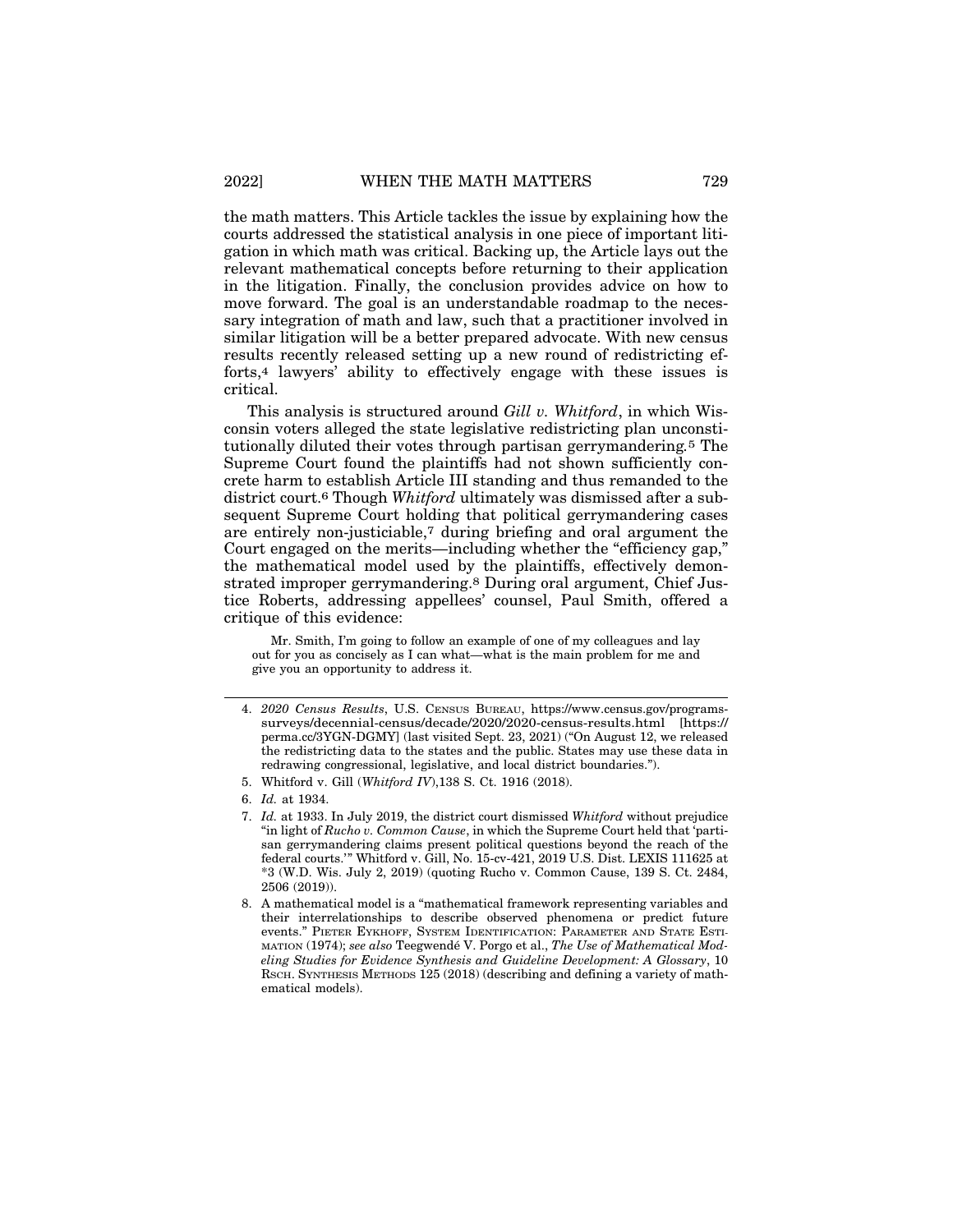I would think if these—if the claim is allowed to proceed, there will naturally be a lot of these claims raised around the country. Politics is a very important driving force and those claims will be raised.

And every one of them will come here for a decision on the merits. These cases are not within our discretionary jurisdiction. They're the mandatory jurisdiction. We will have to decide in every case whether the Democrats win or the Republicans win. So it's going to be a problem here across the board.

And if you're the intelligent man on the street and the Court issues a decision, and let's say, okay, the Democrats win, and that person will say: "Well, why did the Democrats win?" And the answer is going to be because EG was greater than 7 percent, where EG is the sigma of party X wasted votes minus the sigma of party Y wasted votes over the sigma of party X votes plus party Y votes.

And the intelligent man on the street is going to say that's a bunch of baloney. It must be because the Supreme Court preferred the Democrats over the Republicans. And that's going to come out one case after another as these cases are brought in every state.

And that is going to cause very serious harm to the status and integrity of the decisions of this Court in the eyes of the country.

. . . .

. . . .

It is just not, it seems, a palatable answer to say the ruling was based on the fact that EG was greater than 7 percent. That doesn't sound like language in the Constitution.

.. The whole point is you're taking these issues away from democracy and you're throwing them into the courts pursuant to, and it may be simply my educational background, but I can only describe as sociological gobbledygook.9

While his disclaimer attracted some media attention,10 Chief Justice Roberts is far from the first justice to raise concerns about the ability of the Court to address scientific and mathematical issues.11 The rise

<sup>9.</sup> Transcript of Oral Argument at 37–40, *Whitford IV*, 138 S. Ct. 1916 (No. 16- 1161), 2017 WL 4517131, at \*37–40.

<sup>10.</sup> Garrett Epps, *The Supreme Court's Choice on Partisan Gerrymandering*, ATLAN-TIC (Mar. 28, 2018), https://www.theatlantic.com/politics/archive/2018/03/the-supreme-courts-choice-on-partisan-gerrymandering/556661/ [https://perma.cc/ 8ALK-ETCU]; Oliver Roeder, *The Supreme Court Is Allergic to Math* (Oct. 17, 2017, 6:00 AM), https://fivethirtyeight.com/features/the-supreme-court-is-allergic-to-math/ [https://perma.cc/QW8J-73MP]; Philip Rocco, *Justice Roberts Said Political Science Is 'Sociological Gobbledygook.' Here's Why He Said It and Why He's Mistaken*, WASH. POST (Oct. 4, 2017), https://www.washingtonpost.com/ news/monkey-cage/wp/2017/10/04/justice-roberts-said-political-science-is-sociological-gobbledygook-heres-why-he-said-it-and-why-hes-mistaken/ [https:// perma.cc/3JYE-94FP].

<sup>11.</sup> *See, e.g.*, Daubert v. Merrell Dow Pharm., Inc., 509 U.S. 579, 599 (1993) (Rehnquist, C.J., concurring in part and dissenting in part) ("The various briefs filed in this case . . . deal with definitions of scientific knowledge, scientific method, scientific validity, and peer review—in short, matters far afield from the expertise of judges."); Marconi Wireless Tel. Co. v. United States, 320 U.S. 1, 60–61 (1943) (Frankfurter, J., dissenting in part) ("It is an old observation that the training of Anglo-American judges ill fits them to discharge the duties cast upon them by patent legislation.").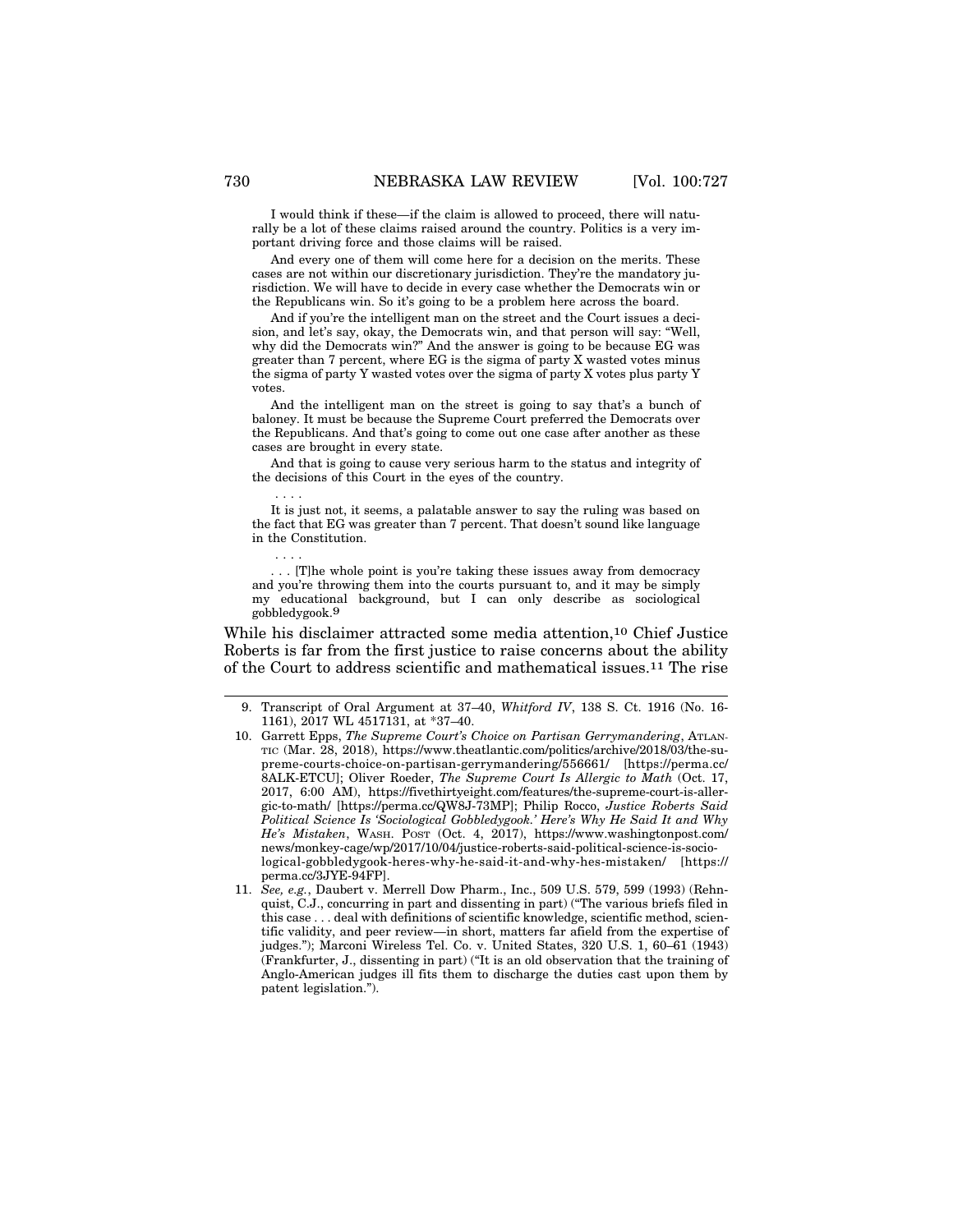of ever-more sophisticated data analytics, however, makes the second decade of the twenty-first century a particularly inopportune time to continue the "lawyers can't do math" trope. When a court dismisses a key argument as inscrutable nonsense, it implicates a breakdown of advocacy as much as the limitations of the judiciary. The remainder of this Article seeks to unpack the issue before the Court in *Whitford* and to help figure out how to do it better.12

## II. *GILL V. WHITFORD*

## **A. Case Background**

The rise of the Republican Tea Party after the election of former president Barack Obama led to the "Tea Party Wave" of 2010—Republicans swept into power in many federal and state government positions, in many places for the first time in years.13 This change in the political dynamic coincided with the 2010 census14 and an opportunity for political redistricting based on new census numbers.15

<sup>12.</sup> At the outset, it is fair to recognize that the Supreme Court's reluctance to hear partisan gerrymandering cases might have carried the day no matter what arguments were made. *See* Roeder, *supra* note 10 ("[M]aybe this allergy to statistical evidence is really a smoke screen—a convenient way to make a decision based on ideology while couching it in terms of practicality." As University of Chicago law professor Daniel Hemel states: "I don't put much stock in the claim that the Supreme Court is afraid of adjudicating partisan gerrymanders because it's afraid of math . . . [Roberts] is very smart and so are the judges who would be adjudicating partisan gerrymandering claims—I'm sure he and they could wrap their minds around the math. The 'gobbledygook' argument seems to be masking whatever his real objection might be." (alteration in original)). However, even a skeptical court is less likely to dismiss mathematical arguments out of hand when those arguments are clearly made and directly tied to the legal claims at issue.

<sup>13.</sup> *See* Vanessa Williamson, Theda Skoepol & John Coggin, *The Tea Party and the Remaking of Republican Conservatism*, 9 PERSPS. ON POL. 25 (2011); Alan I. Abramowitz, *Right Turn: The 2010 Midterm Elections*, *in* PENDULUM SWING 55 (Larry J. Sabato ed., 2012).

<sup>14.</sup> *History: Agency History*, U.S. CENSUS BUREAU, https://www.census.gov/history/ www/census\_then\_now/ [https://perma.cc/RZE8-Z5JG] (last visited Sept. 23, 2021); *see also* SARAH J. ECKMAN, CONG. RSCH. SERV., IN11360, APPORTIONMENT AND REDISTRICTING FOLLOWING THE 2020 CENSUS 1 (2021), https://crsreports.congress.gov/product/pdf/IN/IN11360 [https://perma.cc/U3PG-AN8D] (describing problems with 2020 census and explaining that "April 1 of any year ending in  $0$ <sup>'</sup> marks the official decennial census date," although the Census Bureau begins certain population counts and outreach earlier. "A count known as the *apportionment population*, which reflects the total resident population in each state," including minors and noncitizens, in addition to Armed Forces and federal civilian personnel and their dependents living abroad, "is typically used to distribute House seats. Within nine months of the decennial census date (December 31 of the year ending in '0'), the Secretary of Commerce is to report the apportionment population to the President.").

<sup>15.</sup> U.S. CONST. art. 1, § 2, cl. 3. Although state legislatures enjoy substantial discretion in the process, constitutional guidelines for district creation require each dis-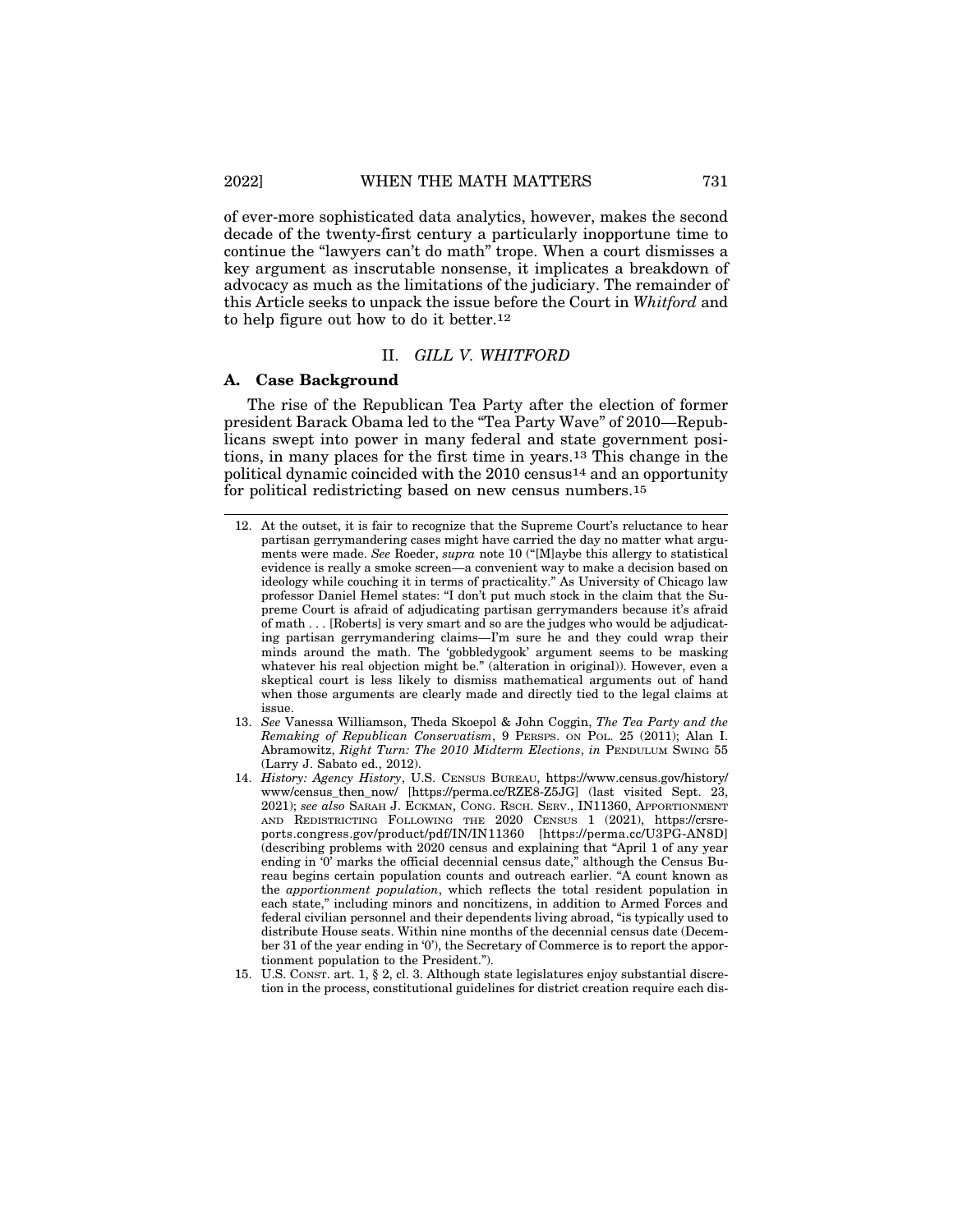In Wisconsin, Republicans captured a majority of state legislative seats in 2010. The Republican-led legislature then enacted a new districting plan in 2011, Wisconsin Act 43, based on the 2010 census.16 The next year, the American people—and Wisconsin citizens—voted in the 2012 election. In the 2012 presidential race, Barack Obama won the state with 53.5% of the statewide vote, receiving Wisconsin's ten electoral votes.17 In elections for the state legislature, however, Republicans won sixty out of ninety-nine Wisconsin Assembly districts, a result that engendered concern among Democrats.18

William Whitford and other Wisconsin citizens ultimately filed a complaint in federal court alleging that they were redistricted based on their affiliation to a specific political party—Whitford and the other plaintiffs registered as Democrats. They claimed that Republicans analyzed the geographic location and distribution of Democratic voters and shifted the lines of political districts to dilute Democratic Party votes throughout the state.19 As explained by the district court, "the complaint alleges that Act 43 purposely distributed the predicted Re-

- 16. Joe Forward, *Redistricting: Litigation Common, Current Cycle Unique in Wisconsin*, STATE BAR WIS. (Mar. 7, 2012), https://www.wisbar.org/NewsPublications/RotundaReport/Pages/Article.aspx?ArticleID=7996#bio [https://perma.cc/Q4X2- NP6J].
- 17. Brendan Fischer, *Wisconsin's "Shameful" Gerrymander of 2012*, PRWATCH (Feb. 4, 2013, 8:15 AM), https://www.prwatch.org/NEWS/2013/02/11968/WISCON-SINS-SHAMEFUL-GERRYMANDER-2012 [https://perma.cc/X9EP-XW7Y].
- 18. *Id.* Indeed, the plaintiffs' expert for the ensuing litigation characterized this result as absurd. Expert Report of Kenneth Mayer at 38–39, Whitford v. Nichol (*Whitford I*), 151 F. Supp. 3d 918 (W.D. Wis. 2015) (No. 3:15-cv-421), 2015 WL 10091018, at \*38–39 ("Any discussion of Act 43 must begin with the basic fact that in 2012 Republicans achieved a 60–39 majority in the Assembly in an election in which the Democratic Party achieved 53.5% of the statewide two-party presidential vote. The imbalance between the Republican Party's statewide vote margin at the top of the ticket  $(46.5%)$  and its Assembly majority  $(60.6%)$  turns the very notion of partisan symmetry on its head. That standard . . . 'requires that the number of seats one party would receive if it garnered a particular percentage of the vote be identical to the number of seats the other party would receive if it had received the same percentage of the vote' . . . . Here, it means that Democrats would have had to obtain 60 Assembly seats with 46.5% of the vote, an absurd proposition that requires a party's legislative seat share to go *up* as its share of the vote goes *down*.").
- 19. Complaint at 9, *Whitford I*, 151 F. Supp. 3d 918 (No. 3:15-cv-421) 2015 WL 4651084, at \*9. Like other gerrymandering cases, the case was heard by a threejudge panel and proceeded to direct review in the Supreme Court, pursuant to 28 U.S.C. § 2284. That section provides:

trict to be as equal in population to all other districts in the state "as practicable," while the boundaries and parameters of the districts should adhere to traditional districting principles like compactness and contiguity. *See* Growe v. Emison, 507 U.S. 25, 34 (1993); Larios v. Cox, 300 F. Supp. 2d 1320, 1330 (N.D. Ga. 2004); Justin Levitt, *Where Are the Lines Drawn?*, ALL ABOUT REDISTRICTING, https:// redistricting.lls.edu/redistricting-101/where-are-the-lines-drawn/ [https:// perma.cc/A247-PBK8] (last visited Sept. 23, 2021).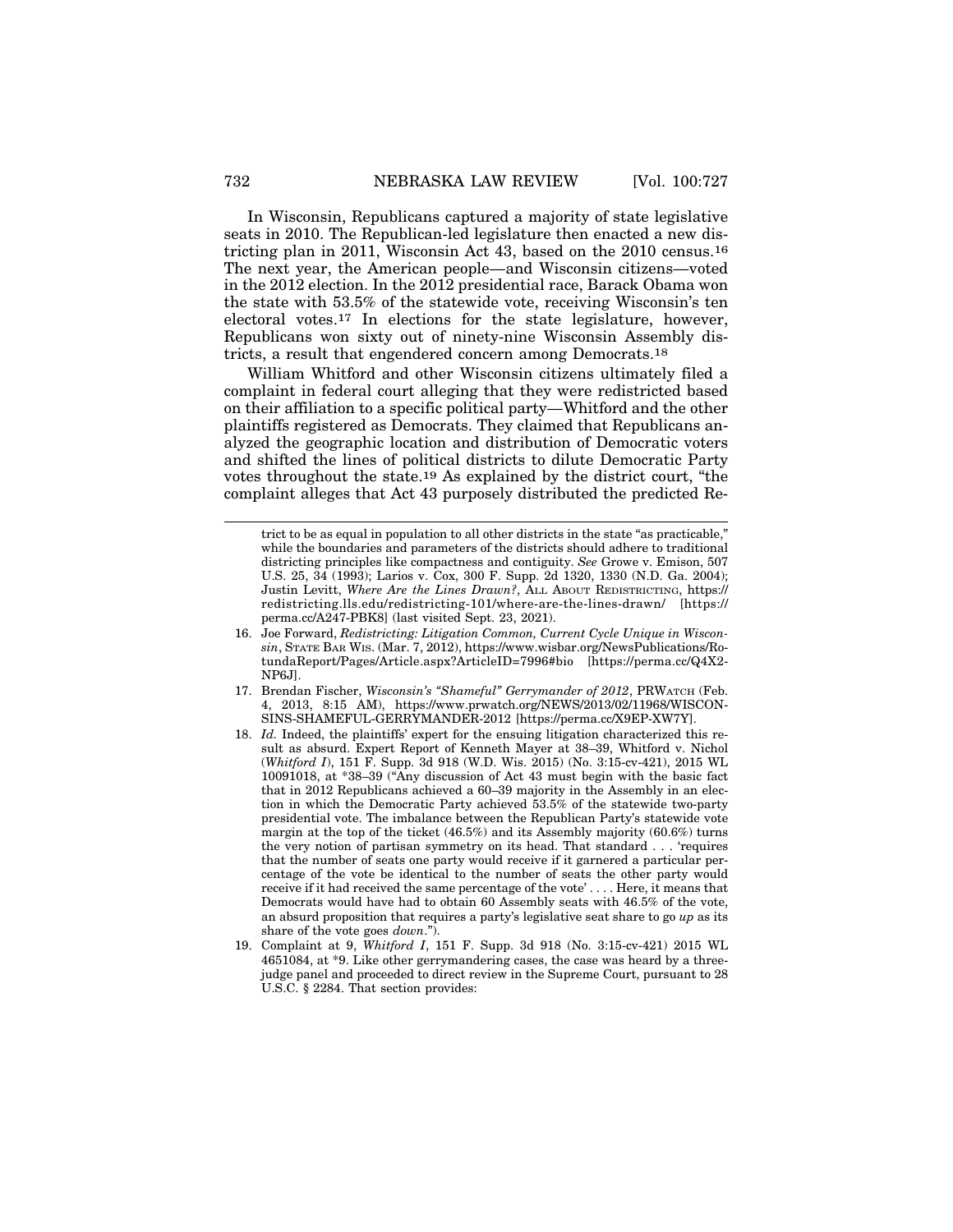publican vote share with greater efficiency so that it translated into a greater number of seats, while purposely distributing the Democratic vote share with less efficiency so that it would translate into fewer seats."20

Specifically, the complaint alleged that all plaintiffs were affected by the general electoral map drawn by Republicans in 2011, and four plaintiffs further alleged they were directly affected by the redistricting map—Mary Lynn Donohue in the twenty-sixth district, Wendy Sue Johnson in the ninety-first district, Janet Mitchell in the sixtysixth district, and Jerome Wallace in the twenty-third district. All four of these plaintiffs alleged their vote was directly diluted, either by the "cracking" or "packing" of their district.21

As in many gerrymandering cases,<sup>22</sup> the plaintiffs asserted that the Wisconsin electoral districts at issue were so gerrymandered that

28 U.S.C. § 2284(a), (b)(1). The panel in *Whitford v. Gill (Whitford III)*, 218 F. Supp. 3d 837 (W.D. Wis. 2016), was comprised of Seventh Circuit Judge Ripple and District Judges Crabb and Griesbach. A party is permitted direct appeal to the Supreme Court pursuant to 28 U.S.C. § 1253, which authorizes review of "an order granting or denying, after notice and hearing, an interlocutory or permanent injunction in any civil action, suit or proceeding required by any Act of Congress to be heard and determined by a district court of three judges."

- 20. *See Whitford III*, 218 F. Supp. 3d at 854.
- 21. Complaint, *supra* note 19, at 9.

<sup>(</sup>a) A district court of three judges shall be convened . . . when an action is filed challenging the constitutionality of the apportionment of congressional districts or the apportionment of any statewide legislative body. (b) In any action required to be heard and determined by a district court of three judges under subsection (a) of this section, the composition and procedure of the court shall be as follows:

 $(1)$  Upon the filing of a request for three judges, the judge to whom the request is presented shall, unless he determines that three judges are not required, immediately notify the chief judge of the circuit, who shall designate two other judges, at least one of whom shall be a circuit judge. The judges so designated, and the judge to whom the request was presented, shall serve as members of the court to hear and determine the action or proceeding.

<sup>22.</sup> The practice of gerrymandering, of course, has deep historical roots, with the name itself deriving from an 1812 Massachusetts election. *See* THE VOLUME LI-BRARY: AN ENCYCLOPEDIA OF PRACTICAL AND CULTURAL INFORMATION 1407 (1939) (defining gerrymander as "the process of redistricting a state or other political division so that one party gets an unfair advantage over another" and further explaining that "[i]n 1812 when Elbridge Gerry was governor of Massachusetts, the election districts were redistributed to the advantage of the Democratic-Republican party, and one district (a part of Essex County) had boundaries so eccentric that on the map the outline looked like a dragon. One politician compared it to a salamander. 'No, a Gerrymander,' another said. So the word (originally pronounced with a hard *g,* but now with a *j* sound for the initial letter) has become a general term for unfair districting. (The history experts say that Governor Gerry was not to blame; the legislature made the new election districts.)"). Gerry later served from March 1813 until his death in November 1814 as the fifth vice president of the United States under James Madison. Senate Hist. Off., *Elbridge Gerry, 5th Vice President (1813–1814)*, U.S. SENATE, https://www.senate.gov/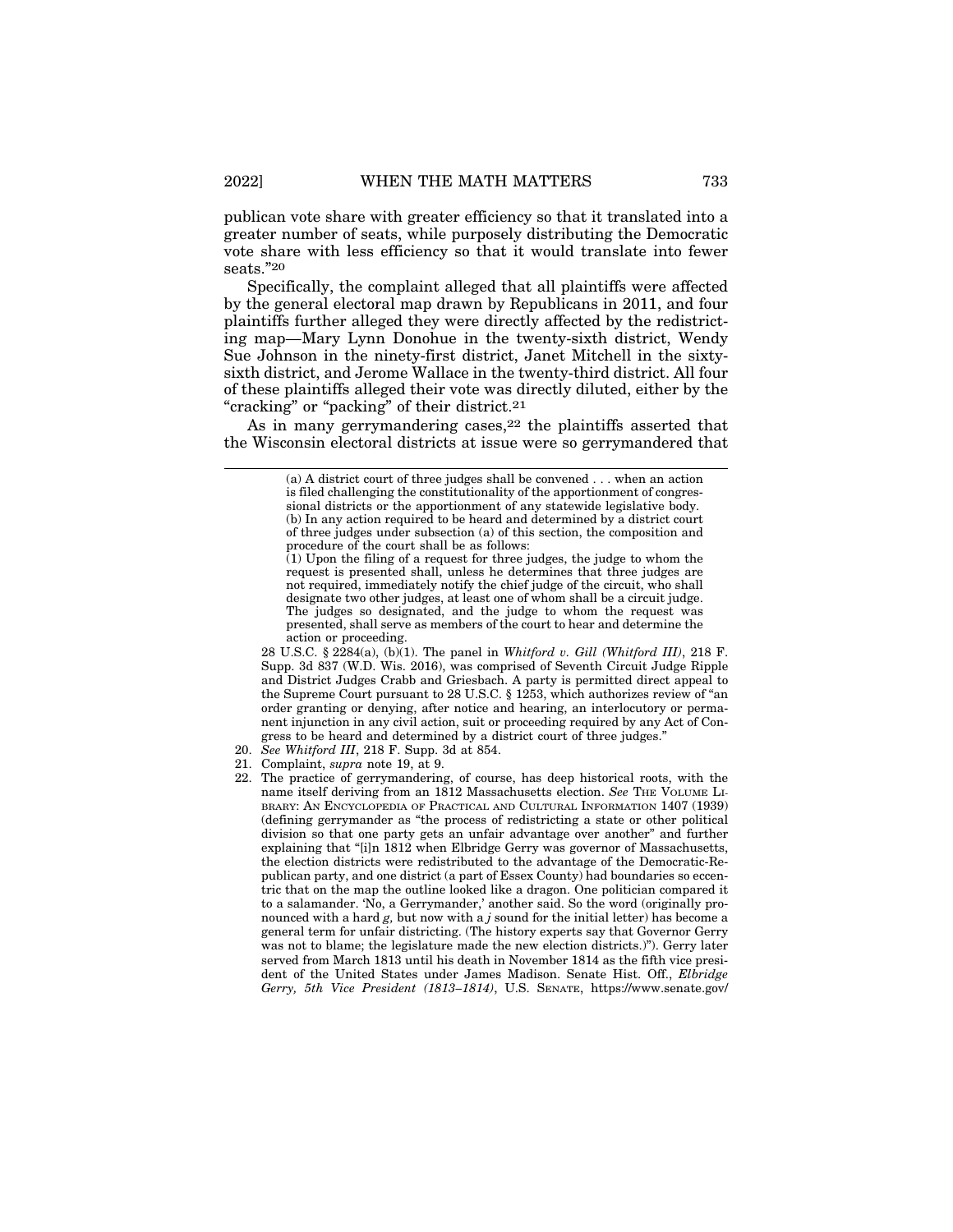they adversely affected the plaintiffs' rights to free speech, free association, and equal protection.23 The plaintiffs claimed they were targeted for gerrymandering because of their affiliation with the Democratic Party of Wisconsin and their past voting history as Democrats.24 The complaint averred: "Wisconsin Act 43 violates the First and Fourteenth Amendment because it intentionally uses [plaintiffs'] partisan affiliation to affect the weight of their votes."25 Thus, the plaintiffs alleged, Wisconsin Act 43 infringed on their First Amendment rights to express a political opinion and to affiliate with the party of their choice, and their Fourteenth Amendment guarantee of equal treatment as citizens, regardless of party affiliation or voting characteristics.26

The district court pointed out that the Supreme Court had not precluded relief for a partisan gerrymandering claim, though the Court had not heard the merits of such a case for lack of an appropriate standard of review. However, the plaintiffs proposed a three-part test for establishing an unconstitutional partisan gerrymander, and the district court found it judicially manageable enough to survive the defendants' motion to dismiss.27 First, the plaintiffs must prove "that the defendants intended to discriminate against an 'identifiable political group' of which the plaintiffs are a member."28 Second, the plaintiffs had to demonstrate discriminatory effect of the electoral map, which was accomplished in *Whitford* with efficiency gap statistical

about/officers-staff/vice-president/gerry-elbridge.htm [https://perma.cc/CT9B-SANL] (last visited Sept. 23, 2021).

<sup>23.</sup> *See* Gaffney v. Cummings, 412 U.S. 735 (1973); Davis v. Bandemer, 478 U.S. 109 (1986); Vieth v. Jubelirer, 541 U.S. 267 (2004); League of United Latin Am. Citizens v. Perry, 548 U.S. 399 (2006). In particular, districts must be approximately equal in population, so as not to violate the "one-person, one-vote" principle of the Equal Protection Clause of the Fourteenth Amendment*. See* Reynolds v. Sims, 377 U.S. 533, 568 (1964). Moreover, a voting plan must comply with Section 2 of the Voting Rights Act of 1965, which preserves the voting power of minority groups. 52 U.S.C. § 10301; Thornburg v. Gingles, 478 U.S. 30, 47 (1986).

<sup>24.</sup> Complaint, *supra* note 19 at 9.

<sup>25.</sup> *Id.* at 24–28.

<sup>26.</sup> *Id*.

<sup>27.</sup> *Whitford I*, 151 F. Supp. 3d 918, 928, 931 (W.D. Wis. 2015); Recent Case, Whitford v. Gill*, No. 15-cv-421-bbc, 2016 WL 6837229 (W.D. Wis. Nov. 21, 2016)*, 130 HARV. L. REV. 1954 (2017).

<sup>28.</sup> *Whitford I*, 151 F. Supp. 3d at 927. The plaintiffs presented numerous allegations on this issue, including that the Republican state legislators formed a plan to dilute Democratic voters, hired mathematicians to create an electoral map with the intent to dilute Democratic votes, and asked Republican legislators to sign non-disclosure agreements. The complaint specifically names several people who allegedly orchestrated the creation of the new, intentionally discriminatory plan. The complaint alleges that the Republican legislators not only intended to create an electoral map that favored Republicans but also expressly intended to create a map with a twelve percent efficiency gap favoring Republicans. Complaint, *supra* note 19 at 9.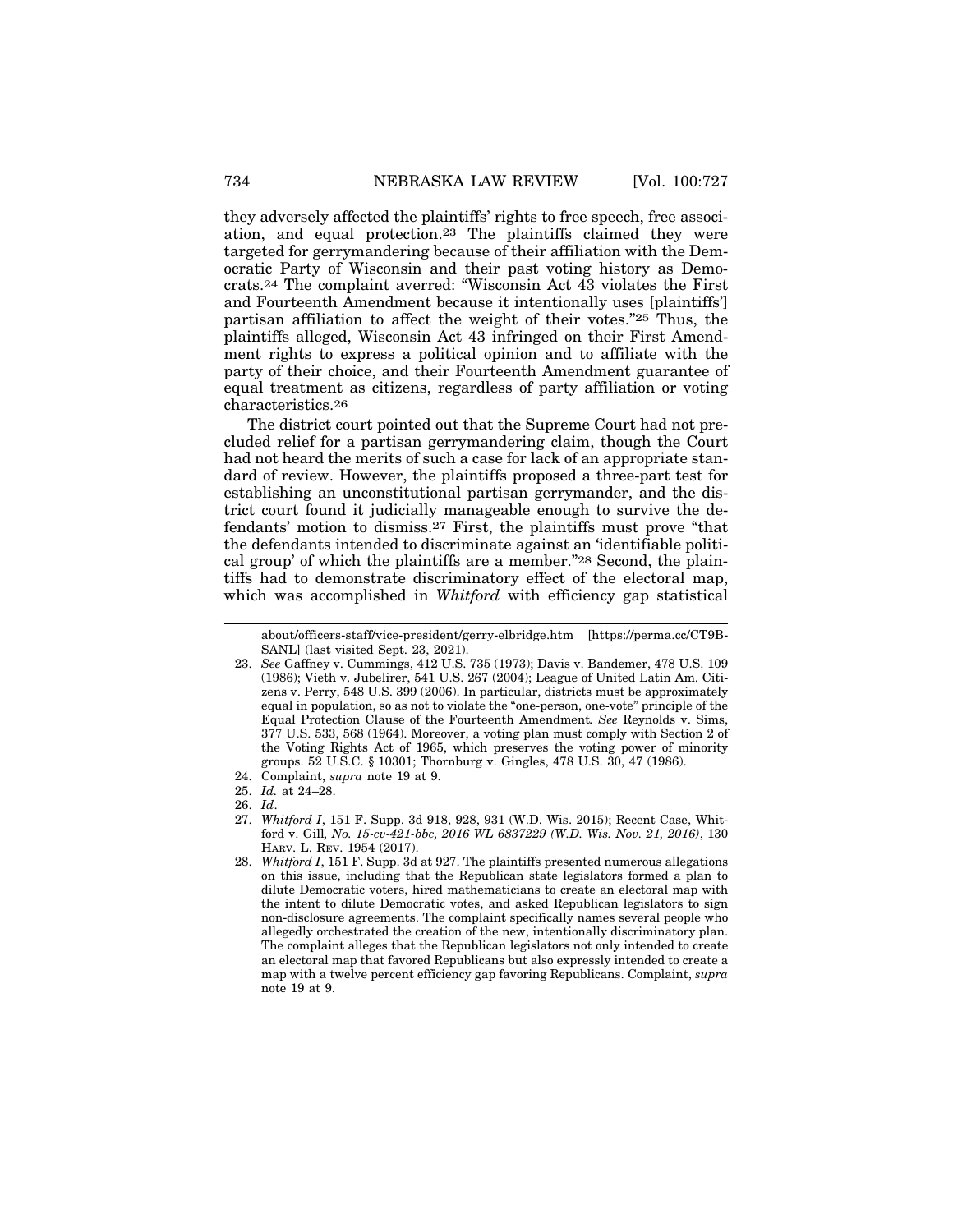analysis. If the plaintiffs successfully established intent and discriminatory effect, the burden shifted to the defendants for step three, to controvert the claim by showing the electoral map bias was "the necessary result of either a legitimate state policy or the state's underlying political geography."29

## **B. Efficiency Gap**

The *Whitford* complaint presents the efficiency gap as a mathematical tool to determine if political districting is unconstitutional. Generally, the political gerrymandering claim avers that ignoring natural geographic lines, votes are either: (1) "cracked" between districts, where a geographic block of opposite-party voters is split to dilute the votes across districts and fall short of a majority in each one; (2) "packed," where opposite-party voters are consolidated into a small number of districts where they elect their preferred candidates but waste many votes in landslide victories, votes that may have made other district elections competitive, had they not been packed; or (3) both.30 One party thus is able to maximize the total number of elected representatives without winning any more voters from one election to the next but rather by moving voters from one jurisdiction to another*.*31 The number of votes needed—and therefore the amount of cracking or packing required—can be calculated by reviewing voting

<sup>29.</sup> *Whitford I*, 151 F. Supp. 3d at 928. Such "underlying political geography" might occur if, for example, "political groups that tend to cluster (as is the case with Democratic voters in cities) [c]ould be systematically affected by what might be called a 'natural' packing effect." Vieth v. Jubelirer, 541 U.S. 267, 290 (2004). *But see* ANTHONY J. MCCANN, ET AL., GERRYMANDERING IN AMERICA 135 (2016) ("[G]eographic and demographic constraints (such as the urban concentration of Democratic voters, the requirement to draw majority–minority districts, and the geographic sorting of voters) cannot account for the level of partisan bias we observe and certainly cannot account for the increase in bias we observe between the 2000 and 2010 districting rounds.").

<sup>30.</sup> Nicholas O. Stephanopoulos & Eric M. McGhee, *Partisan Gerrymandering and the Efficiency Gap*, 82 U. CHI. L. REV. 831, 850–51 (2015) ("Our analysis begins with the premise that the goal of a partisan gerrymander is to win as many *seats* as possible given a certain number of *votes*. To accomplish this aim, a party must ensure that its votes translate into seats more 'efficiently' than do those of its opponent. In the plurality-rule, single-member district (SMD) elections that are almost universal in American politics, 'inefficient' votes are those that do not directly contribute to victory. Thus, any vote for a losing candidate is wasted by definition, but so too is any vote beyond the 50 percent threshold needed (in a two-candidate race) to win a seat. If these supporters could be moved through redistricting to a different seat, they could help the party claim that seat as well without changing the outcome in the seat from which they were moved." (footnote omitted)).

<sup>31.</sup> *Id.* at 850 ("A gerrymander is simply a district plan that results in one party wasting many more votes than its adversary. And the efficiency gap indicates the magnitude of the divergence between the parties' respective wasted votes. It aggregates all of a plan's cracking and packing choices into a single number.").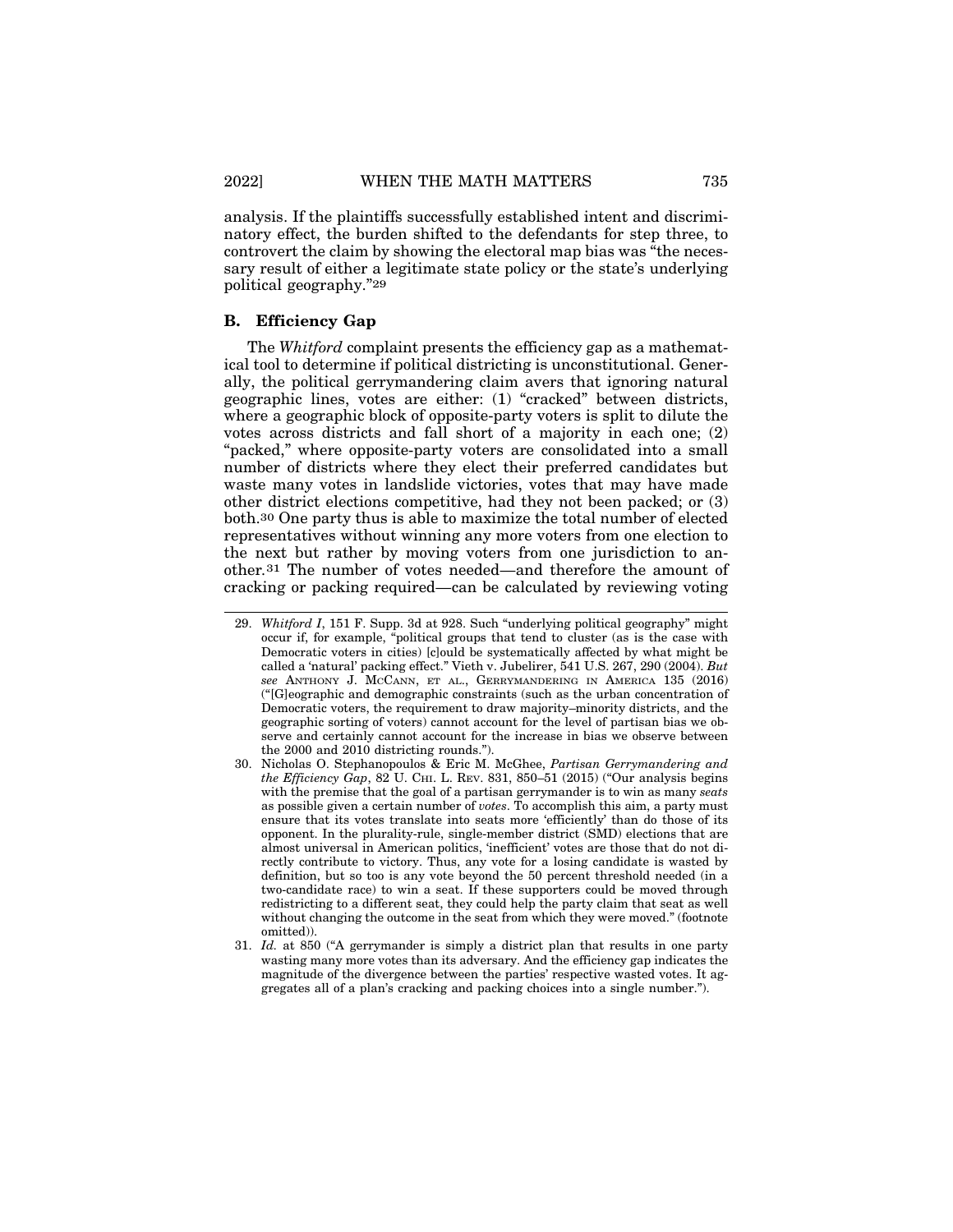data across multiple elections, then determining the necessary minimum threshold for victory.32 Votes affected by cracking and packing are considered "diluted," because they lack the power to which each is otherwise entitled,  $^{33}$  while "wasted" votes are those in excess of what was needed to win a given district or all votes in districts that are not won. The efficiency gap is calculated by dividing the difference in wasted votes by the total number of votes cast, quantifying the effects of cracking and packing. In other words, the purpose of cracking and packing is not just to dilute and waste votes for the opposing party, but to maximize the weight and importance of each vote for the preferred candidate, so the gulf between the parties' wasted votes will be significant where districts have been engineered for precisely that result. Once the discriminatory effect is quantified as the efficiency gap, it can be compared to the efficiency gaps of previous district maps or of similarly situated districts elsewhere.

Building on the cracking and packing concept, the *Whitford* approach explains the efficiency gap argument in terms of earlier Supreme Court jurisprudence regarding partisan bias.34 The crux of those earlier arguments is the premise that electoral systems should treat similarly-situated political parties equally, such that in theory, partisan districts undercutting that premise could be unconstitutional.35 However, the Court has articulated a critical concern regarding the partisan bias approach, finding that "[t]he existence or degree of [bias] may in large part depend on conjecture about where possible vote-switchers will reside. . . . [W]e are wary of adopting a constitutional standard that invalidates a map based on unfair results that would occur in a hypothetical state of affairs."36

34. *See* Eric McGhee, *Measuring Partisan Bias in Single-Member District Electoral Systems*, 39 LEGIS. STUD. Q. 55, 68 (2014) (defining "partisan bias" as the difference between the share of the seats that a party would win if the parties tied in a statewide election, and the actual share received).

<sup>32.</sup> *Id.*

<sup>33.</sup> *See, e.g.*, Thornburg v. Gingles, 478 U.S. 30, 47 (1986) (discussing predicates for vote dilution in the context of racial gerrymandering claims); *see also* Benjamin Plener Cover, Rucho *for Minimalists*, 71 MERCER L. REV. 695, 697 (2020) ("[T]he Court conceptualized partisan gerrymandering as allocative vote dilution, whereby a mapmaker reallocates votes towards a favored party by subjecting disfavored voters to packing and cracking techniques that diminish the efficacy of their votes.").

<sup>35.</sup> *See* Nicholas O. Stephanopoulos & Eric M. McGhee, *The Measure of a Metric: The Debate over Quantifying Partisan Gerrymandering*, 70 STAN L. REV. 1503, 1505 (2018) ("An analyst would estimate the seat shares the major parties would win in a state if (hypothetically) they each received the same vote share. The greater the divergence between the parties' seat shares for the same (counterfactual) vote share, the larger a district plan's *partisan bias*, and the more gerrymandered the plan.").

<sup>36.</sup> League of United Latin Am. Citizens v. Perry, 548 U.S. 399, 420 (2006).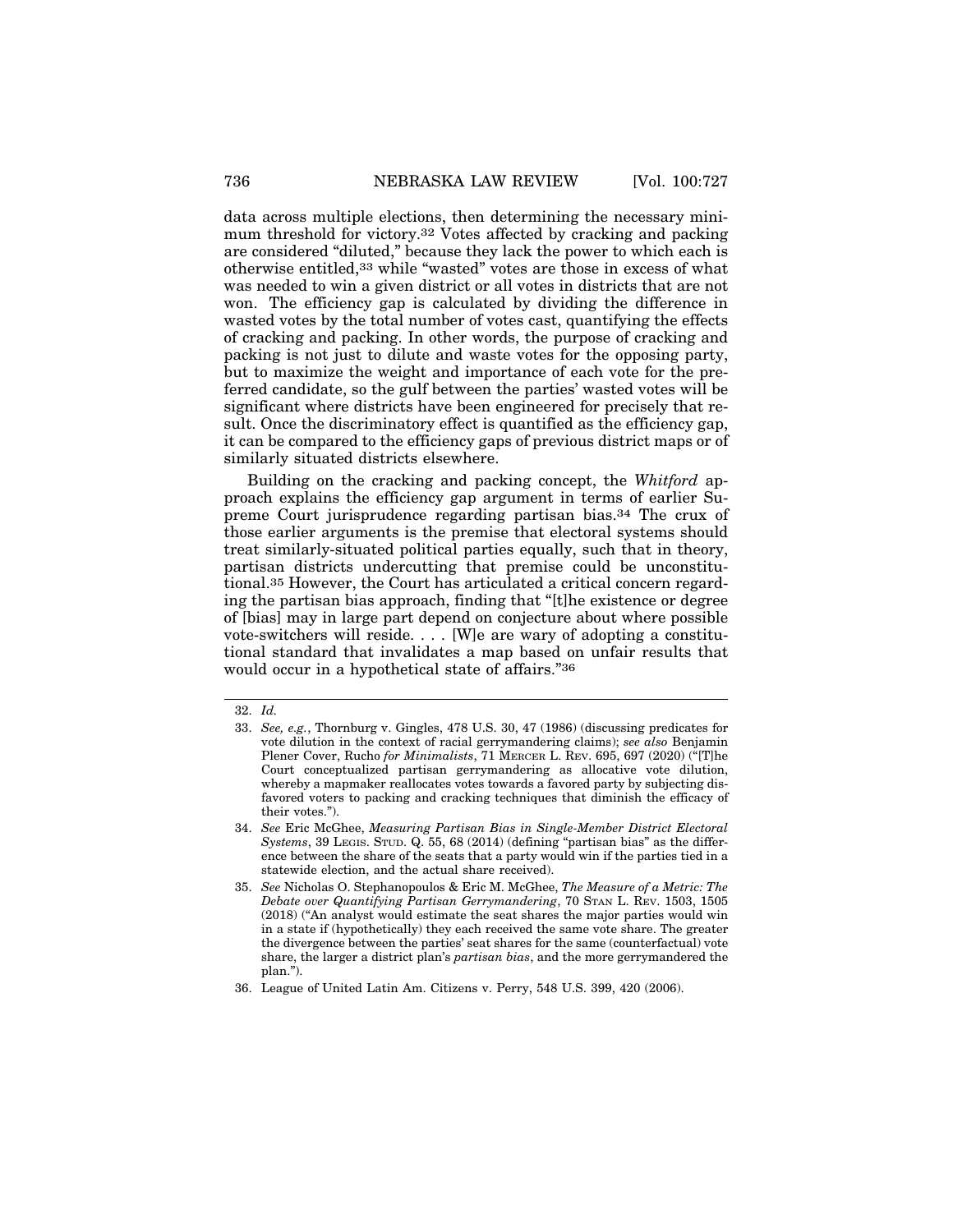Importantly, Justice Kennedy's concurring opinion in *Vieth v. Jubelirer* stated that though the plaintiffs in that case had not presented the Court with a manageable standard to adequately assess the effects of political gerrymandering, it was possible that another plaintiff may present a justiciable claim in the future.37 For Justice Kennedy, the key was giving a "limited and precise rationale" that established a constitutional violation, stating that "if workable standards do emerge . . . courts should be prepared to order relief."38 The *Whitford* plaintiffs stepped into that breach, presenting the efficiency gap as a metric for partisan bias in gerrymandering cases that avoided the flaws inherent in previously proposed standards, flaws such as requiring that courts evaluate hypothetical outcomes of a future vote an approach the Court discouraged in *League of United Latin American Citizens v. Perry*.39 Instead, *Whitford* sought to present accurate and measurable discriminatory effects of gerrymandering by creating a district plan that minimized the efficiency gap and then comparing that plan to the actual map used in Wisconsin Act 43.

Specifically, the *Whitford* plaintiffs presented two empirical studies, one conducted by Kenneth Mayer, professor of political science at the University of Wisconsin-Madison, and one by Simon Jackman, then a professor of political science at Stanford.40 Citing the Mayer report, the complaint breaks down the numbers and percentages of wasted votes in specific counties in Wisconsin and the percentile calculation of partisanship bias based on the efficiency gap metric.41

The plaintiffs detailed Wisconsin's efficiency gap data under Act 43, alleging that the Wisconsin plan had the twenty-eighth worst efficiency gap score—meaning it has an extremely high level of partisan gerrymandering—out of nearly 800 total plans surveyed. The complaint described six Wisconsin districts gerrymandered through cracking or packing and alleged seven more were otherwise adversely

<sup>37.</sup> Vieth v. Jubelirer, 541 U.S. 267, 306 (2004) (Kennedy, J., concurring). Of course, the Court's decision in *Rucho v. Common Cause*, 139 S. Ct. 2484 (2019), finding that political gerrymandering cases are nonjusticiable, has undercut the approach, though it still is relevant in racial gerrymandering cases and perhaps in future political gerrymandering litigation.

<sup>38.</sup> *Vieth*, 541 U.S. at 306, 317.

<sup>39.</sup> *League of United Latin Am. Citizens*, 548 U.S. at 420.

<sup>40.</sup> Expert Report of Kenneth Mayer, *supra* note 18, at 1; Expert Report of Simon Jackman at 1, *Whitford I*, 151 F. Supp. 3d 918 (W.D. Wis. 2015) (No. 3:15-cv-421), 2015 WL 10091020, at \*1.

<sup>41.</sup> Complaint, *supra* note 19, at 18. Professor Jackman's expert report explains: The efficiency gap (*EG*) is a relative, wasted vote measure, the ratio of one party's wasted vote rate to the other party's wasted vote rate. *EG* can be computed directly from a given election's results, without recourse to extensive statistical modeling or assumptions about counterfactual or hypothetical election outcomes, unlike other extant measures of the fairness of an electoral system (e.g., partisan bias). Expert Report of Simon Jackman, *supra* note 40 at 3.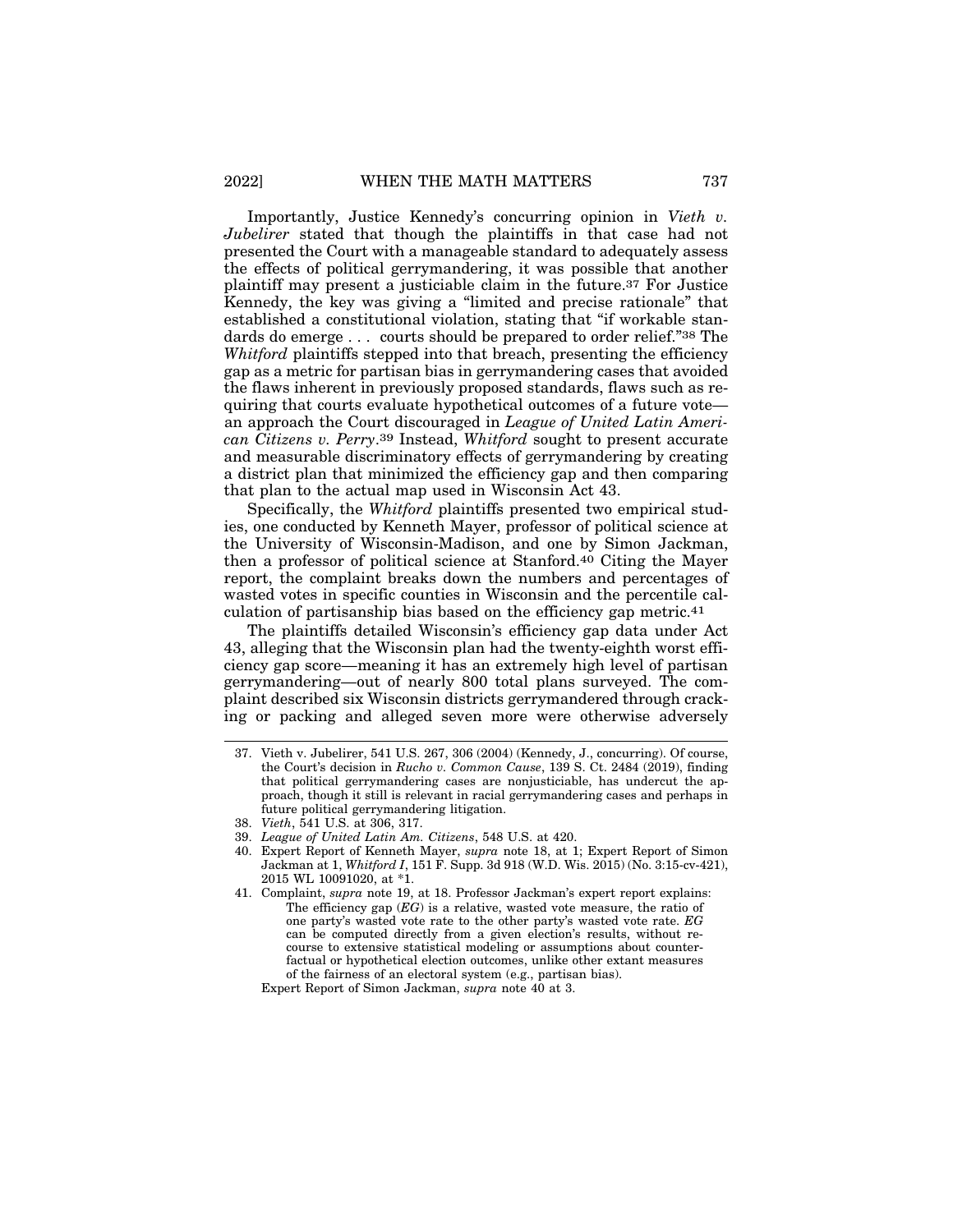affected by redistricting efforts, morphing from not heavily partisan to solidly Republican in 2012.42

Ruling on a motion to dismiss, the District Court for the Western District of Wisconsin allowed the case to proceed, finding that electoral mapping must give equal weight to all votes unless the discrepancy is based on permissible, legislative concerns.43 The court discussed the efficiency gap methodology, explaining that the calculation is performed by creating statewide totals for each party of (1) the number of votes cast for the losing candidates in district races (as a measure of cracked voters), along with (2) the number of votes cast for the winning candidates in excess of the fifty-percent-plus-one votes necessary to secure the candidate's victory (as a measure of packed voters). The resulting figure is the total number of wasted votes for each party.44 As explained by the district court in its merits ruling, the efficiency gap then is calculated by taking the difference in the wasted votes for each party, divided by the overall votes cast.45 Under the methodology, the higher the efficiency gap, the greater the number of seats won because of the opposing party's wasted votes.46 The plaintiffs' experts testified that an efficiency gap model showing a threshold number greater than seven percent<sup>47</sup> in the first year indicates the redistricting plan likely will continue to favor one party for the life of the plan.48 Thus, the plaintiffs contended, because the

- 45. *Whitford III*, 218 F. Supp. 3d 837, 900 (W.D. Wis. 2016).
- 46. *See* Stephanopoulos & McGhee, *supra* note 30, at 834.
- 47. *Whitford III*, 218 F. Supp. 3d at 905–06.

<sup>42.</sup> Complaint, *supra* note 19, at 19–22.

<sup>43.</sup> *See* Whitford v. Nichol (*Whitford II*), 180 F. Supp. 3d 583, 587 (W.D. Wis. 2016). 44. *Id.* at 588–89.

<sup>48.</sup> Chief Justice Roberts focused on the seven percent number at oral argument, making the entire enterprise seem arbitrary or nonsensical. Transcript of Oral Argument, *supra* note 9 at 37–40 ("It is just not, it seems, a palatable answer to say the ruling was based on the fact that EG was greater than 7 percent. That doesn't sound like language in the Constitution."). A dissent in the district court likewise confuses relevant numbers. Posing a hypothetical district where Party A wins 5,200 votes and Party B wins 4,800 votes, Judge Griesbach claims that Party A wasted only 199 votes while party B wasted all 4,800—producing, in his words, "an eye-popping efficiency gap of 46%!" *Whitford III*, 218 F. Supp. 3d at 956 (Griesbach, J., dissenting). He asserts that the idea of the efficiency gap is founded on circular logic—that as Republicans win more close elections—which, as in Judge Griesbach's hypothetical, generate a large number of wasted Democratic votes and a small number of wasted Republican votes—the efficiency gap would indicate that the election was the result of gerrymandering. He crucially misunderstands that the metric is to be applied statewide, as some districts will be cracked and others packed, and that its usefulness is as a comparative tool to provide evidence of intentional gerrymandering, not a prescription for proportional representation. *Id.*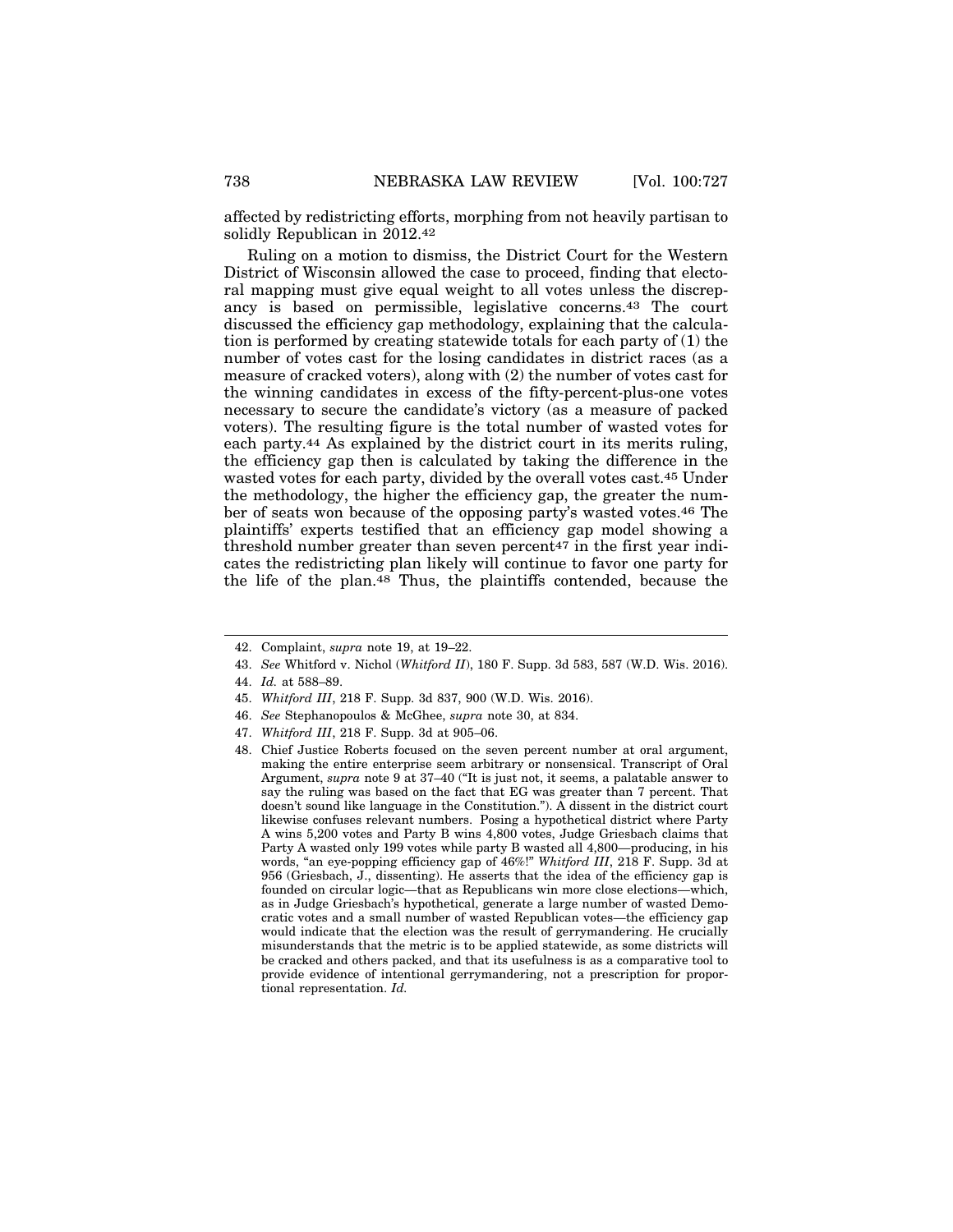model forecast a twelve percent efficiency gap for Wisconsin's redistricting plan, it should be found presumptively unconstitutional.49

#### **C. Supreme Court Guidance**

Although the Supreme Court ultimately remanded the case to the lower court on standing grounds,<sup>50</sup> the *Whitford* decision provides guidance for potential future plaintiffs seeking to litigate similar claims. Most fundamentally, the majority opinion—authored by Chief Justice Roberts—explains its concept of individualized harm in gerrymandering cases:

We have long recognized that a person's right to vote is "individual and personal in nature." . . . [T]he plaintiffs claim a constitutional right not to be placed in legislative districts deliberately designed to "waste" their votes in

*Whitford III*, 218 F. Supp. 3d at 910.

50. Others have sought to explain why the Court addressed the case on the merits at all, especially in light of the institutional legitimacy concerns articulated by Chief Justice Roberts at oral argument that "there will naturally be a lot of these claims raised around the country . . . [a]nd every one of them will come here for a decision on the merits." Transcript of Oral Argument, *supra* note 9, at 37. Professors Joshua A. Douglas and Michael E. Solimine explain why the Court engaged with the substantive issues despite concerns about appearing political:

The answer is that the cases did not come to the Court through its normal discretionary certiorari jurisdiction. Instead, both *Gill* and *Benisek* involved direct appeals to the Supreme Court from three-judge district courts. The Court had no choice but to hear the cases. Chief Justice Roberts's concern was that if the Court recognized a claim for partisan gerrymandering, then *all* of these cases would reach the Supreme Court on mandatory direct appeal, not via the Court's discretionary certiorari jurisdiction where the Court could avoid ruling on them.

Under federal law, when three-judge district courts hear cases such as *Gill* and *Benisek*, a losing party may appeal directly to the Supreme Court, skipping the court of appeals. Thus, in *Gill* and *Benisek*, because the losing parties appealed the decisions, the Court had to do *something* with respect to the cases. Unlike a denial of certiorari, refusing to hear them would have been tantamount to a summary affirmance on the merits, which lower courts likely would have considered to have at least some precedential value. Instead, the Court took a middle ground in *Gill* and *Benisek,* hearing them on the merits but providing little guidance on the doctrine of partisan gerrymandering beyond saying in *Gill* that plaintiffs must demonstrate individual harm from a map in a specific district.

Joshua A. Douglas & Michael E. Solimine, *Precedent, Three-Judge District Courts, and the Law of Democracy,* 107 GEO. L.J. 413, 415–16 (2019) (footnotes omitted).

<sup>49.</sup> Complaint, *supra* note 19, at 26; Expert Report of Simon Jackman, *supra* note 40, at 5. The district court ultimately did not accept that argument, explaining that: [I]n any event, that we have not determined that a particular measure of EG establishes presumptive unconstitutionality, which itself diminishes all of the defendants' policy-based arguments. Instead, we acknowledge that the expert opinions in this case have persuaded us that, on the facts before us, the EG is corroborative evidence of an aggressive partisan gerrymander that was both intended *and likely* to persist for the life of the plan.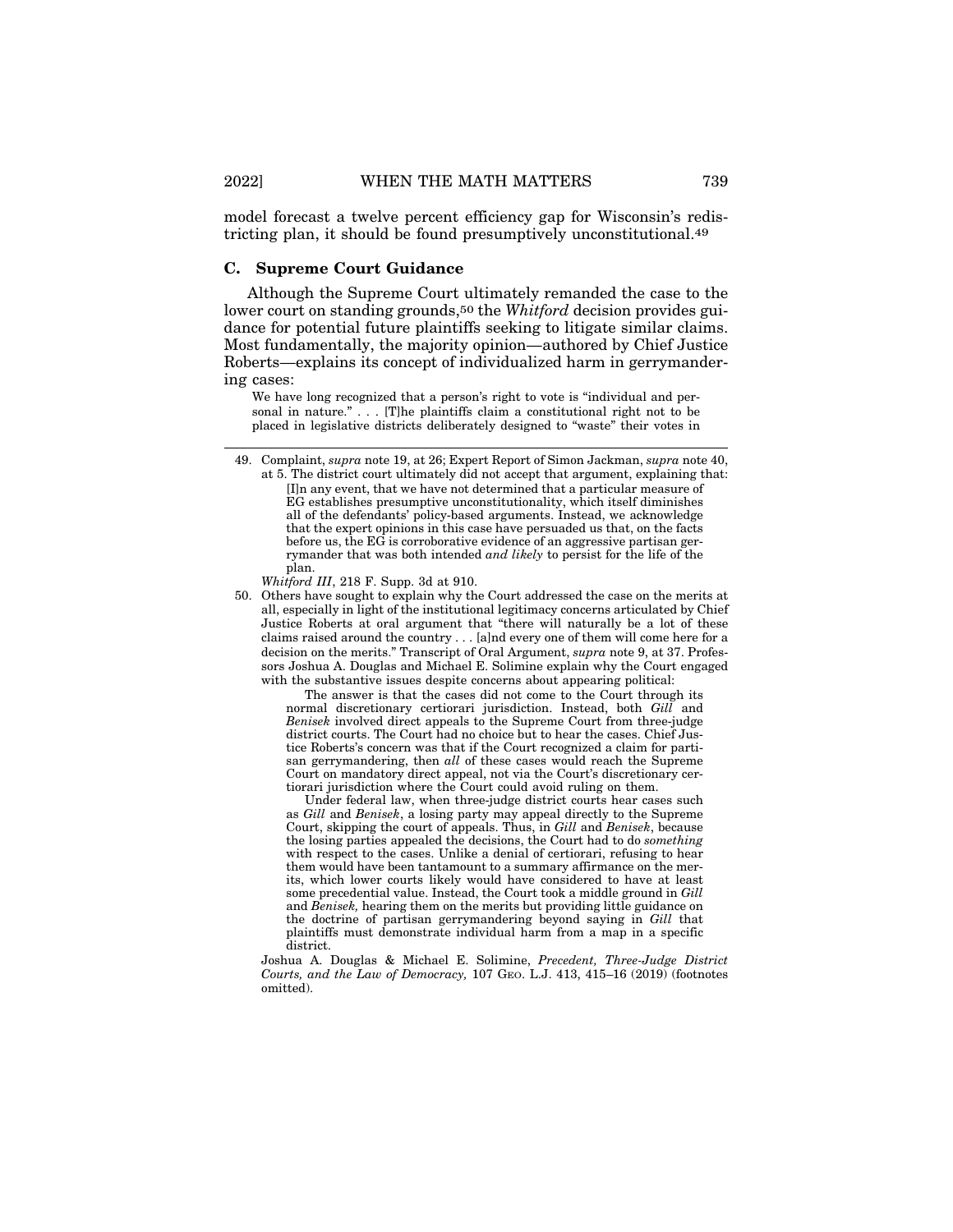elections where their chosen candidates will win in landslides (packing) or are destined to lose by closer margins (cracking).

To the extent the plaintiffs' alleged harm is the dilution of their votes, that injury is district specific.51

Because "a plaintiff's remedy must be 'limited to the inadequacy that produced [his] injury in fact.' . . . the remedy that is proper and sufficient lies in the revision of the boundaries of the individual's own district."52 The majority opinion concludes: "On the facts of this case, the plaintiffs may not rely on 'the kind of undifferentiated, generalized grievance about the conduct of government that we have refused to countenance in the past.'"53 This conception of the case in the majority opinion allowed the Court to dismiss the relevance of the mathematical analysis.54

- 52. *Id.* at 1930 (quoting Lewis v. Casey, 518 U.S. 343, 357 (1996)) ("For similar reasons, we have held that a plaintiff who alleges that he is the object of a racial gerrymander—a drawing of district lines on the basis of race—has standing to assert only that his own district has been so gerrymandered.").
- 53. *Id.* (quoting Lance v. Coffman, 549 U.S. 437, 442 (2007)).
- 54. *See id.* ("The plaintiffs asserted in their complaint that the 'efficiency gap captures in a single number all of a district plan's cracking and packing.' That number is calculated by subtracting the statewide sum of one party's wasted votes from the statewide sum of the other party's wasted votes and dividing the result by the statewide sum of all votes cast, where 'wasted votes' are defined as all votes cast for a losing candidate and all votes cast for a winning candidate beyond the 50% plus one that ensures victory. The larger the number produced by that calculation, the greater the asymmetry between the parties in their efficiency in converting votes into legislative seats. Though they take no firm position on the matter, the plaintiffs have suggested that an efficiency gap in the range of 7% to 10% should trigger constitutional scrutiny. . . . We need not doubt the plaintiffs' math. The difficulty for standing purposes is that these calculations are an average measure. They do not address the effect that a gerrymander has on the votes of particular citizens. Partisan-asymmetry metrics such as the efficiency gap measure something else entirely: the effect that a gerrymander has on the fortunes of political parties. . . . That shortcoming confirms the fundamental problem with the plaintiffs' case as presented on this record. It is a case about group political interests, not individual legal rights. But this Court is not responsible

<sup>51.</sup> *Whitford IV*, 138 S. Ct. 1916, 1929–30 (2018) (citations omitted). The Court further explained:

<sup>[</sup>Lead plaintiff Whitford] testified that he lives in Madison in the 76th Assembly District, and acknowledged on cross-examination that this is, under any plausible circumstances, a heavily Democratic district. Under Act 43, the Democratic share of the Assembly vote in Whitford's district is 81.9%; under the plaintiffs' ideal map—their Demonstration Plan the projected Democratic share of the Assembly vote in Whitford's district would be 82%. Whitford therefore conceded that Act 43 had not "affected [his] ability to vote for and elect a Democrat in [his] district." Whitford testified that he had nevertheless suffered a harm "relate[d] to [his] ability to engage in campaign activity to achieve a majority in the Assembly and the Senate." As he explained, "[t]he only practical way to accomplish my policy objectives is to get a majority of the Democrats in the Assembly and the Senate ideally in order to get the legislative product I prefer."

*Id.* at 1924–25 (alterations in original) (citations omitted).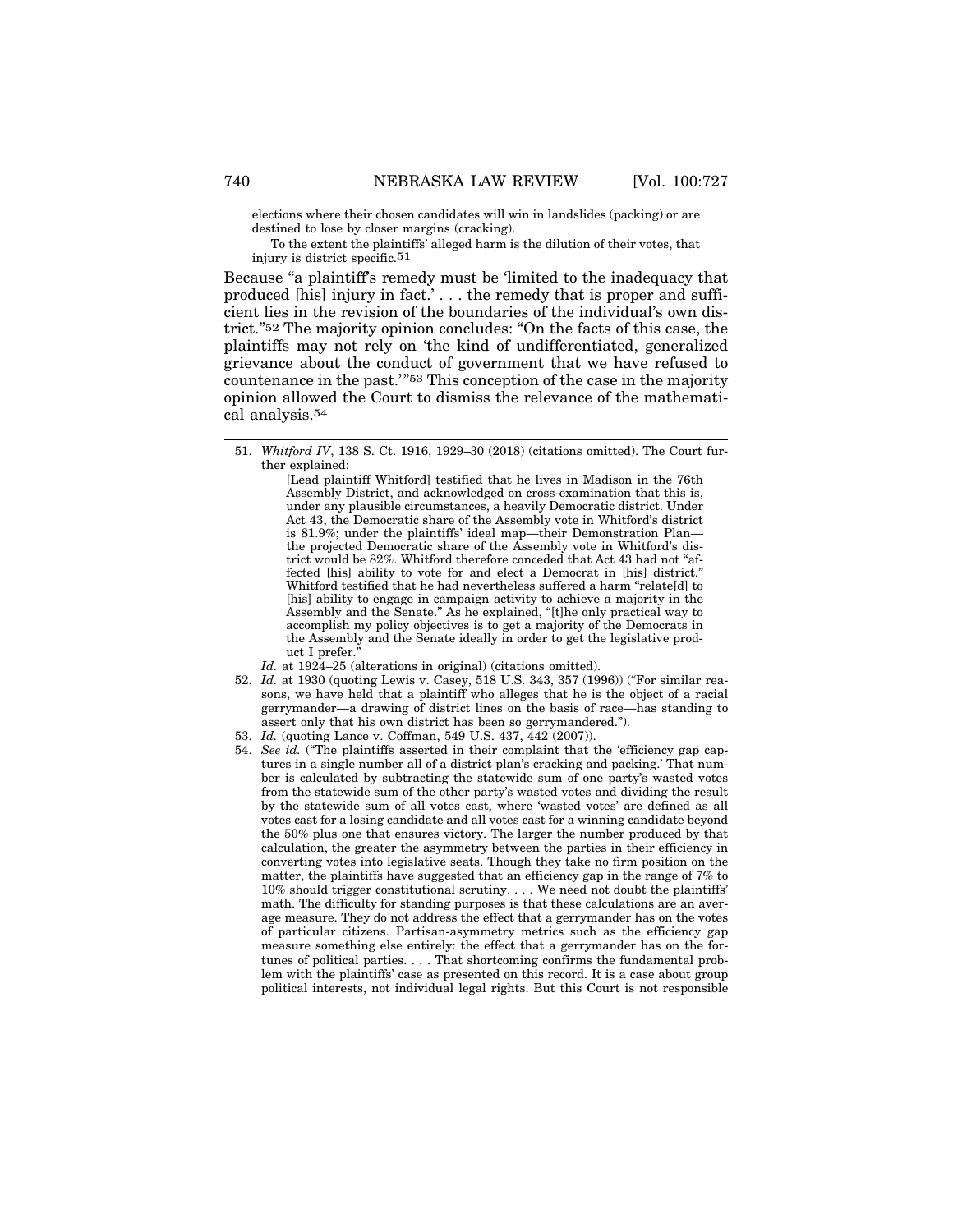A concurring opinion, authored by Justice Kagan and joined by Justices Ginsburg, Breyer, and Sotomayor, agrees with this standing analysis but provides further guidance for future plaintiffs making a claims of individualized vote dilution and of associational harm, both of which might be founded on the types of statistical methodologies presented by the *Whitford* plaintiffs.55

More specifically, Justice Kagan explains that:

To have standing to bring a partisan gerrymandering claim based on vote dilution, then, a plaintiff must prove that the value of her own vote has been "contract[ed]." . . . Consider the perfect form of each variety. When a voter resides in a packed district, her preferred candidate will win no matter what; when a voter lives in a cracked district, her chosen candidate stands no chance of prevailing. But either way, such a citizen's vote carries less weight—has less consequence—than it would under a neutrally drawn map. So when she shows that her district has been packed or cracked, she proves, as she must to establish standing, that she is "among the injured."56

Importantly for our purposes, Justice Kagan elucidates: "Among other ways of proving packing or cracking, a plaintiff could produce an alternative map (or set of alternative maps)—comparably consistent with traditional districting principles—under which her vote would carry more weight."57 In other words, Justice Kagan would look for precisely the kind of mapping and statistical analyses presented in *Whitford*.58

- 56. *Id.* at 1935–36 (citations omitted).
- 57. *Id.* at 1936. Justice Kagan further explains that:

Here, the Court is right that the plaintiffs have so far failed to make such a showing. William Whitford was the only plaintiff to testify at trial about the alleged gerrymander's effects. He expressly acknowledged that his district would be materially identical under any conceivable map, whether or not drawn to achieve partisan advantage. That means Wisconsin's plan could not have diluted Whitford's own vote. So whatever other claims he might have, Whitford is not "among the injured" in a vote dilution challenge. Four other plaintiffs differed from Whitford by alleging in the complaint that they lived in packed or cracked districts. But for whatever reason, they failed to back up those allegations with evidence as the suit proceeded. So they too did not show the injury—a less valuable vote—central to their vote dilution theory.

*Id.* (citations omitted) (quoting Lujan v. Defenders of Wildlife, 504 U.S. 555, 563  $(1992)$ 

58. *But see* Rucho v. Common Cause, 139 S. Ct. 2484, 2503–04 (2019) ("Even the most sophisticated districting maps cannot reliably account for some of the reasons voters prefer one candidate over another, or why their preferences may change. Voters elect individual candidates in individual districts, and their selections depend on the issues that matter to them, the quality of the candidates, the

for vindicating generalized partisan preferences. The Court's constitutionally prescribed role is to vindicate the individual rights of the people appearing before it." (citations omitted)).

<sup>55.</sup> *Id.* at 1934 (Kagan, J., concurring) ("I write to address in more detail what kind of evidence the present plaintiffs (or any additional ones) must offer to support that allegation. And I write to make some observations about what would happen if they succeed in proving standing—that is, about how their vote dilution case could then proceed on the merits.").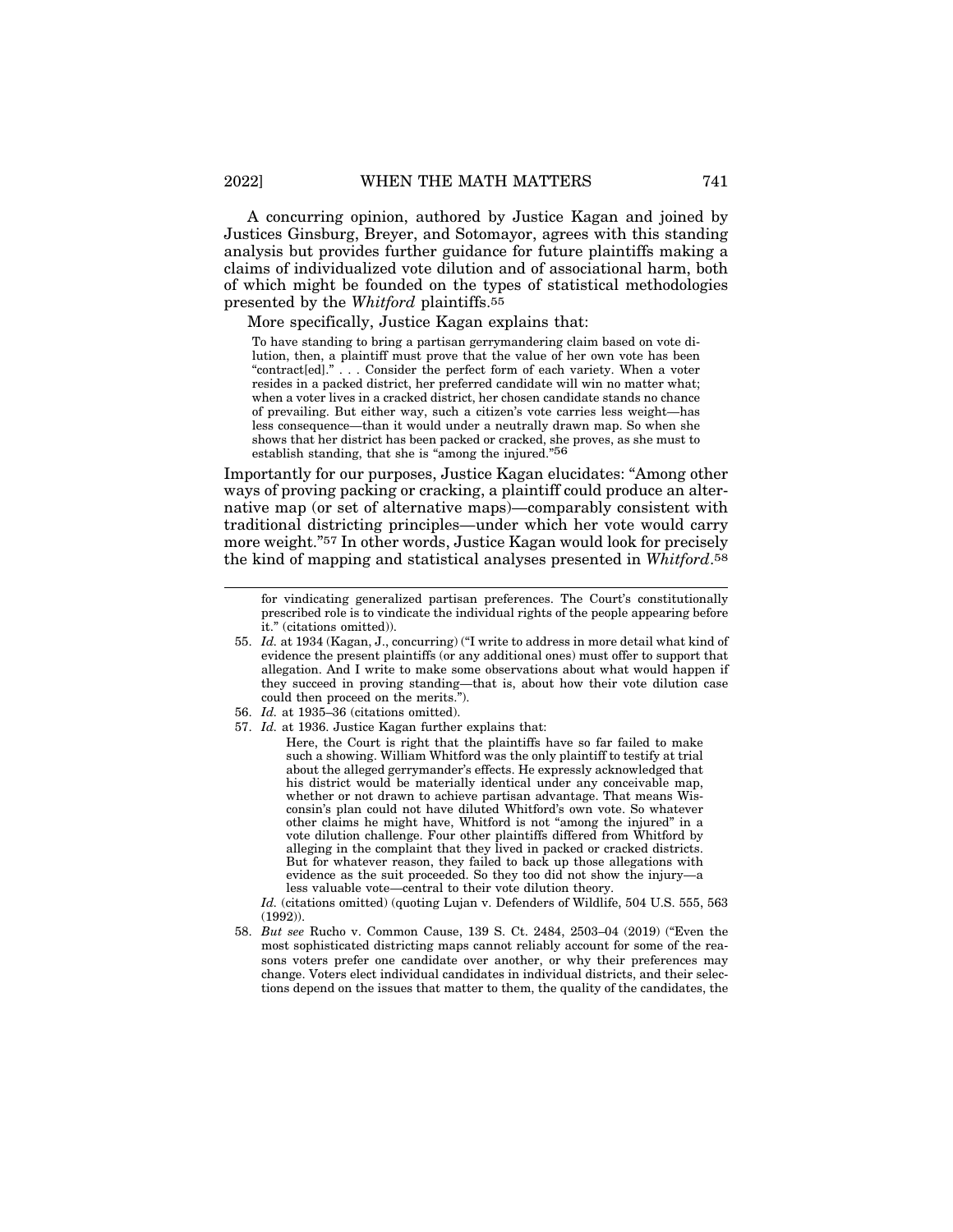Justice Kagan goes on to address a claim based on infringement of the First Amendment right of association—which would not hinge on a showing of vote dilution based on cracking or packing—finding that "the plaintiffs' evidence of partisan asymmetry well fits a suit alleging associational injury."59 She concludes that although the First Amendment claim was not fleshed out enough to avoid dismissal for lack of standing, since the statistical proof of partisan asymmetry best measures "a gerrymander's effect 'on the fortunes of political parties' and those associated with them," the evidence "could easily have supported the alternative theory of associational harm."60

Thus, while *Rucho*61 has abrogated judicial limits on partisan gerrymandering cases for the moment, racial gerrymandering and other cases that raise similar analyses may yet find a salutary reception at the Court. We now turn to unpacking those statistical analyses in *Whitford*.

#### III. THE MATH

The efficiency gap study presented in the complaint—the essential piece of mathematical analysis that underpins the plaintiffs' arguments—was conducted and authored by Kenneth Mayer, a professor of political science at the University of Wisconsin-Madison.62

Professor Mayer based his mathematical analysis on the efficiency gap—a term for the number of wasted voters of one party compared to another.63 The efficiency gap compares how effectively the parties translate votes into seats—when a party has a high efficiency gap, the percentage of seats won is significantly higher than the percentage of

- 59. *Whitford IV*, 138 S. Ct. at 1937–39 (Kagan, J., concurring).
- 60. *Id*. at 1939.
- 61. *Rucho*, 139 S. Ct. 2484.
- 62. Expert Report of Kenneth Mayer, *supra* note 18, at 1.
- 63. *See* Stephanopoulos & McGhee, *supra* note 30, at 831.

tone of the candidates' campaigns, the performance of an incumbent, national events or local issues that drive voter turnout, and other considerations. Many voters split their tickets. Others never register with a political party, and vote for candidates from both major parties at different points during their lifetimes. For all of those reasons, asking judges to predict how a particular districting map will perform in future elections risks basing constitutional holdings on unstable ground outside judicial expertise."). As in *Whitford*, Chief Justice Roberts, who authored the majority opinion, continues in *Rucho* to question the ability of the judiciary to cope with the mathematical underpinnings of partisan gerrymandering litigation, despite broad judicial acceptance of the necessary multivariable regression techniques, as discussed in Part III of this Article.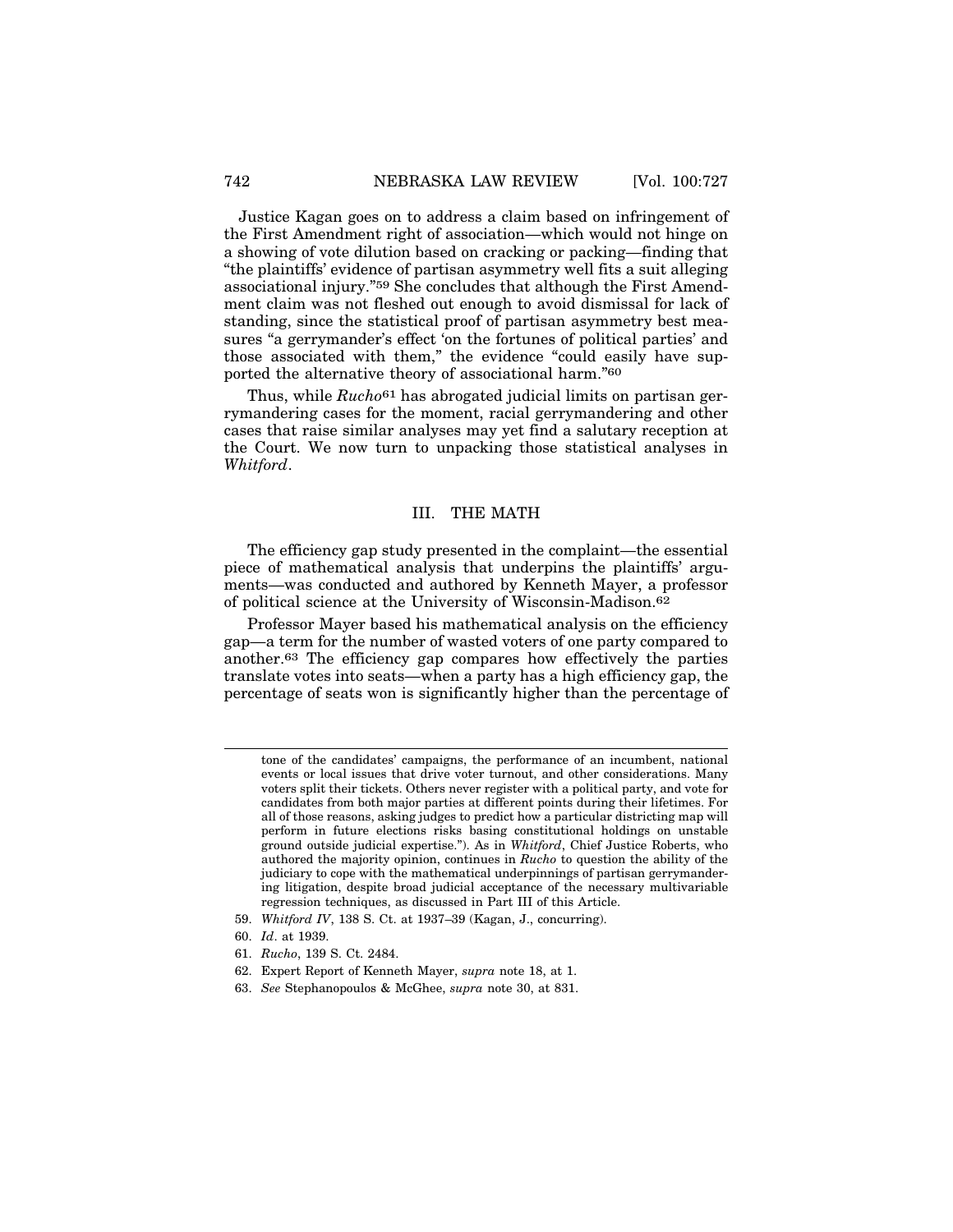the total votes received.64 An efficiency gap of zero would mean that the parties had the same number of wasted votes.65

Professor Mayer analyzed the 2012 Presidential vote in Wisconsin to determine the efficiency gap of the Act 43 map. He explained that:

Instead of estimating future election results for an existing or proposed hypothetical plan, [his] goal was to determine whether it was possible to draw a district plan following the 2010 Census that minimized the efficiency gap while maintaining strict fidelity to the federal and state constitutional requirements of population equality, contiguity, compactness, respect for political subdivisions, and compliance with the Voting Rights Act.66

He used reliable statistical methodologies to draw a hypothetical map and determined the efficiency gap for the hypothetical map in the 2012 election.67 In doing so, he demonstrated that the Act 43 electoral map was politically skewed and how applied mathematics can inform political decision-making. This section describes the structure of his analysis.

#### **A. Overview**

To create a new, hypothetical electoral map, Professor Mayer moved wards into different districts—or, to think about it another

<sup>64.</sup> *Id.* at 853 ("Beyond its positive and normative appeal, the efficiency gap has a number of useful properties that warrant discussion. First, under circumstances that are very common in US [sic] elections, it is unnecessary to sum the wasted votes in each individual district—a process that can be somewhat cumbersome. Instead, if we assume that all districts are equal in population (which is constitutionally required), and that there are only two parties (which is typical in [singlemember district] systems), then the computation reduces through simple algebra to something quite straightforward: Efficiency Gap = Seat Margin  $- (2 \times V_0)$ Margin)[.] In this formula, 'Seat Margin' is the share of all seats held by a party, minus 50 percent. 'Vote Margin' is the same for votes: the share received by a party, minus 50 percent. A party has an electoral advantage when the efficiency gap is positive, and a disadvantage when it is negative. When the number is equal to zero, there is no efficiency gap and so no partisan benefit derived from redistricting." (footnotes omitted)).

<sup>65.</sup> Though an efficiency gap is unlikely to ever be precisely zero, the measure delineates negative numbers as reflecting a higher number of wasted votes for Democrats, and positive numbers reflect a higher number of wasted votes for Republicans. *See id.* at 849; Expert Report of Simon Jackman, *supra* note 40, at 3 ("The efficiency gap is an 'excess seats' measure, reflecting the nature of a partisan gerrymander. An efficiency gap in favor of one party sees it wasting fewer votes than its opponent, thus translating its votes across the jurisdiction into seats more efficiently than its opponent. This results in the party winning more seats than expected, given its vote share (*V*) and if wasted vote rates were the same between the parties.  $EG = 0$  corresponds to no efficiency gap between the parties, or no partisan difference in wasted vote rates. In this analysis (but without loss of generality) *EG* is normed such that negative *EG* values indicate higher wasted vote rates for Democrats relative to Republicans, and *EG > 0* the converse.").

<sup>66.</sup> Expert Report of Kenneth Mayer, *supra* note 18, at 6.

<sup>67.</sup> *Id.*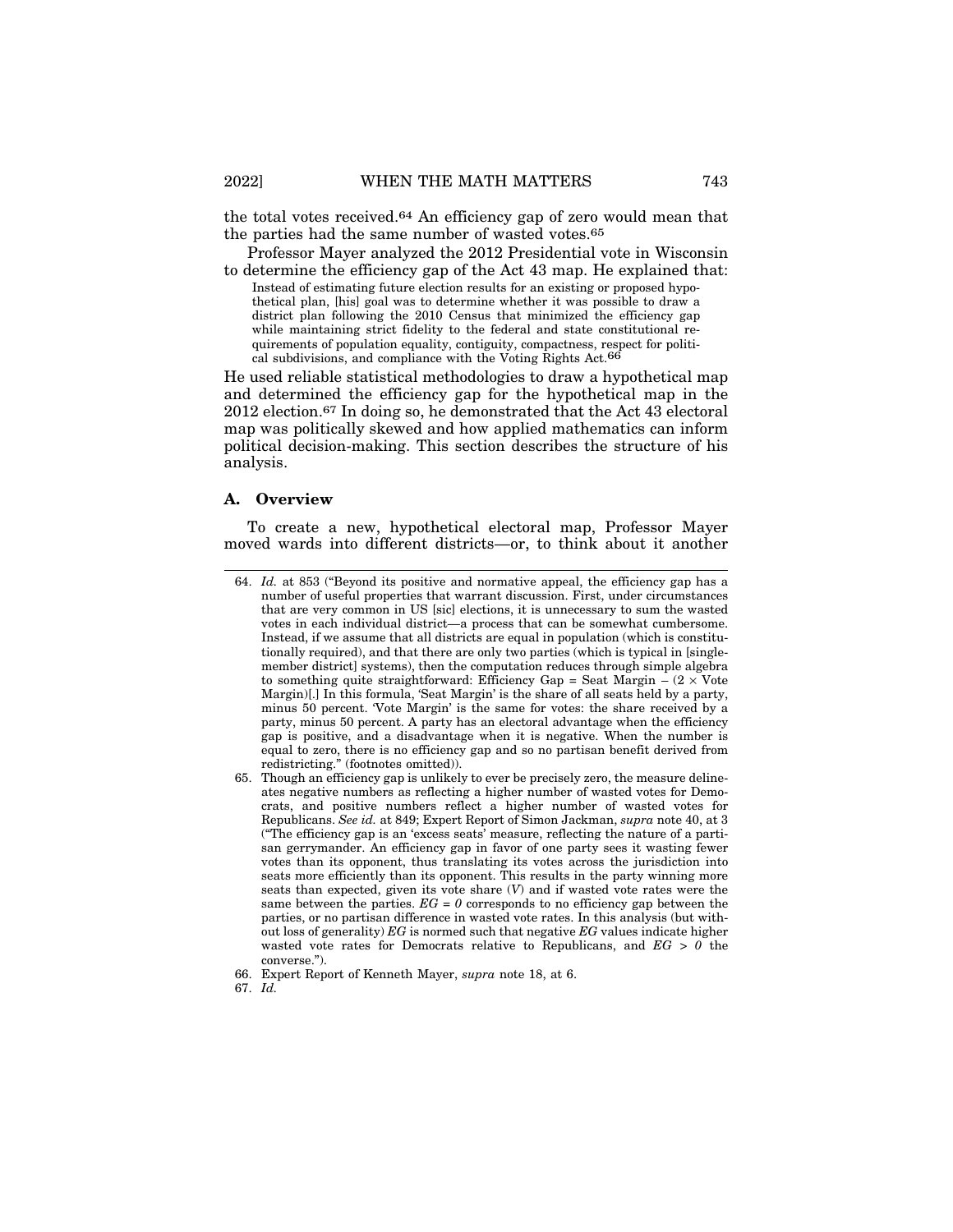way, drew the lines of the Congressional districts to include wards in new assembly districts. One benefit to working at the ward level when analyzing voting behavior is that each ward contains a small number of people (and therefore, voters), allowing greater precision when drawing the new electoral map. Since Mayer worked with smaller base units of voters, he was able to more accurately place voters into hypothetical electoral boundaries.68

Wisconsin has ninety-nine assembly districts, each of which elects a state representative. Each district has between 24 and 135 wards and wards each have an average of 869 people.69 Professor Mayer created a regression model for assembly votes based on the 2012 voting data. However, Mayer could not simply count the number of votes in the new district based on the votes cast in each ward. Crucially, some assembly districts had uncontested elections, which would skew the statistical data.70 In many cases, an assembly district with an uncontested race might indicate a heavily partisan district—but also might indicate that the ward was involved in cracking or packing. To avoid this issue, Professor Mayer created a regression model based on the 2012 votes to predict *how people would have voted in 2012 under a different electoral map.*

#### **B. Simple Linear Regression**

In statistics, a linear regression model asks predictive questions about future behavior based on characteristics, which researchers describe as variables. For example, a linear model between two variables, the effect of hours of sleep on "level of grumpiness," might appear as follows:71

<sup>68.</sup> *Id.* at 8–9. Although statistical analysis is typically built on large numbers, the smaller the base unit of the analysis, the more accurate the calculations. PHILIP H. POLLOCK III, THE ESSENTIALS OF POLITICAL ANALYSIS 27 (5th ed. 2016).

<sup>69.</sup> *See generally* Legis. Tech. Servs. Bureau, *Wisconsin Legislative Map Library*, WIS. STATE LEGISLATURE, https://legis.wisconsin.gov/ltsb/gis/maps/ [https:// perma.cc/3AU3-8WNU] (last visited Sept. 23, 2021).

<sup>70.</sup> Expert Report of Kenneth Mayer, *supra* note 18, at 5.

<sup>71.</sup> DANIELLE NAVARRO, *Linear Regression, in* LEARNING STATISTICS WITH R: A TUTO-RIAL FOR PSYCHOLOGY STUDENTS AND OTHER BEGINNERS chapter 15 (Emily Kothe trans., 2019), https://learningstatisticswithr.com/book/regression.html [https:// perma.cc/ZPU4-XMBX].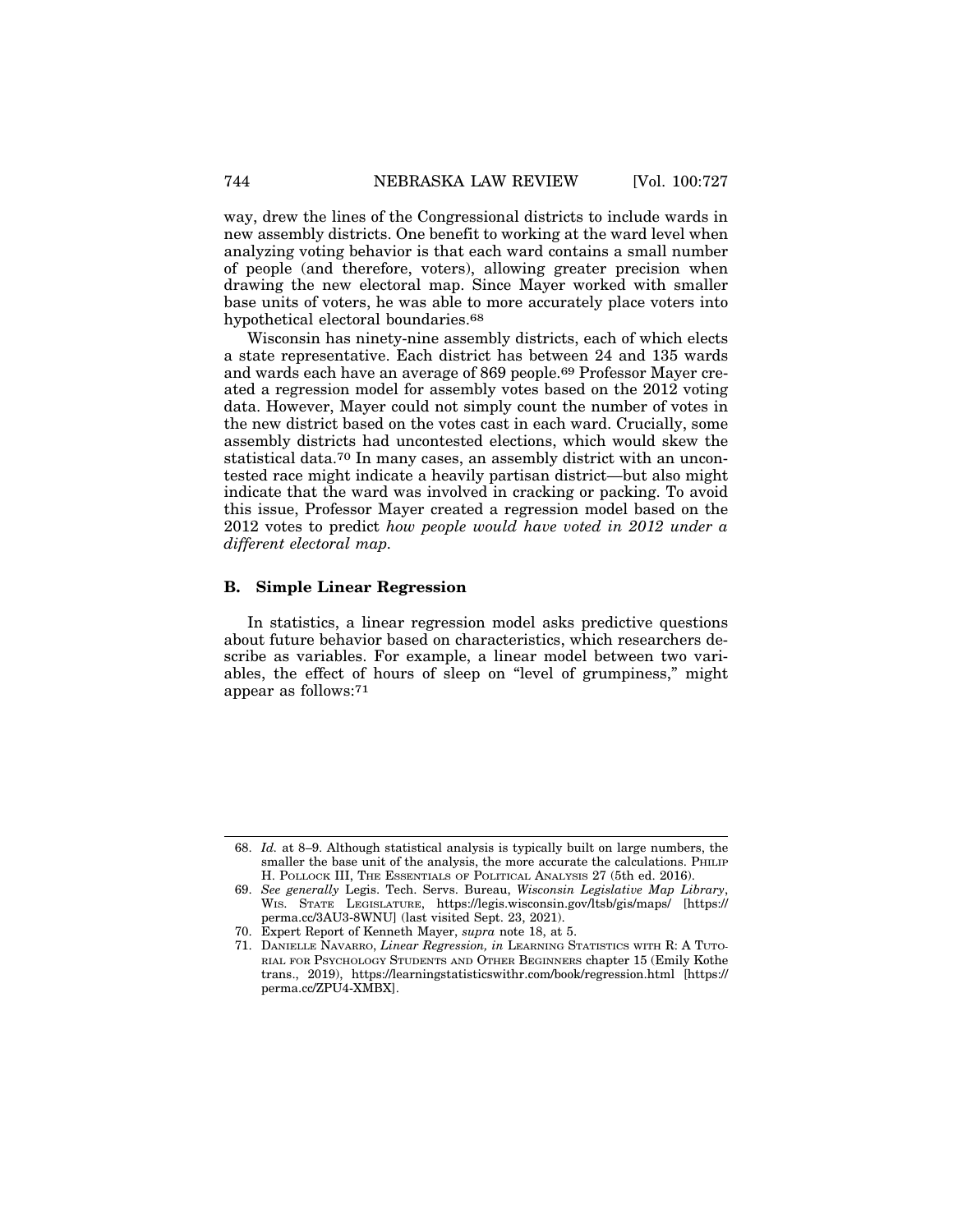

In this experiment, the researcher noted how many hours they slept and then also took note of their perceived level of grumpiness on a scale of zero to 100.72 The researcher collected these data points over time, and then documented them in the above graph. The *regression line* is the line that best fits the data points. The researcher is looking for the line that runs through each of the data points, minimizing the distance between the line and the data point for all the data points.73 This line is the most common way of using the collected data to predict future grumpiness levels based on hours of sleep.

The equation,  $y = a + b(x)$ , expresses the regression model, where *x* is the independent variable (number of hours of sleep), *y* is the dependent variable (grumpiness), and *b* is the slope of the line. In the above equation, the slope of the line will be negative—as the number of hours of sleep increase, grumpiness decreases. The letter *a* is the yintercept, representing the level of grumpiness if the person were to get no sleep at all. So given this equation, a person can plug in any

<sup>72.</sup> *Id.* at fig. 15.1.

<sup>73.</sup> More specifically, the least squares regression line is one that minimizes the sum of the squared vertical distances from each individual data point to the line. SAMPRIT CHATTERGEE & ALI S. HADI, REGRESSION ANALYSIS BY EXAMPLE 33 (5th ed. 2012). These vertical distances represent "errors" or "residuals" in the predicted (or "fitted") verse actual data points. *Id.* The least squares regression line, then, is the line that minimizes the sum of these squared errors. *Id.* at 34. By design, the vertical distances sum to zero which means the sum of the vertical distances above the line equal the sum of the vertical distances below the line. *Id.*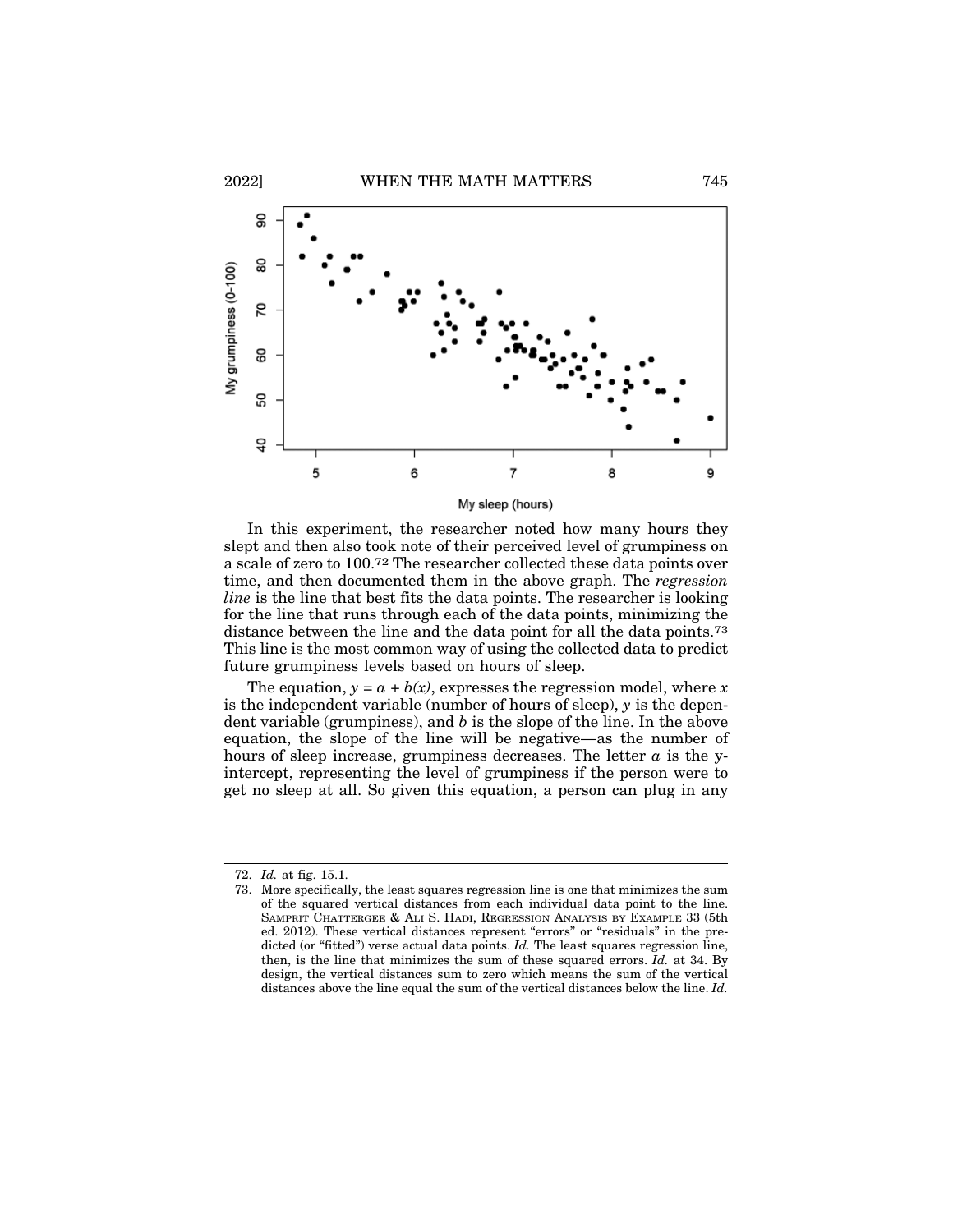number for *x*, the number of hours of sleep, to predict the level of grumpiness.74

Variance is a mathematical term for the spread in a data set; higher levels of variance make the data prediction less accurate.<sup>75</sup> Some variables—like sleep and grumpiness—may be strongly correlated, which means that one variable can explain the other. Some variables are not related at all. A linear regression line is most accurate when looking at data between two variables that are strongly related to one another—strong correlation and low variance means the predictive power of the data is higher.76

Variance is often calculated using a least squares regression*,* which minimizes the distance between each point of a scatterplot and the generated line.77 Given any set of data, there exists one line that minimizes this distance. The generated least squares regression line thus has the lowest level of variance possible given the data points, and in this way, it is the *best fit* for the data.78

<sup>74.</sup> Note that the relationship is associational and not necessary causal. It might be that the lack of sleep is caused by other factors (e.g. pressure at work), and these are direct causes of the grumpiness, not lack of sleep. Regression is not, in and of itself, able to identify causal relationships*. See* D.H. Kaye, *The Dynamics of* Daubert*: Methodology, Conclusions, and Fit in Statistical and Econometric Studies*, 87 VA. L. REV. 1933, 1994 (2001) (explaining linear regression equation in the context of market share litigation).

<sup>75.</sup> *Trend (Regression) Analysis*, *in* ENVIRONMENTAL SCIENCE DESKBOOK § 1:24 (James W. Conrad, Jr. ed., 2020) Westlaw ("A line can be fit through any series of points. The important question is whether the slope and direction of the line illustrate some meaningful correlation between the two variables, or whether the line is merely a function of chance. . . . The evaluation involves testing how close the measured data values equal the values that would be predicted by the regression line. These residuals (differences) are expected to be normally distributed, with a mean of zero and a constant variance. . . . [T]he null hypothesis is assumed (typically, that the slope (*m*) is zero, which would mean that the dependent variable is not changing as the independent variable changes). One then asks how likely it would be that the observed variance would occur if the dependent variable was not changing in some relationship with the independent variable. A *t*-distribution is generally used to answer this question, because it yields the interval that would contain the variance at a given level of confidence. Typically, a 95-percent confidence level is used; the higher the level used, the smaller the variance must be for the slope to be significant.").

<sup>76.</sup> *Id.*

<sup>77.</sup> *Id*. *See generally* POLLOCK III, *supra* note 68, at 183–241.

<sup>78.</sup> *See* 1 DAVID L. FAIGMAN ET AL., *The Basics of Multiple Regression*, *in* MODERN SCIENTIFIC EVIDENCE: THE LAW AND SCIENCE OF EXPERT TESTIMONY app. 6A (2020) ("A *regression line* is the best-fitting straight line through a set of points in a scatterplot. . . . The regression line typically is estimated using the standard method of *least-squares*, where the values of *a* and *b* are calculated so that the sum of the squared deviations of the points from the line are minimized. In this way, positive deviations and negative deviations of equal size are counted equally, and large deviations are counted more [than] small deviations."). *See generally* POLLOCK III, *supra* note 68, at 183–241.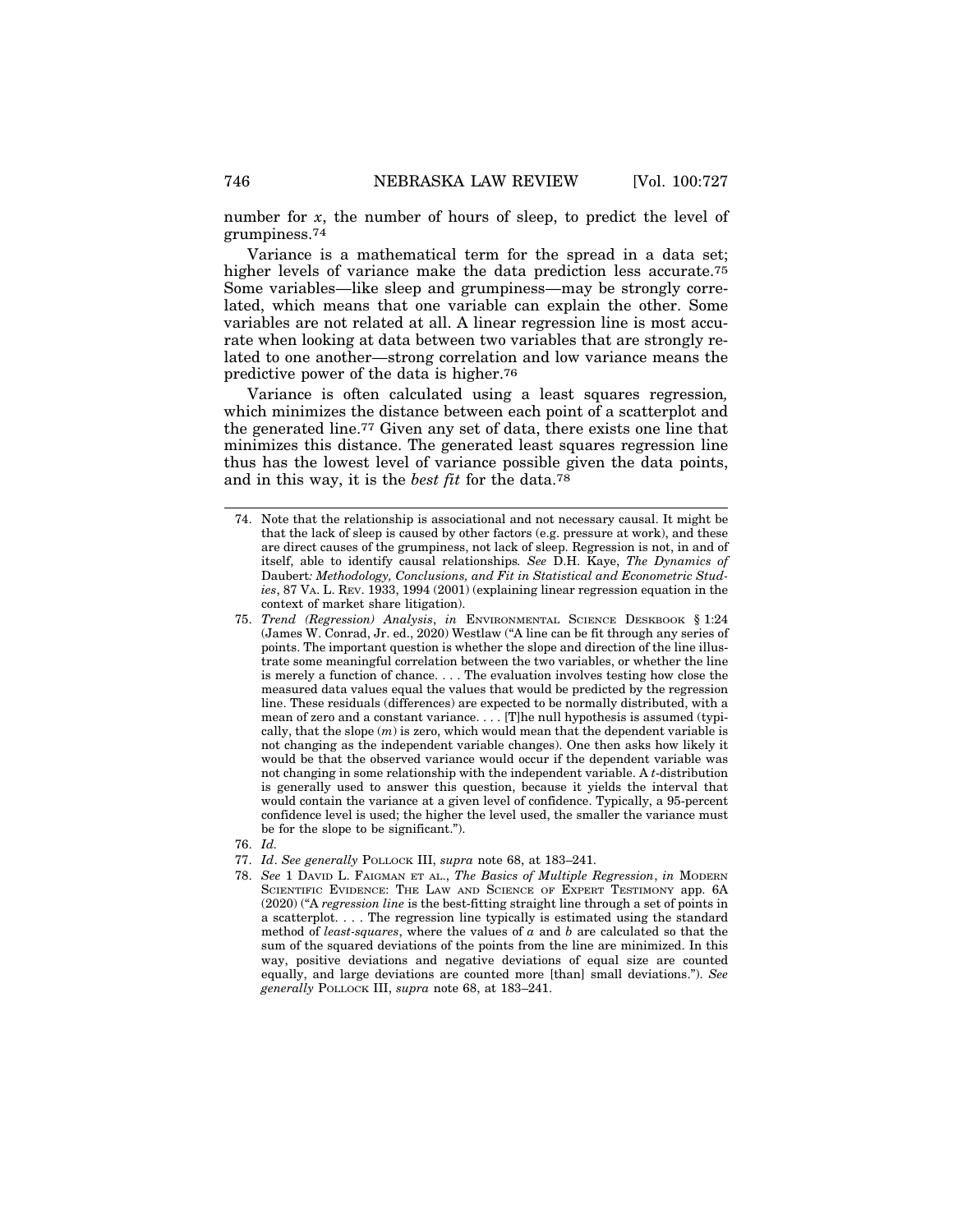#### **C. Multivariable Regression**

In research like Professor Mayer's, scientists analyze how a dependent variable relates to many different interrelated independent variables. When trying to find a regression equation to determine voting patterns, scientists must consider how votes, the dependent variable, relate to the many different variables that play a part in determining how those votes are cast.79

A multivariable regression<sup>80</sup> looks at how those independent variables correlate to the dependent variable. Statistical software can examine many data points, even with many different characteristics, and produce a predictive equation that considers all the variables. The software will generate an equation like the one utilized in simple linear regression, but with more independent variables:  $y = a + b_i(x_i)$ . In

<sup>79.</sup> Multivariable regression is well accepted as a tool in judicial decisions. *See* Daniel L. Rubinfeld, *Reference Guide on Multiple Regression*, *in* REFERENCE MAN-UAL ON SCIENTIFIC EVIDENCE 305–06 (3d ed. 2011), https://www.nap.edu/read/ 13163/chapter/8 [http://perma.cc/2JY7-SGM7] ("Multiple regression analysis is a statistical tool for understanding the relationship between two or more variables. Multiple regression involves a variable to be explained—called the *dependent variable*—and additional *explanatory variables* that are thought to produce or be associated with changes in the dependent variable. For example, a multiple regression analysis might estimate the effect of the number of years of work on salary. Salary would be the dependent variable to be explained; years of experience would be the explanatory variable. Multiple regression analysis is sometimes well suited to the analysis of data about competing theories in which there are several possible explanations for the relationship among a number of explanatory variables. Multiple regression typically uses a single dependent variable and several explanatory variables to assess the statistical data pertinent to these theories. In a case alleging sex discrimination in salaries, for example, a multiple regression analysis would examine not only sex, but also other explanatory variables of interest, such as education and experience. The employer–defendant might use multiple regression to argue that salary is a function of the employee's education and experience, and the employee–plaintiff might argue that salary is also a function of the individual's sex. Multiple regression also may be useful (1) in determining whether a particular effect is present; (2) in measuring the magnitude of a particular effect; and (3) in forecasting what a particular effect would be, but for an intervening event." (footnotes omitted)).

<sup>80.</sup> Multivariable regression is sometimes inappropriately described as multivariate regression; however, the latter is a more complicated field of statistical analysis*. See* Bertha Hidalgo & Melody Goodman, *Multivariate or Multivariable Regression?*, 103 AM. J. PUB. HEALTH 39 ( 2013) (explaining that either a single or multivariable regression model "has a single outcome variable and [one] or more independent or predictor variables. Multivariate, by contrast, refers to the modeling of data that are often derived from longitudinal studies, wherein an outcome is measured for the same individual at multiple time points (repeated measures), or the modeling of nested/clustered data, wherein there are multiple individuals in each cluster").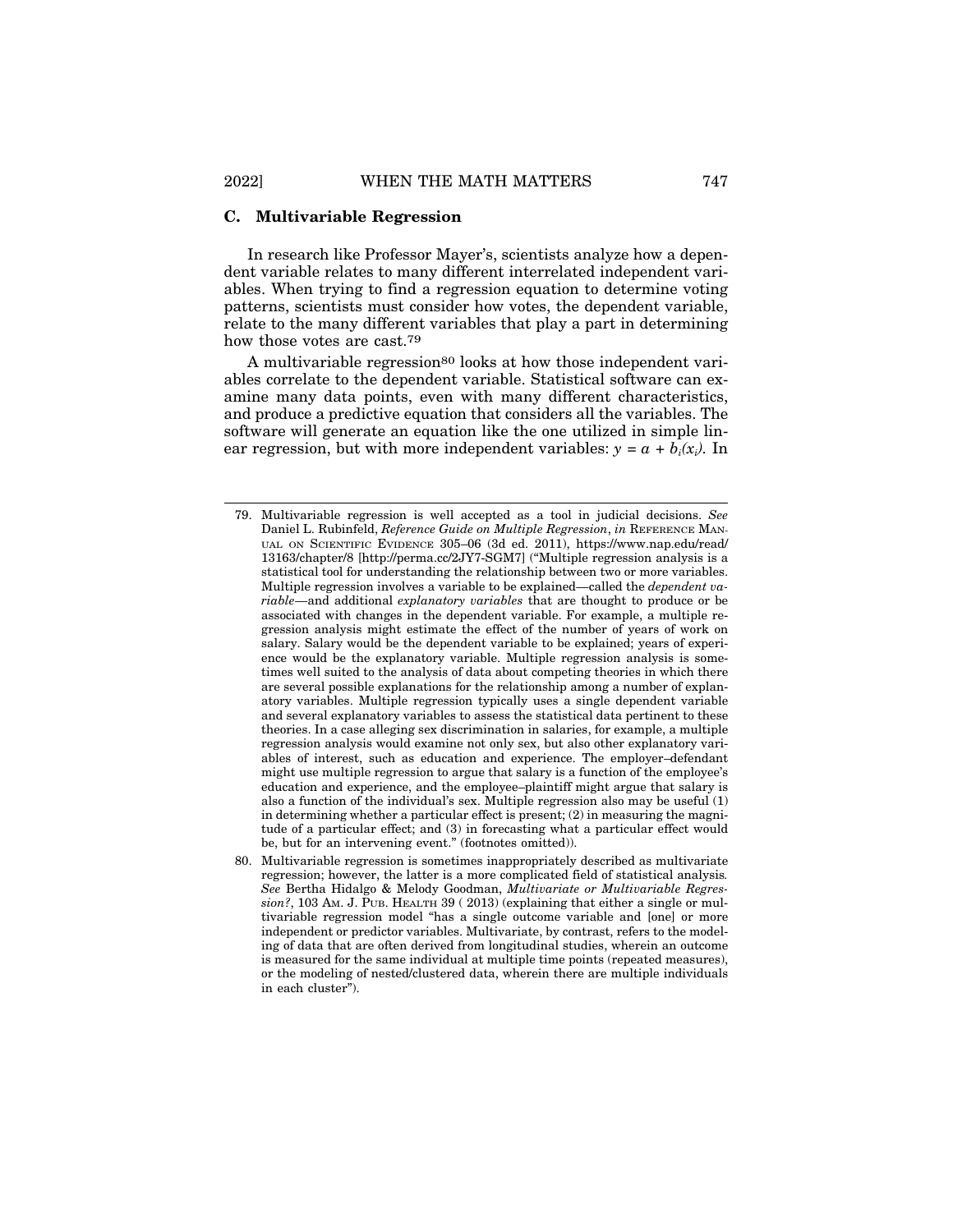the multivariable equation, *n* represents the variable, and each variable will have a coefficient multiplied by the value of that variable.81

Statistical software will create the most accurate equation possible given the diversity of the input and report whether each variable coefficient is statistically significant. If it is, then the software has concluded that coefficient may be an important predictor in determining the outcome, based on the data given.82

For example, statistical software would analyze the sleep and grumpiness data above and determine the equation  $y = 125.6 +$  $(-8.94)x$  to describe that relationship.<sup>83</sup> In real terms, a person might have a grumpiness level of 125.6 with no sleep. But each hour of sleep decreases that level by 8.94 points—so with eight hours of sleep, the same person would have a grumpiness level of 54.08. Now imagine that we take other variables into account to determine grumpiness level—like stress at work. In a multivariable analysis, the software will create a precise equation for all variables and at the same time, will determine whether each coefficient is accurately predictive.

In other words, the software will tell you if the  $(-8.94)$  above is sufficiently different from zero to indicate the likelihood that the relationship between sleep and grumpiness is real. This evaluation of the difference from zero or a null effect is called statistical significance—if the coefficient is sufficiently different from zero, it means that the coefficient may be predictive based on the analyzed data.84

<sup>81.</sup> *See id.* 39–40. Choice of both the independent and dependent variables is critical to reliability of the regression results. *See, e.g.*, 1 FAIGMAN ET AL., *supra* note 78, § 6:17 ("It is essential in multiple regression analysis that the explanatory variable of interest [the dependent variable] not be correlated perfectly with one or more of the other explanatory variables [the independent variables]. If there were perfect correlation between two variables, the expert could not separate out the effect of the variable of interest on the dependent variable from the effect of the other variable. Suppose, for example, that in a sex discrimination suit a particular form of job experience is determined to be a valid source of high wages. If all men had the requisite job experience and all women did not, it would be impossible to tell whether wage differentials between men and women were due to sex discrimination or differences in experience.").

<sup>82.</sup> *See* POLLOCK III, *supra* note 68, at 156–79.

<sup>83.</sup> NAVARRO, *supra* note 71.

<sup>84.</sup> NAVARRO, *supra* note 71; *see also* RAMONA L. PAETZOLD & JASON R. BENT, THE STATISTICS OF DISCRIMINATION: USING STATISTICAL EVIDENCE IN EMPLOYMENT DIS-CRIMINATION CASES § 6:7 (2020) ("The individual regression coefficients are weights attached to the predictor variables; for example, the coefficient of the sex variable in our example (-\$321) is the weight explicitly attached to being female for the community college's compensation model. Assuming that individual coefficients can be interpreted without error, it is of interest whether this coefficient is significantly different from zero. If the coefficient is not significantly different from zero, then sex can be viewed as playing no role in the community college's compensation system. If the coefficient is significantly different from zero, then a community college teacher's sex would appear to be associated with that teacher's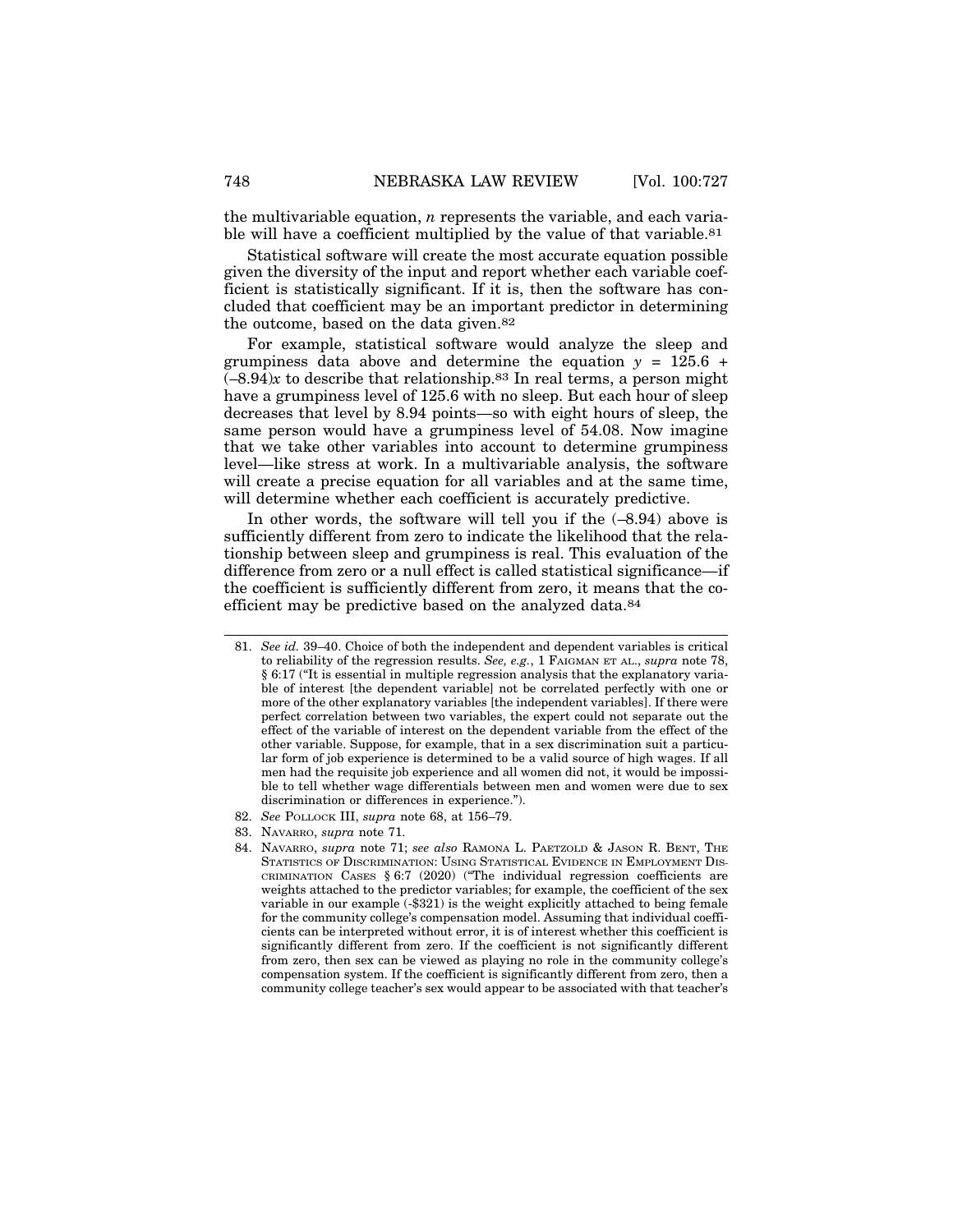Thus, based on the statistical software's information, we can determine if the data analyzed is adequate to predict future behavior. This approach is the basic premise of Mayer's analysis. He compiled voting data based on many different characteristics, then used statistical software to predict voting behavior—not in future elections, but in a hypothetical 2012 election where the district boundaries were drawn differently.

#### **D. A Hypothetical Voter**

Think about a hypothetical voter living in hypothetical Wisconsin assembly district 1. That district may have many characteristics: wealthy, diverse, or politically polarized, for example. Perhaps the district is so heavily partisan that most races go uncontested. Such factors may affect how our hypothetical voter collectively votes at every political level—local, state, and national. In 2012, such a Wisconsin voter cast ballots for representatives in the city, county, assembly district, United States House of Representatives, United States Senate, and Presidency. For each race, a certain number of people voted for each candidate on the ballot. These are *specific vote totals.*

Now, imagine that assembly district 1 included more or fewer neighborhoods. Imagine how different the assembly district might look if it included other voters. Our hypothetical voter might no longer be voting with people who are wealthy, diverse, or belonging to the same party. These changes might—and almost certainly would—affect the specific vote totals in assembly district 1.

To understand Mayer's equation, the hypothetical voter is an effective way to conceptualize the relationship between voter characteristics and vote totals. In his model, the dependent variable is the specific vote totals—the number of votes received—for each 2012 assembly candidate. This number is dependent on the other variables, specifically, the characteristics of voters in each ward that makes up the assembly district. These characteristics are *independent variables*. Mayer analyzed eight independent variables, categorized in four types: district demographics, underlying partisanship, incumbency, and fixed geographic effects:85

compensation level, so that males tend to earn, on average, \$321 more than females." (footnotes omitted)).

<sup>85.</sup> These variables were chosen because they have been shown to reliably affect how votes are cast. Expert Report of Kenneth Mayer, *supra* note 18, at 11. For experts making choices about these variables, lawyers often can add value, questioning the basis for each choice of input to the model, and ensuring that each can be factually supported and withstand cross-examination. *See, e.g.*, Spaulding v. Univ. of Wash., 740 F.2d 686, 703 (9th Cir. 1984) ("Thus, the weight of statistical proof relies implicitly on 'the existence of proper supportive facts and the absence of variables which would undermine the reasonableness of the inference of discrimination.'" (quoting White v. City of San Diego, 605 F.2d 455, 460 (9th Cir.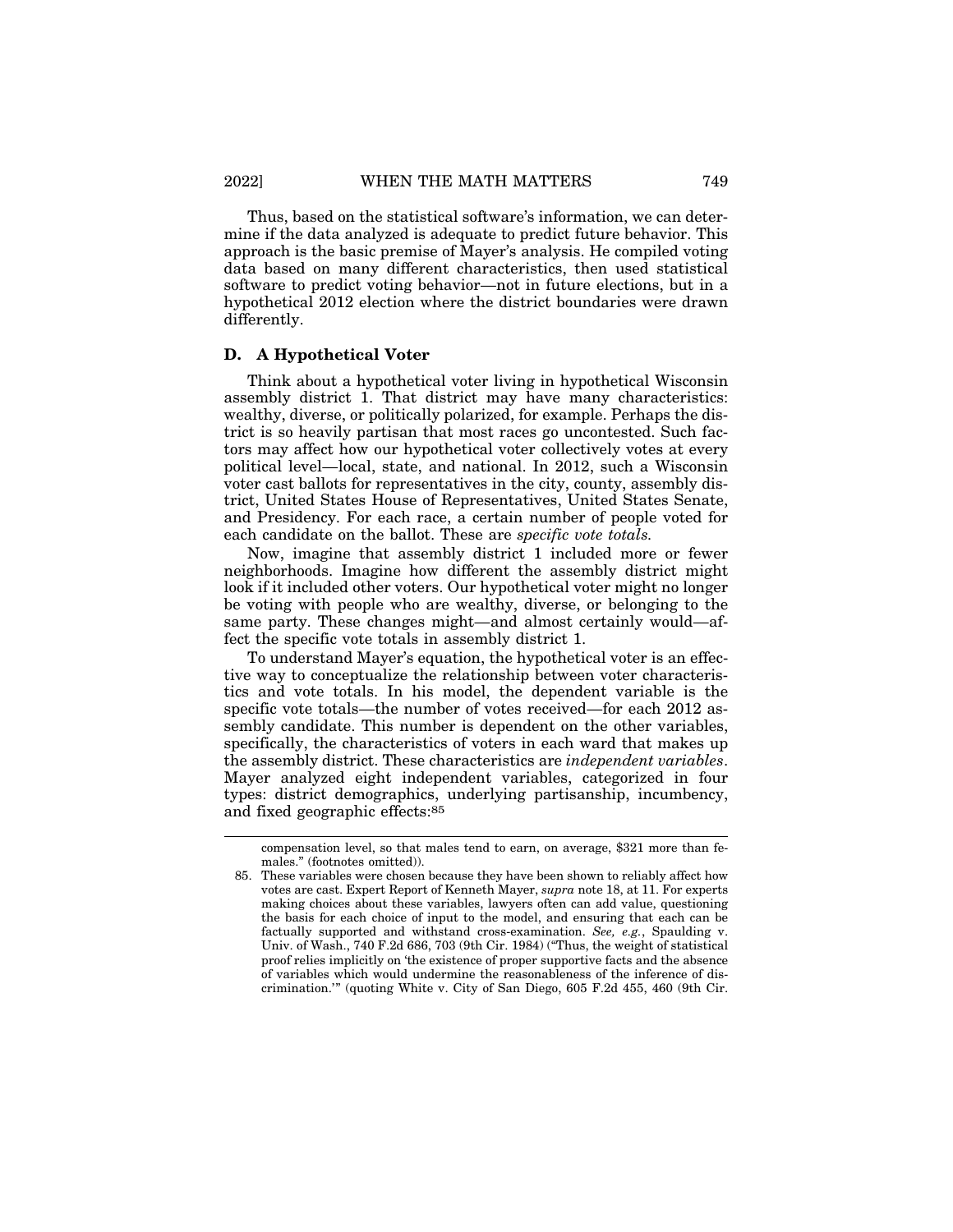- (1) The eligible number of voters in a ward, as measured by the 2010 census;
- (2) The voting eligible Black population in a ward;
- (3) The voting eligible Hispanic population in a ward;86
- (4) The Number of votes cast for Barack Obama [the Democrat] in the 2012 Presidential election in a ward;
- (5) The Number of Votes cast for Mitt Romney [the Republican] in the 2012 Presidential election in a ward;87

1979))); Bullington v. United Air Lines, Inc., 186 F.3d 1301, 1313 n.8 (10th Cir. 1999) (explaining that an analysis that fails to account for "important variations" might create "statistical anomalies that are not really probative"); Gallaway v. Empire Fire & Marine Ins., No. 03-113, 2007 WL 1199502 (W.D. La. Apr. 20, 2007), *aff'd*, Medlin v. Newman, 255 F. App'x 892 (5th Cir. 2007) (providing an example of a draconian sanction rendered after inappropriate modeling). In *Gallaway*, the plaintiffs alleged that they had been "engulfed" by a "cloud" of hydrochloric acid (HCl) fumes after a truck carrying liquid HCl was involved in an accident that caused acid to leak from the truck.  $I\overline{d}$ . at \*2. Although no one disputed that some level of fumes was present at the accident, absent defensive modeling efforts, the plaintiffs' testimony of their exposure might have gone unchallenged. *Id.* at \*2–3. However, an air dispersion model used by emergency responders to predict chemical dispersion after an accidental release showed that the plaintiffs "could not have been exposed to harmful levels of HCl such that would have caused their alleged chronic symptoms." *Id.* at \*3. The court was persuaded that the defense expert who presented the model had reviewed available factual information about the event, including meteorological records and emergency response reports, and had made appropriate inputs to the model regarding—among other things—the amount of chemical spilled, the location of the chemical source, the duration of the spill, and the position of the plaintiffs relative to that source. *Id.* Because the plaintiffs did not present any evidence to counter the defendants' model, the court granted summary judgment to the defendants and dismissed all of the plaintiffs' claims. *Id.; see also* Thomas C. Redman*, If Your Data Is Bad, Your Machine Learning Tools Are Useless*, HARV. BUS. REV. (Apr. 2, 2018), https://hbr.org/2018/04/if-your-data-is-bad-your-machine-learning-tools-are-useless [https://perma.cc/94V6-MWTL] (setting forth five steps to ensure for a well-executed quality program for analyzing data).

86. More specifically, Mayer explains that:

Total VEP [Voting Eligible Population] constitutes a baseline of the size of the voting population, reflecting the fact that the number of votes will be a function of total population. Black and Hispanic VEP are additional controls that reflect the partisan tendencies of key subpopulations as well as turnout likelihood. Traditionally, both African American and Hispanic populations vote at lower rates tha[n] whites, although in 2012 African American turnout was comparable to white turnout. Hispanic populations vote at lower rates than other demographic groups, in part because of a higher noncitizen population, but also because of socioeconomic factors known to reduce turnout.

Expert Report of Kenneth Mayer, *supra* note 18, at 12–13.

87. Presidential voting is an important variable because:

The presidential vote is widely used as an exogenous measure of district level partisanship, and it correlates very strongly with other more complex measures of partisan strength.

The presidential vote is, not surprisingly, an extremely strong predictor of the legislative vote. If we know how many votes were cast for the Republican presidential candidate in a ward we will have a very good idea, subject to some conditions, of how many votes will be cast for the Republican candidate in the legislative election in that ward. While not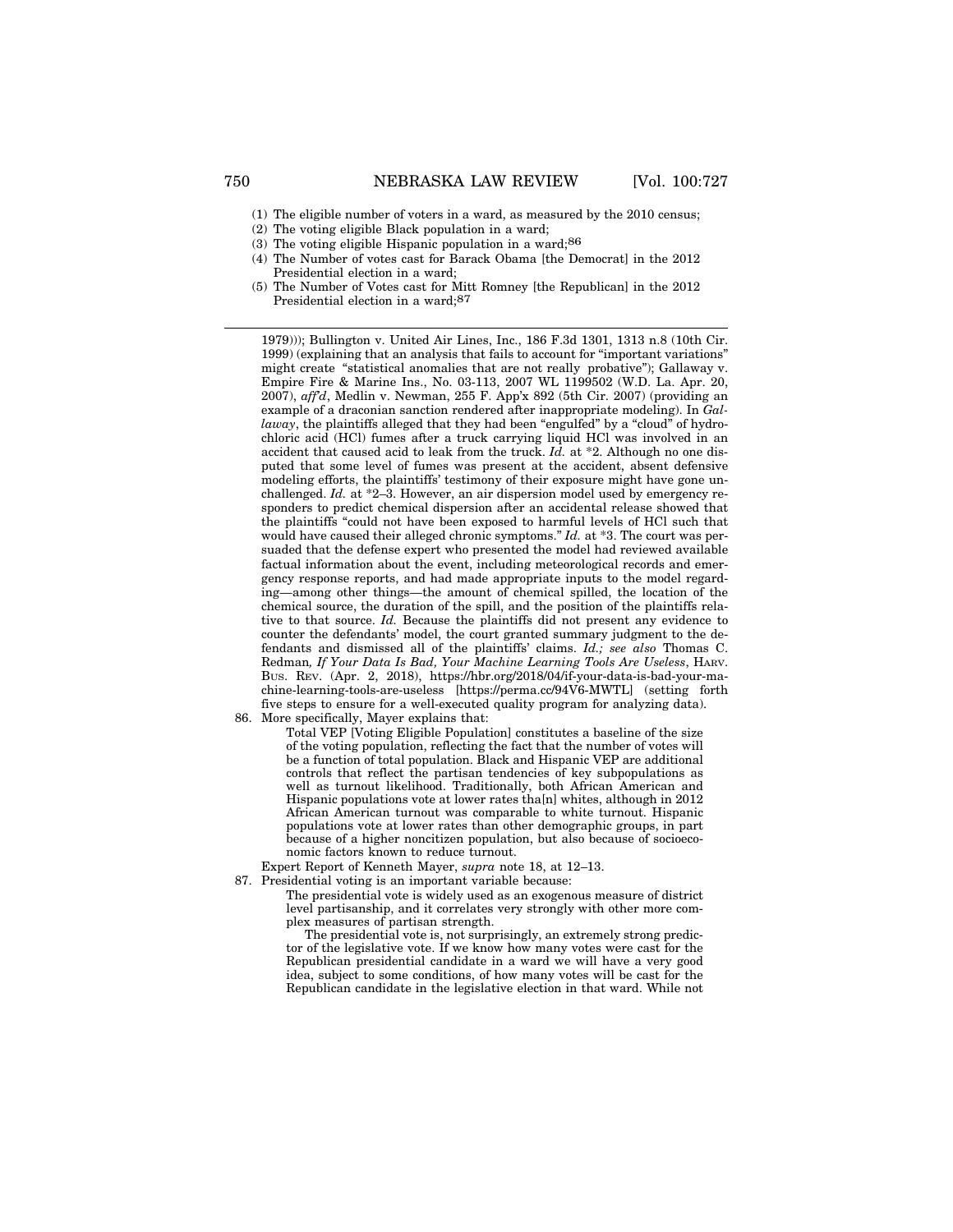(6)Whether the Assembly election in the ward has a Democratic incumbent; (7) Whether the Assembly election in the ward has a Republican

incumbent;88

(8) A set of geographic effects for each county.89

everyone who votes for the Republican presidential candidate will vote for the Republican state legislative candidate, nearly all will, and we can precisely quantify the nature of that relationship.

An important property of the presidential vote as an independent variable in this model is that it can be treated as exogenous to (i.e., not caused by) the legislative vote. Exogeneity can be described in two ways. The first is in causal terms. Most voters will vote for the same party for the president and state Assembly. . . . These voters are consistent because they are Democrats or Republicans, and partisanship is the factor that explains both vote choices. Other voters will make their Assembly choice based on their presidential vote, because they use party labels as a cue when voting in a down-ticket race. "[P]arties are generally known by the presidential candidates they nominate, and candidates for state legislative races are a good deal less well known to voters than the congressional candidates who ride presidential coattails." Few voters, if any at all, will decide on an Assembly candidate first and then vote for president on the basis of their Assembly vote preference. The causal arrow runs from the presidential vote to the Assembly vote, not from the Assembly vote to the presidential vote. This is why we speak of presidential coattails affecting legislative races, and not the other way around.

The second reason why the presidential vote is exogenous to the Assembly vote is that it is not affected by local district-level conditions such as incumbency, spending, or candidate quality. The broader factors that influence the presidential vote, and the presidential candidates themselves, are the same in every Assembly district. The presidential vote is affected by underlying partisanship, national conditions and the characteristics of the presidential candidates, factors that are constant whether that vote is aggregated at the state, district, or ward levels.

*Id.* at 13, 16–17 (citations omitted) (quoting James E. Campbell, *Presidential Coattails and Midterm Losses in State Legislative Elections* 80 AM. POL. SCI. REV. 45, 46 (1986)).

88. Professor Mayer stated:

The incumbency advantage is perhaps the most well-known feature of contemporary legislative elections. Legislative incumbents rarely lose, and usually win by large margins. All other things being equal, an incumbent will get more votes than a non-incumbent. The causes of this advantage are less important in this context than its magnitude. The model takes into account the incumbency advantage by noting whether an incumbent is running in an Assembly district.

Incumbency effects are measured with a dummy variable equal to [one] when a candidate is an incumbent, and [zero] otherwise, multiplied by the ward voting eligible population to create an interactive variable that accounts for differences in size from one ward to the next. Since the dependent variable is an actual vote count, the value of incumbency—in terms of how many additional votes incumbents receive—will vary with the number of voters who reside in a ward.

*Id.* at 17–18 (footnotes omitted) (citation omitted).

89. Professor Mayer explained:

The last set of variables estimate the effect that county geography has on the Assembly vote. Some counties in Wisconsin are heavily Republican and some heavily Democratic. It is possible that a voters' county of resi-

. . . .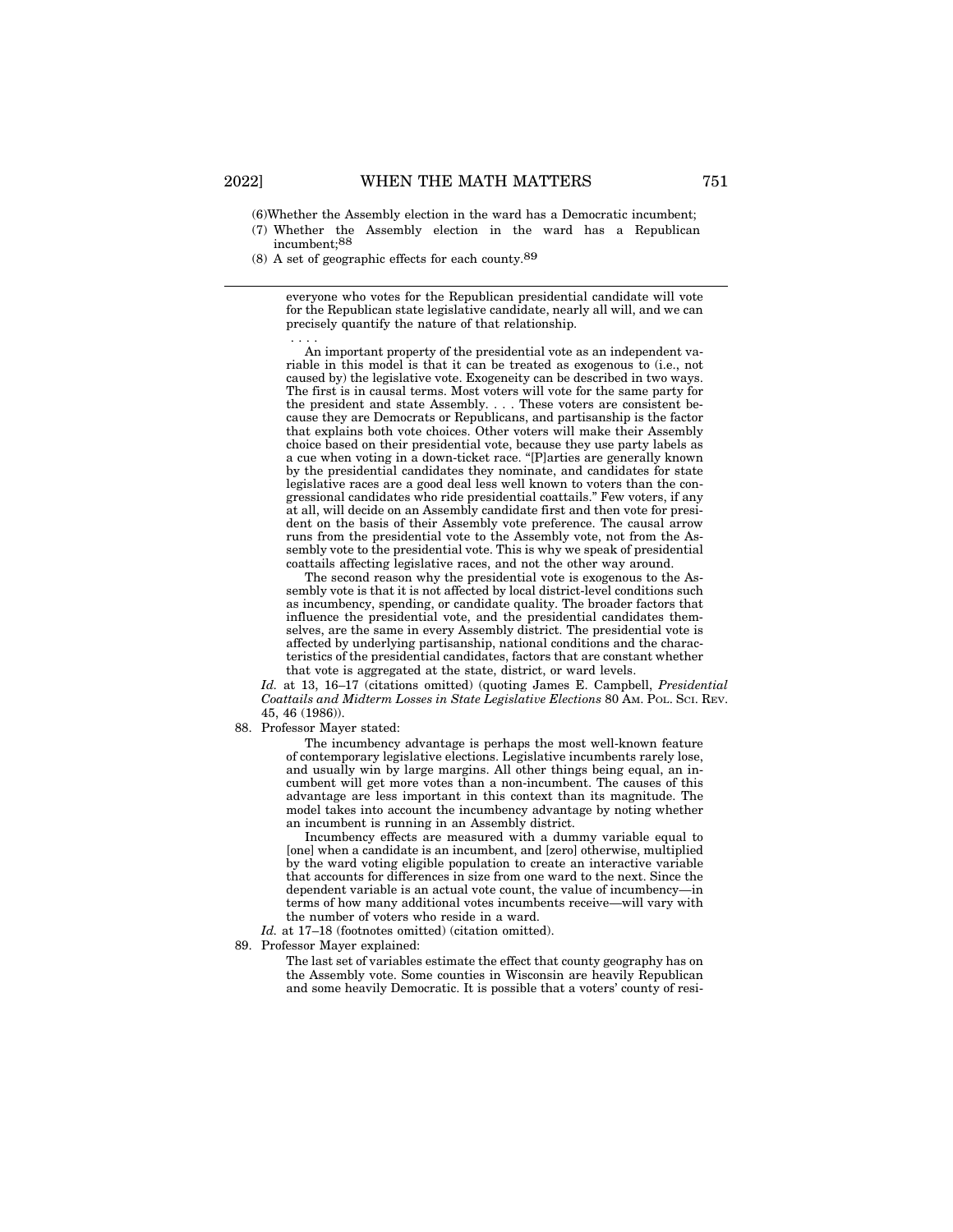Professor Mayer calculated the assembly vote total for each ward twice—once for the Democratic vote total and once for the Republican vote total and explained the assembly vote as a function of these eight variables.

Importantly, however, Mayer did not just look at the vote totals in each ward, redraw the political districts, and tally up the number of votes in each ward. To better understand why that is, imagine this rectangle represents voting districts. District 1 includes four wards: A–D. District 2 includes two wards: E and F.

| <b>Assembly District 1 - 750 Votes</b>                                                                               | <b>Assembly District 2 -</b><br>400 Votes |         |                   |                                    |
|----------------------------------------------------------------------------------------------------------------------|-------------------------------------------|---------|-------------------|------------------------------------|
| $\forall$ Ward A: $\forall$ Ward B: $\forall$ Ward C:<br>  100 Votes   100 Votes   200 Votes   350 Votes   200 Votes |                                           | Ward D: | $\forall$ Ward E: | $\forall$ Ward F:<br>$ 200 V$ otes |

Now assume ward D is moved into assembly district 2. It might be tempting simply to shift the 350 votes in ward D out of district 1 and into district 2. However, this choice would be inappropriate, because it would ignore the fact that voting totals are a product of the characteristics of *that district*—and thus require a more fulsome analysis. While the number of votes cast will likely remain relatively unchanged if ward D is pushed into district 2, the multivariable regression equation ensures that any differences in the independent variables prevalent in ward D are considered.

The beauty of models is that they can be tested. In his analysis, Professor Mayer first used the efficiency gap model he created to predict the 2012 vote with the Act 43 districting plan; in other words, he compared the model's results with the actual results. The model was extremely accurate, correctly predicting the winner in seventy of seventy-two districts. In the two incorrect districts, the Republican candidates received 51.9% and 49.7% of the vote, with an average absolute error in the vote margin of 1.49%.90 Importantly, by confirming the

. . . [The figure showing] actual versus predicted vote totals . . . are not grouped as tightly . . . but still show a very high degree of accuracy.

dence could have an effect on the vote choice, whether because of sorting, socialization or assimilation, or other unobserved effects.

Id. at 18 (citations omitted).

<sup>90.</sup> *Id.* at 24–25.

As important as the prediction of actual district vote totals is the model's ability to accurately identify the winner, as the efficiency gap calculation is sensitive to the party of the winners and losers. . . . . . . .

These results, which compare predicted election results to the actual election results, demonstrate that the model is very accurate. A harder test involves the accuracy of predictions using data not in the sample that is, applying the model to data and election results that are different from the data used to estimate the model. . . .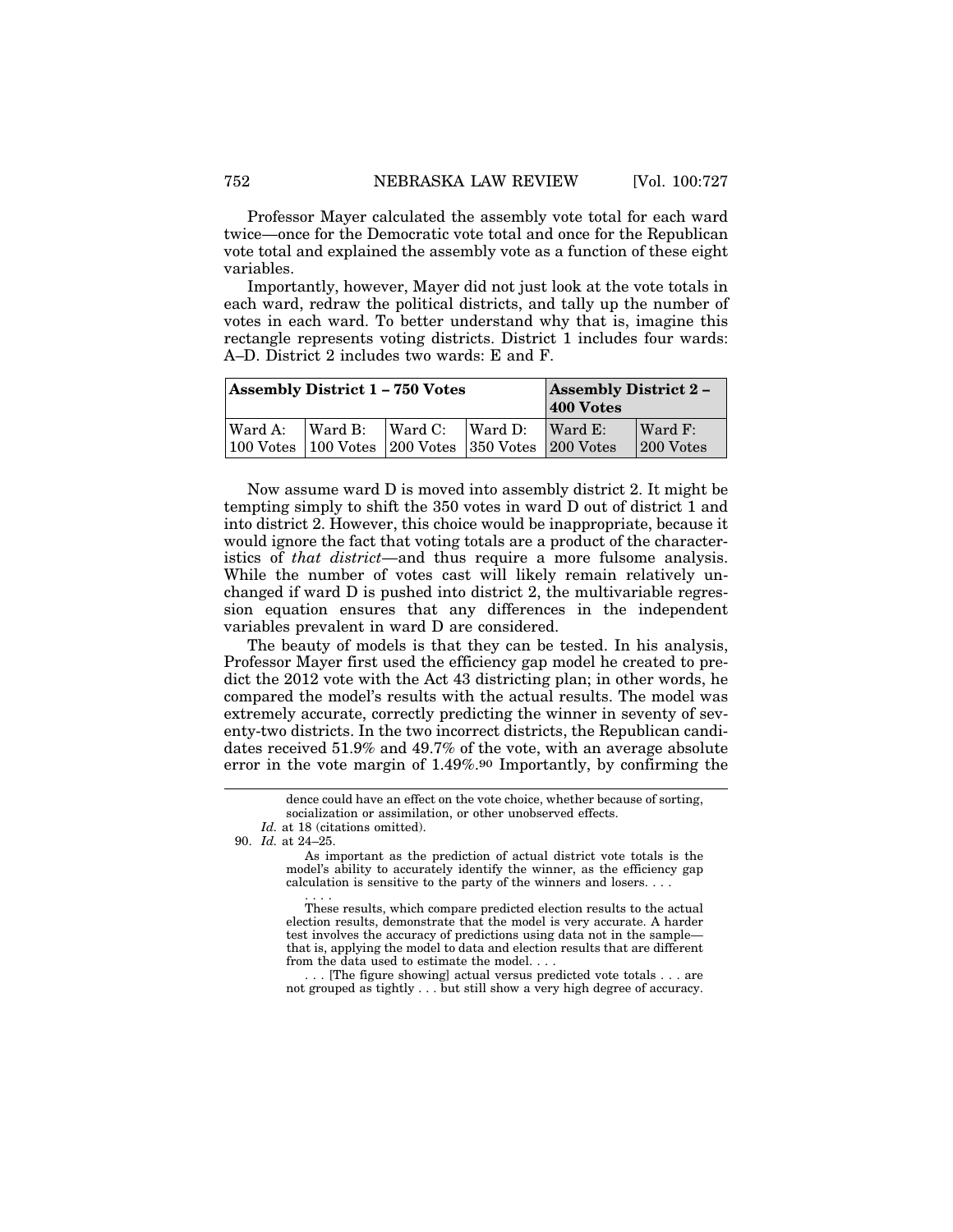accuracy of his model, Mayer validated his choices and calculations of independent variables. The next step in the process: test the application of the model with a different districting plan, as if Act 43 were not enacted.

## **E. A Demonstration District Plan**

Professor Mayer created a different districting plan for the 2012 election—one he designed to work within constitutional requirements to draw a non-partisan map.91 To do this, he evaluated each census block within a specific ward. Wisconsin census blocks have between zero and 2,988 eligible voters, with an average of seventeen,92 and each ward is comprised of approximately forty census blocks. Mayer determined the census block-level voting characteristics, using the same eight independent variables as his earlier analysis, and entered the data into Maptitude, a commercial redistricting software.93 Within the state and federal constitutional parameters of "equal population, continuity, compactness, and respect for political subdivisions," Mayer created a redistricting plan that minimized the efficiency gap and maximized competitive districts.94

Professor Mayer then analyzed the voting data to create an equation to predict the outcome of the 2012 vote under different electoral maps*.* He did not create the equation to predict future votes; rather, he created an equation to predict how the vote would have occurred if the Wisconsin Legislature never enacted Act 43. He found that the demonstration plan resulted in an efficiency gap of just 2.2%, more than five times lower than the Act 43 efficiency gap of 11.69%.95 Professor Mayer concluded that:

The model does an excellent job accurately forecasting vote totals and election results, and provides a solid foundation for estimating hypothetical vote totals in an alternative district plan.

*Id.* at 23–28 (footnotes omitted)).

<sup>91.</sup> *Id.* at 6. Constitutional guidelines for district creation require each district to be as equal in population to all other districts in the state "as practicable," while the boundaries and parameters of the districts should adhere to traditional districting principles like compactness and contiguity. *See* U.S. CONST. art. I, § 2.

<sup>92.</sup> Expert Report of Kenneth Mayer, *supra* note 18, at 31.

<sup>93.</sup> *Id.* Specifically, Mayer used Maptitude for Redistricting 2013, Build 2060. *Id.*

<sup>94.</sup> *Id.* at 34.

<sup>95.</sup> *Id.* at 45 (summarizing data as "show[ing] that the Demonstration Plan results in 741,984 wasted Democratic votes . . . obtained by adding the number of lost Democratic votes cast for losing candidates . . . and the number of surplus Democratic votes cast for winners above what was necessary to win . . . . The same calculation for Republicans . . . results in 689,570 wasted Republican votes. The difference between these two numbers,  $781,984 - 689,570 = 62,414$  net wasted Democratic votes. Dividing 62,414 by the predicted total number of votes 2,843,108, produces the baseline efficiency gap for [the] plan, 0.0220, or 2.20%. Table 8 . . . shows the same calculation for Act 43 districts, using estimated partisan vote totals with incumbent advantages removed. Act 43 resulted in a total of 332,552 net wasted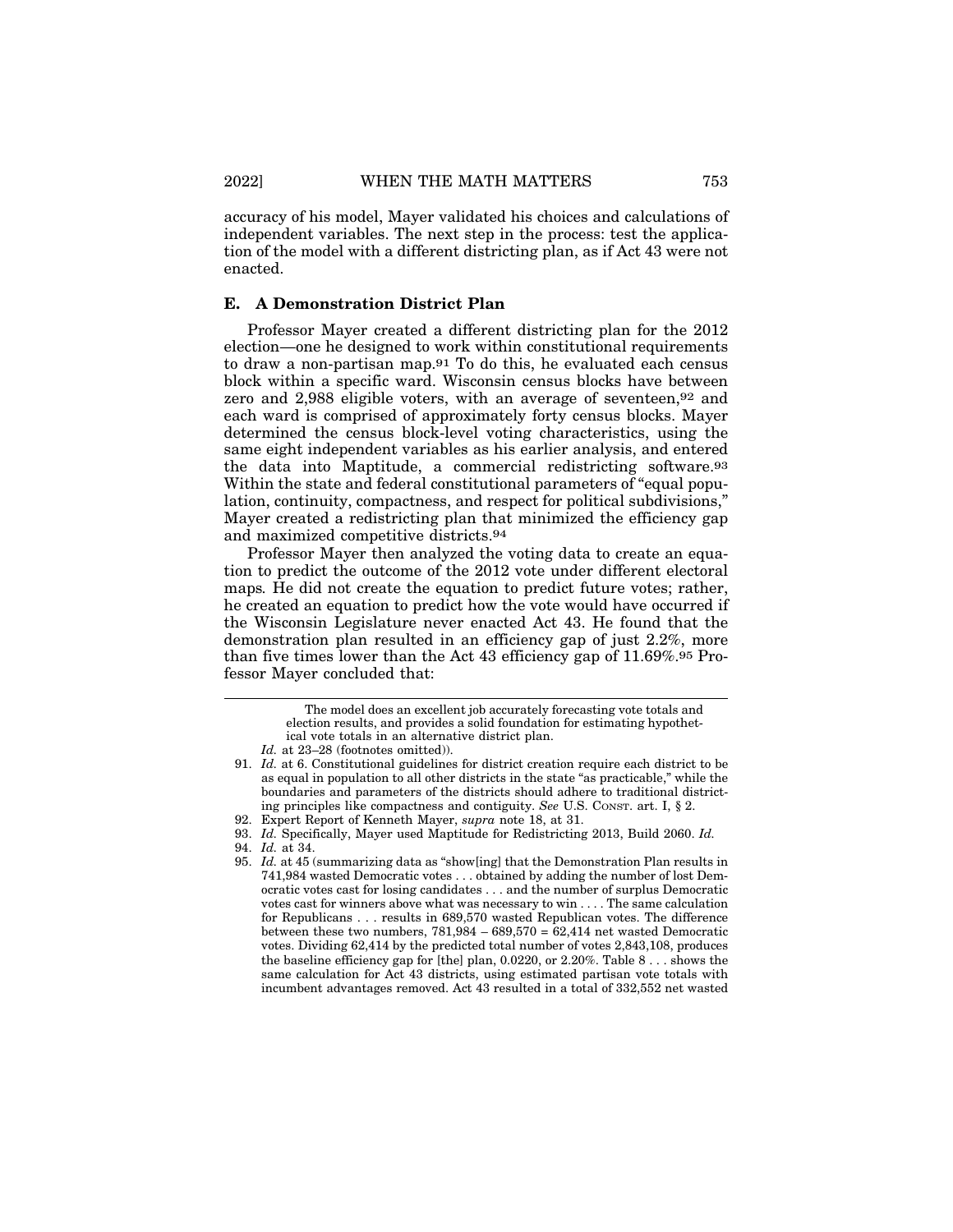The results demonstrate that Act 43 was an egregious gerrymander, packing Democratic voters into a small number of districts and distributing Republican voters efficiently in a large number of districts in which they constituted safe majorities. . . . [A]reas of Democratic strength large enough to constitute majorities in single districts were unnecessarily split and then combined with larger Republican populations to create additional Republican districts and eliminate Democratic districts. . . . This packing and cracking was so successful that Republicans won 61% of Assembly seats in 2012, while obtaining only<br>46.5% of the statewide presidential vote.<sup>96</sup>

## **F. Permanence of the Efficiency Gap**

We return now to the effect of the efficiency gap present in the Wisconsin data and the seven percent threshold that so vexed Chief Justice Roberts. Simon Jackman, then a professor of political science at Stanford University, built on Mayer's work to further explain the efficiency gap, comparing the Wisconsin districting plan to other legislative maps to show it was gerrymandered.97 In his analysis, he compares the Wisconsin districts against legislative maps in other states across the United States to show that the Republican version of the Wisconsin map (Act 43) was an outlier.98 He takes the argument a step further by calculating the efficiency gap of legislative districting plans across multiple elections to show that a legislative districting plan like the one in Wisconsin can have a sustained effect of disproportionately allocating legislative seats. Therefore, the gerrymandering could not be explained away based on the vagaries of one election.99

Professor Jackman likewise analyzed the level of wasted votes, so critical to the efficiency gap approach, concluding that: "To be sure, both parties are wasting votes. But partisan advantage ensues when one part is wasting fewer votes than the other, or, equivalently, more efficiently translating votes into seats."100 While he boils down the efficiency gap as a measure of excess seats, his analysis takes on some complexity when he describes the "seats-vote" curve, which is his way of saying the proportion of legislative seats to votes in an election.101 Jackman points out that seat totals are not directly proportional even

Democratic votes. The efficiency gap of Act 43 is 11.69%, more than five times larger than the Demonstration Plan.").

<sup>96.</sup> *Id.* at 54.

<sup>97.</sup> Expert Report of Simon Jackman, *supra* note 40, at 1. Since April 2016, Professor Jackman has been a professor of political science and chief executive officer of the United States Studies Centre at the University of Sydney in his native Australia. *Professor Simon Jackman*, U.S. STUD. CTR., https://www.ussc.edu.au/people/simon-jackman [https://perma.cc/ZZT6-M84M] (last visited Sept. 23, 2021).

<sup>98.</sup> Expert Report of Simon Jackman, *supra* note 40 at 69.

<sup>99.</sup> *Id.* at 19.

<sup>100.</sup> *Id.* at 15.

<sup>101.</sup> *Id.*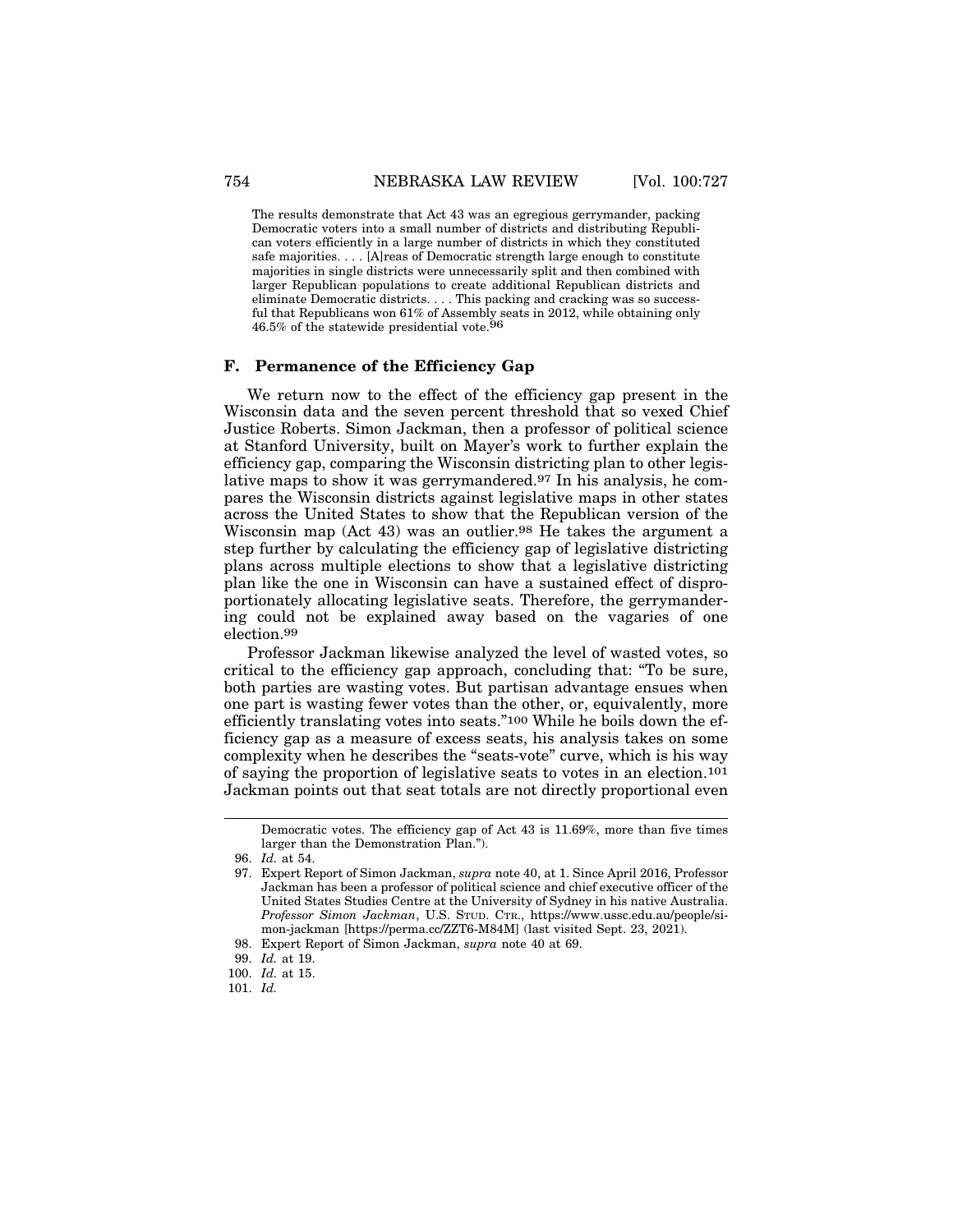with a legislative map with no efficiency gap—a party will not win fifteen percent of seats in a legislative body by winning fifteen percent of the statewide vote. Rather, Professor Jackson points out that—assuming a two-candidate election—a party must win fifty-one percent of the vote in *a district* to win a seat in the legislature.102

The crux of his analysis examines numerous districting plans in various states over a number of years, comparing the extent to which their efficiency gaps diverge from zero.103 More specifically, Professor Jackman calculated the efficiency gap in state legislative elections from 1972 to 2014, examining data from 83,269 district-level state legislative contests from 786 elections in forty-one states.104 He then compared the Wisconsin efficiency gap against these measures to show the effect of the Act 43 plan.

### Highlighting Wisconsin plan 5



102. *Id.*

104. Expert Report of Simon Jackman, *supra* note 40, at 15.

<sup>103.</sup> *See* POLLOCK III, *supra* note 68, at 133.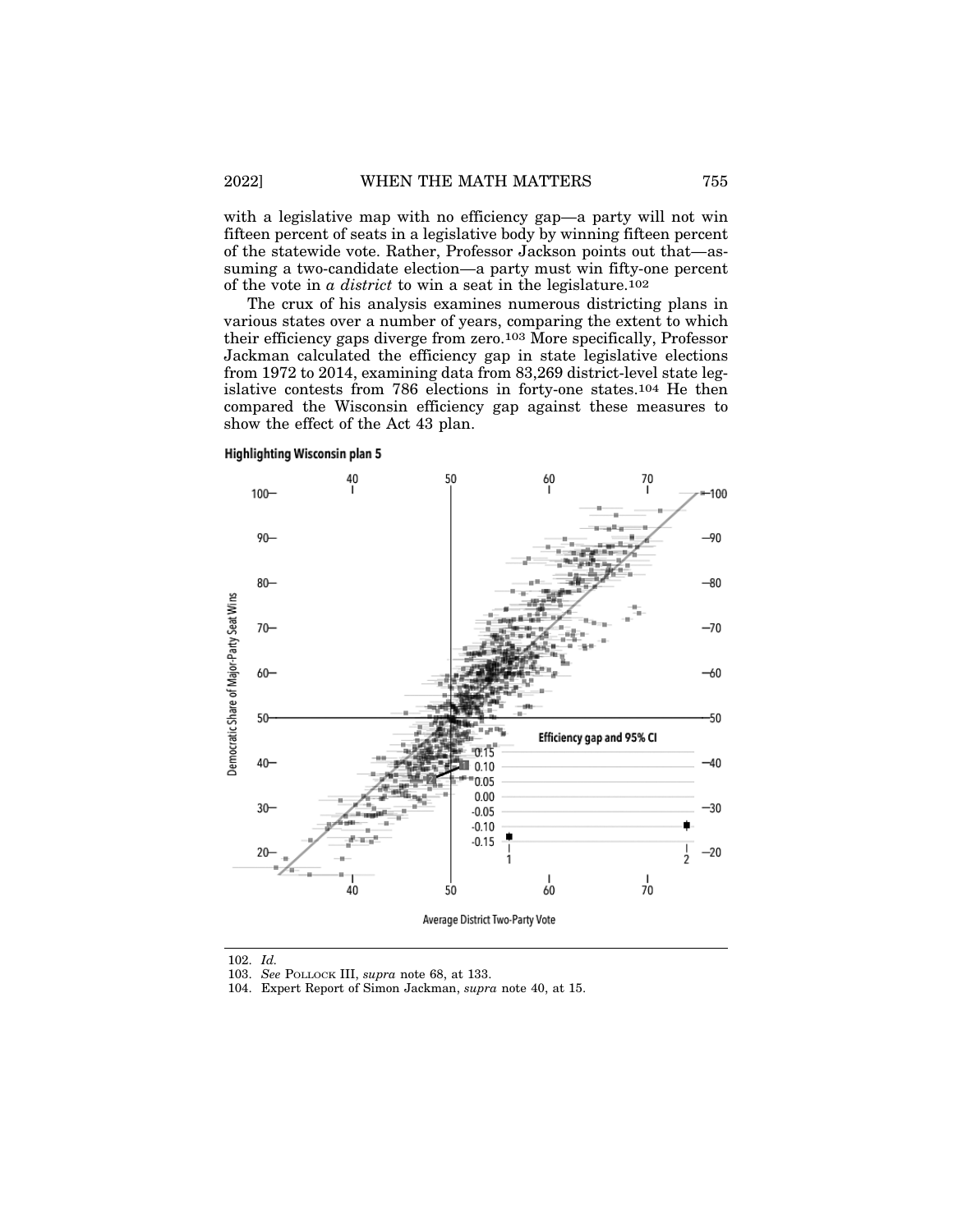On the graph of all efficiency gaps in the elections in the comparison, Wisconsin's 2012 and 2014 are numbered squares 2 and 1, respectively.105 The diagonal line represents an efficiency gap of zero (equal amount of wasted Democratic and Republican votes).106 He concluded:

The historical analysis reported above supports the proposition that Wisconsin's *EG* scores are likely to endure over the course of the plan. Few states ever record *EG* scores as large as those observed in Wisconsin; indeed, there is virtually no precedent for the lop-sided, two election sequence of *EG* scores generated in Wisconsin in 2012 and 2014 in the data [he] analyze[d] here (1972–2014). The closest historical analogs suggest that a districting plan that generates an opening, two-election sequence of *EG* scores like those from Wisconsin will continue to do so, generating seat shares for Democrats that are well below those we would expect from a neutral plan.<sup>107</sup>

Professor Jackman also discusses pinpointing the efficiency gap for a districting plan that will likely ensure the district remains uncompetitive until the next ten-year census.108 His analysis attempts to find the *threshold* number for the efficiency gap—how many votes need to be packed into a district to ensure that the party continues to win elections in the district, thus making the district uncompetitive for the foreseeable future. He concluded, based on the data, that "an efficiency gap above 7% in any districting plan's first election year will continue to favor that party for the life of the plan."109 Professor Jack-

*Id.* at 65 (alterations in original) (citing Stephanopoulos & McGhee, *supra* note 30).

109. *Whitford III*, 218 F. Supp. 3d 837, 905 (W.D. Wis. 2016). As explained by the district court:

> First, Professor Jackman compared districting plans across a wide variety of states, and determined that over 95% of plans with an EG of at least 7% will never have an EG that favors the opposite party. Second, Professor Jackman conducted a "swing analysis" of all redistricting plans since 2010 and determined that nearly all plans that resulted in a 7% efficiency gap favoring one party in the first election year will retain an efficiency gap that favors that same party, even when one adjusts a party's statewide vote share by five points.

<sup>105.</sup> *Id.* at 15.

<sup>106.</sup> *Id.* at 9, 70 fig. 34.

<sup>107.</sup> *Id.* at 71.

<sup>108.</sup> Professor Jackman was cautious in reaching this result:

We do need to be careful when making these kinds of *relative* assessments about the magnitude of the efficiency gap. If pro-Republican gerrymandering is widespread, then it will be less unusual to see a large, negative *EG* estimate, at least contemporaneously; in fact this appears to the case in the post-2010 set of elections, where the longer-term distinctiveness of the Wisconsin numbers is matched and in some cases exceeded by other states also recording unusually large, negative *EG* estimates (e.g., Florida, Michigan, Virginia and North Carolina). This speaks to the utility of the longer-term, historical analysis in other research and in this report. It is important to remember that  $EG = 0$  corresponds to a partisan symmetry in wasted vote rates; we should be wary of arguments that would lead us to tolerate small to moderate levels of the efficiency gap because they appear to be the norm in some period of time, or in some set of jurisdictions.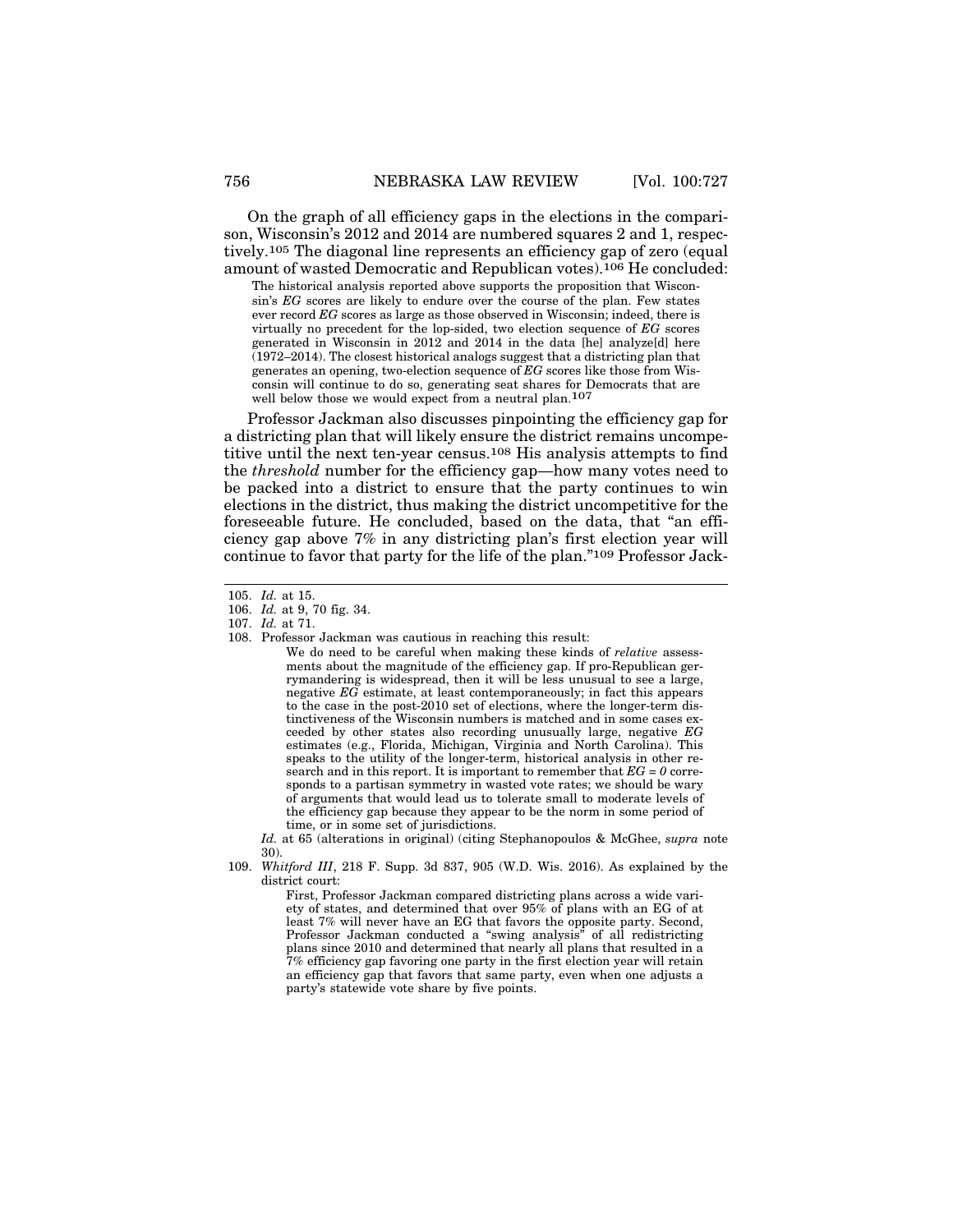man estimated Wisconsin's efficiency gap was –.13 (thirteen percent more favorable to Republican candidates) in 2012 and –.10 (ten percent more favorable to Republican candidates) in 2014.110

#### **G. What Does It All Mean?**

. . . .

It is important to understand the purpose of these analyses to understand what they tell us. Professor Mayer created a mathematical equation to accurately predict the voting totals at the ward level across the state in 2012, which allowed him to draw up different electoral maps to simulate the 2012 Presidential vote using those new maps and thereby show the Act 43 electoral map was *purposefully* gerrymandered.111 By creating an electoral map where each party won seats proportional to their percentage of the overall vote totals—that districts could be drawn so there was no efficiency gap at all (or only a small one)—Mayer was able to show that the decision to select a map with such a high efficiency gap, one that could (and did) benefit the party drawing the map, was deliberate. In short, the presence of a large efficiency gap is evidence of a gerrymandered map.

Similarly, Professor Jackman evaluated efficiency gaps over a broad set of electoral data spanning over forty years. After comparing Wisconsin's election results under Act 43 to this expansive dataset, he concluded that there was "no precedent" for the Act 43 election results, and thus the Act 43 map likely was gerrymandered. Jackman also used the data comparison to determine that any map with an efficiency gap of more than seven percent—when one political party is utilizing its votes at least seven percent more efficiently than the other—is both gerrymandered and likely to dictate outcomes until electoral maps are redrawn, presumably no sooner than the next cen-

<sup>. . .</sup> Professor Jackman observed that, even with a 5% swing in the Democrats' favor, the EG would not drop below 7%.

*Id.* (footnotes omitted). Professor Jackman himself stated:

This analysis points to a benchmark of about  $-0.06$  or  $-0.07$  as the actionable threshold given a first election with  $EG < \theta$  (Democratic disadvantage) or .08 or .09 when we observe  $EG > 0$  in the first election under a redistricting plan (Democratic advantage); the asymmetry here reflects the fact that districting plans evincing apparent Democratic advantages are not as durable or as common (in recent decades) as plans presenting evidence of pro-Republican gerrymanders. At these proposed benchmarks the overall confidence rates are estimated to be 95%, with this confidence rate corresponding to a benchmark used widely in statistical decision-making in many fields of science.

Expert Report of Simon Jackman, *supra* note 40, at 66.

<sup>110.</sup> Expert Report of Simon Jackman, *supra* note 40, at 69.

<sup>111.</sup> Expert Report of Kenneth Mayer, *supra* note 18, at 38.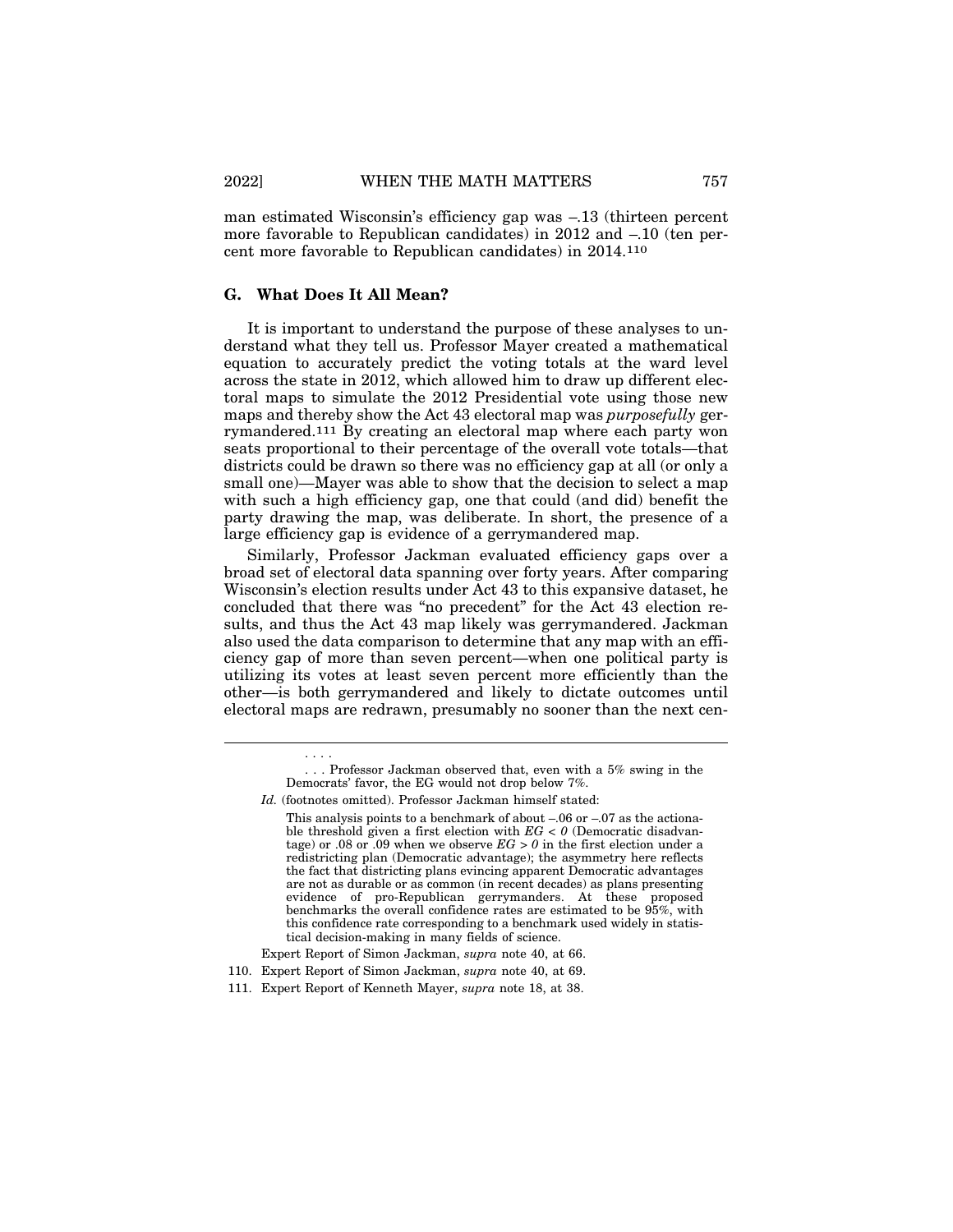sus. His findings illustrate that the 2012 result in Wisconsin was not a single-election anomaly.112

Thoroughly unpacked and evaluated, these conclusions seem understandable and relatable to the Wisconsin gerrymandering claim. But law is about advocacy, and lawyers and law students are not always familiar with the necessary mathematical concepts. These concepts can provide powerful evidence and can advance legal arguments, but often remain underutilized or neglected, highlighting the need for increased mathematical awareness among legal professionals.

## IV. MATH AND LEGAL ADVOCACY

Math is a tool that can advance legal argument—but lawyers and legal professionals must keep abreast of math, statistics, and applied statistical analysis. *Gill v. Whitford* provides one important example of mathematical application in litigation, and some guidance on how to move forward in effective legal advocacy using mathematical concepts.

#### **A. Get Familiar with Math**

A lawyer can effectively use math in advocacy—or competently counter opposing counsel's use—only if they thoroughly understand the mathematical concepts at hand. In some cases, the math is relatively simple; in other cases, more complex. In *Whitford*, the mathematical analysis is not incredibly complex. A multivariable regression equation is relatively simple to create and run with simple statistics software. That said, the statistical concepts underlying the argument are important and understanding the fundamental principles (a regression line describing hours of sleep and level of grumpiness, for example) may mean not giving up when understanding does not come

<sup>112.</sup> Though not directly relevant to his Wisconsin findings, Professor Jackman further observes:

It is also interesting to note that the estimate of the 75th percentile of the distribution of *EG* magnitudes jumps markedly after 2010, suggesting that districting plans enacted after the 2010 census are systematically more gerrymandered than in previous decades. Of the almost 800 *EG* estimates in the analysis, spanning 42 years of elections, the largest, negative estimates (an efficiency gap disadvantaging Democrats) are more likely to be recorded in the short series of elections after 2010. These include Alabama in 2014 (–.18), Florida in 2012 (–.16), Virginia in 2013 (–.16), North Carolina in 2012 (–.15) and Michigan in 2012 (–.14); these five elections are among the 10 least favorable to Democrats we observe in the entire set of elections. Among the 10 most pro-Democratic *EG* scores, *none* were recorded after 2000. The most favorable election to Democrats in terms of *EG* since 2010 is the 2014 election in Rhode Island  $(EG = .12)$ , which is only the 20th largest (pro-Democratic) *EG* in the entire analysis.

Expert Report of Simon Jackman, *supra* note 40, at 44.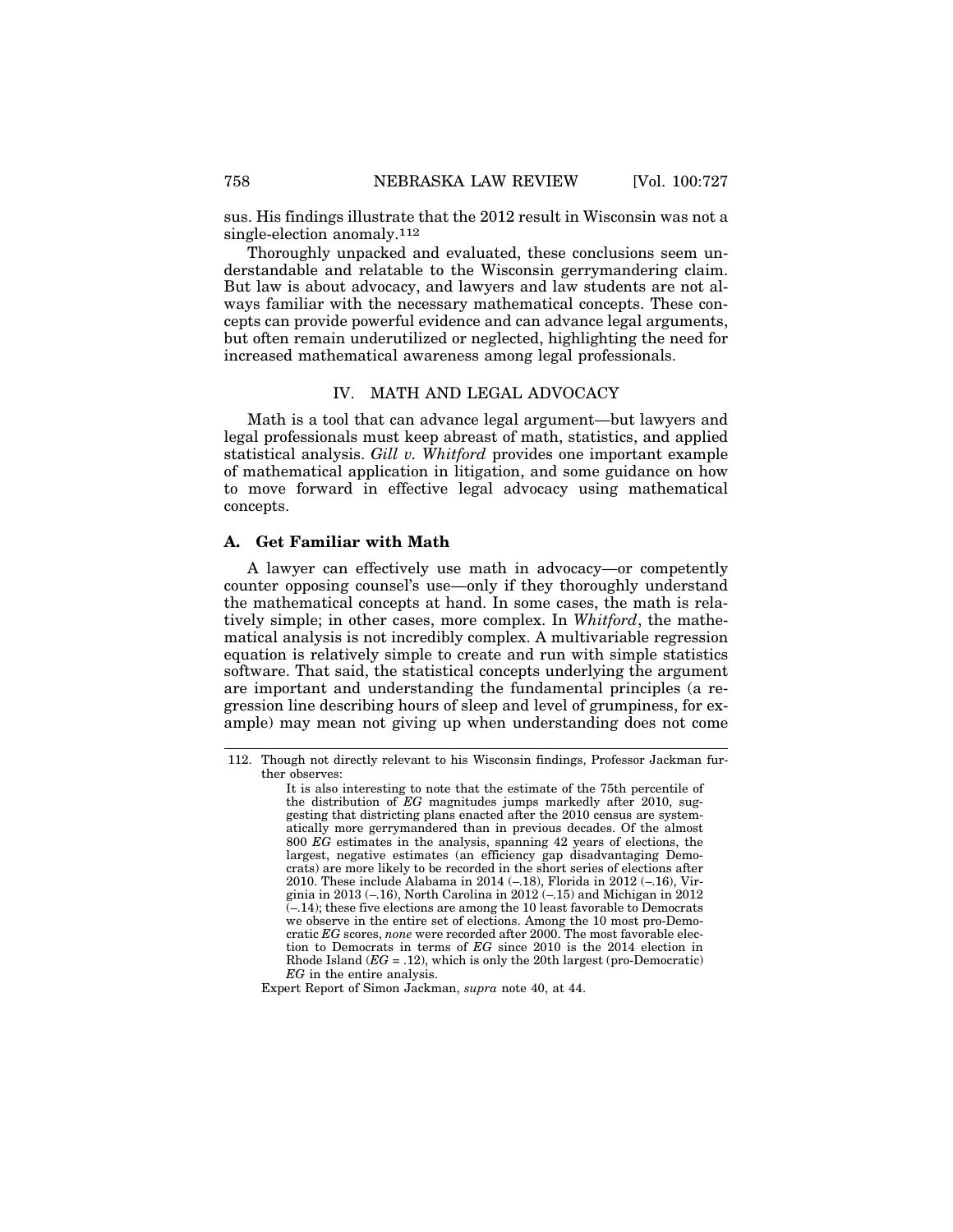easily. Most importantly, lawyers should understand enough about math to identify issues and recognize when they do not understand a concept, then work even harder to figure out how it relates to the legal claim.

In most cases that involve significant mathematics, plaintiffs and defendants will hire mathematical experts, as each side did in *Whitford.* An expert's role can include both teaching the lawyers about the concepts and also explaining them to the judge or jury. But experts are not lawyers; lawyers understand the legal claims and the standards of proof for those claims. Experts can help, but they cannot translate the entire analysis into those claims; that is the lawyer's job.113

So, research the math. Ask your experts for their opinions and ask them to teach you. Get familiar enough with the concepts to talk about them with others and test how well you truly know the material. These might seem like basic tips and tricks, but the goal of your advocacy is to take the math and use it to your advantage. To do that, you must understand the concepts and understand how to talk about them.

## **B. Frame Math Within the Legal Issue**

The next step is to evaluate how the math factors into the legal analysis. The difficulties of the *Whitford* plaintiffs provide an illustration. As explained in Justice Kagan's concurring opinion, certain plaintiffs (though not Professor Whitford himself, based on the heavily Democratic Party leanings in the city of Madison) could have shown individualized harm because their votes were diluted or because their First Amendment right of association was infringed, but they did not present sufficient facts to do so.114 As Justice Kagan suggested, "[a]mong other ways of proving packing or cracking, a plaintiff could produce an alternative map (or set of alternative maps)—comparably

<sup>113.</sup> Fisher, *supra* note 3, 735–36 ("Multiple regression analysis can play a vital role in legal proceedings. Used properly, it is an accurate and reliable method of determining the relationships between two or more variables, and it can be a valuable tool for resolving factual disputes. In order for this to happen, however, multiple regression must be better understood by the legal community; in particular, there must be an understanding of both the potential and the limits of the technique. It is not necessary that lawyers understand the mechanics of multiple regression in terms of what goes on inside the computer. It is necessary, however, that they understand the regression model and the assumptions being used in any given regression study, how the results of the regression bear on the hypothesis to be tested, and how the results distinguish this particular hypothesis from other hypotheses. The expert constructing the analysis should be able to explain all of this to the attorney who employs him, and an expert who cannot explain such things is likely to fall apart on cross-examination.").

<sup>114.</sup> *Whitford IV*, 138 S. Ct. 1916, 1936, 1939 (2018) (Kagan, J., concurring); *see supra* notes 55–58 and accompanying text.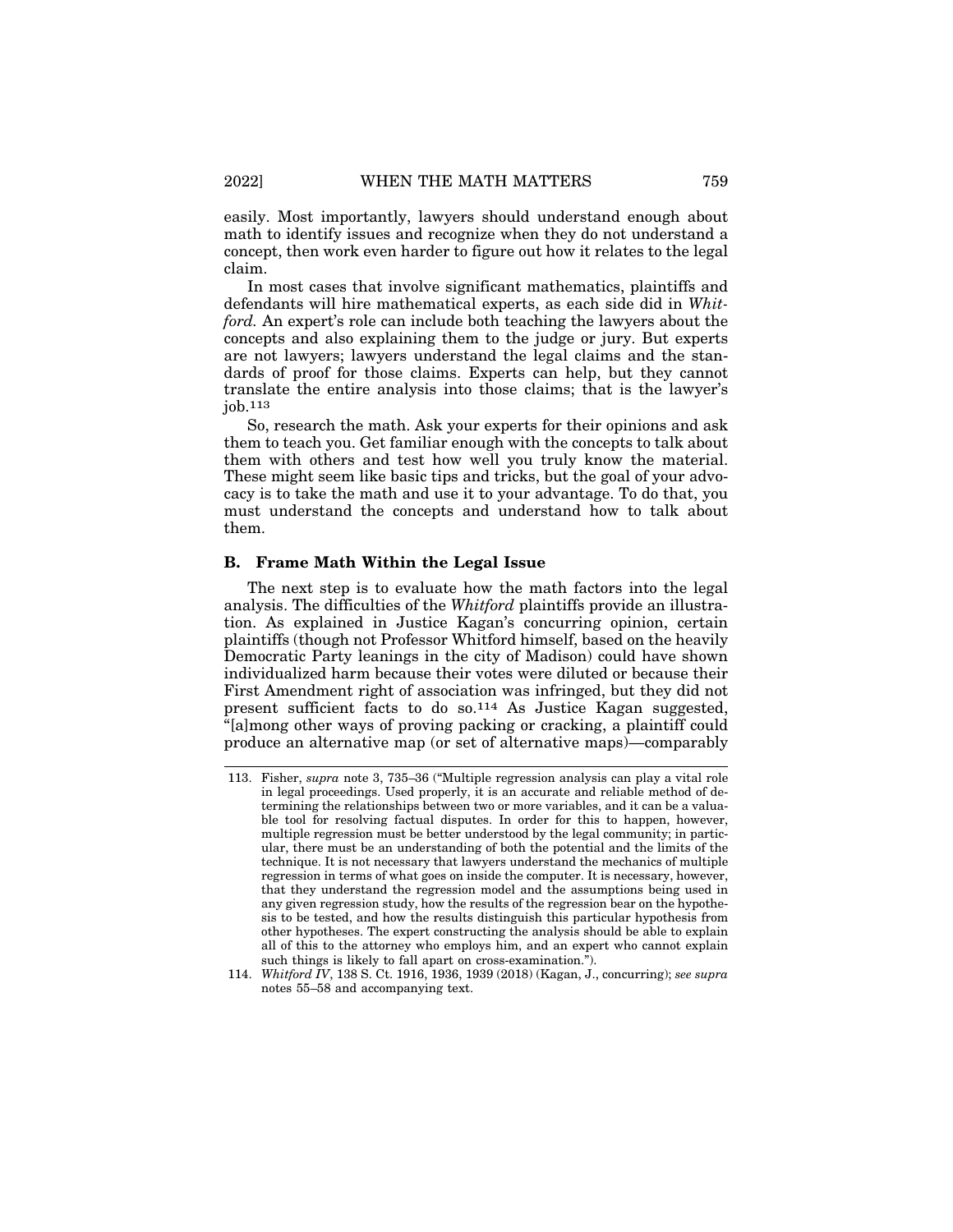consistent with traditional districting principles—under which her vote would carry more weight."115 With respect to the claim for associational harm, Justice Kagan found that "the plaintiffs' evidence of partisan asymmetry well fits" such an allegation.116 Though argumentation hindsight is twenty/twenty, Justice Kagan's points highlight how crucial it is for lawyers to think critically about the mathematical concepts and precisely how they support the legal theory being advanced.

In *Whitford*, the plaintiffs built their case around mathematical analyses yet did not use the math to meet necessary legal requirements for standing (or for associational harm). A legal advocate must understand what the math means to effectively use the math to make a legal point. Evaluation of cracking and packing as mathematical functions explained political theory in a way that certainly resonated with Professors Mayer and Jackman and their colleagues, but the math (apparently) did not sufficiently convey to the Court how the plaintiffs were affected, nor were proper factual predicates laid to support those mathematical conclusions.

#### **C. Connect the Dots: Define and Dissect**

The key to using math in legal advocacy is to connect the dots for your audience. You cannot assume that the court or the public understands what you are saying to them in the same way you understand it, and thus you must become "fluent" in math.

First, define the terms. Most mathematics involve terms of art, just like the law. Regression means drawing a line that best fits the data, and multivariable regression means drawing a line that best fits a lot of data with many variables. Variance describes, collectively, how far data points stray from the average of that line. It's far more complicated than that, of course, but starting at first principles allows the lawyer to integrate the statistical discussion into the legal arguments. Second, dissect the expert analysis. Take on the big pieces first—here, understanding regression and multivariable regression—then dissect down. Understand how each point wound up where it did on the graph and what assumptions were behind the analysis that put them there. Sometimes baseless assumptions sneak into expert analysis: correct yours and exploit those of your opponent.117 Once fully dissected, the expert analysis can be put back together to support the legal discussion. The connective tissue between math and law is where cases are won or lost.

<sup>115.</sup> *Id.* at 1936 (Kagan, J., concurring).

<sup>116.</sup> *Id*. at 1937.

<sup>117.</sup> *See supra* note 85 (describing legal penalties for failure to support model assumptions with facts introduced in court).